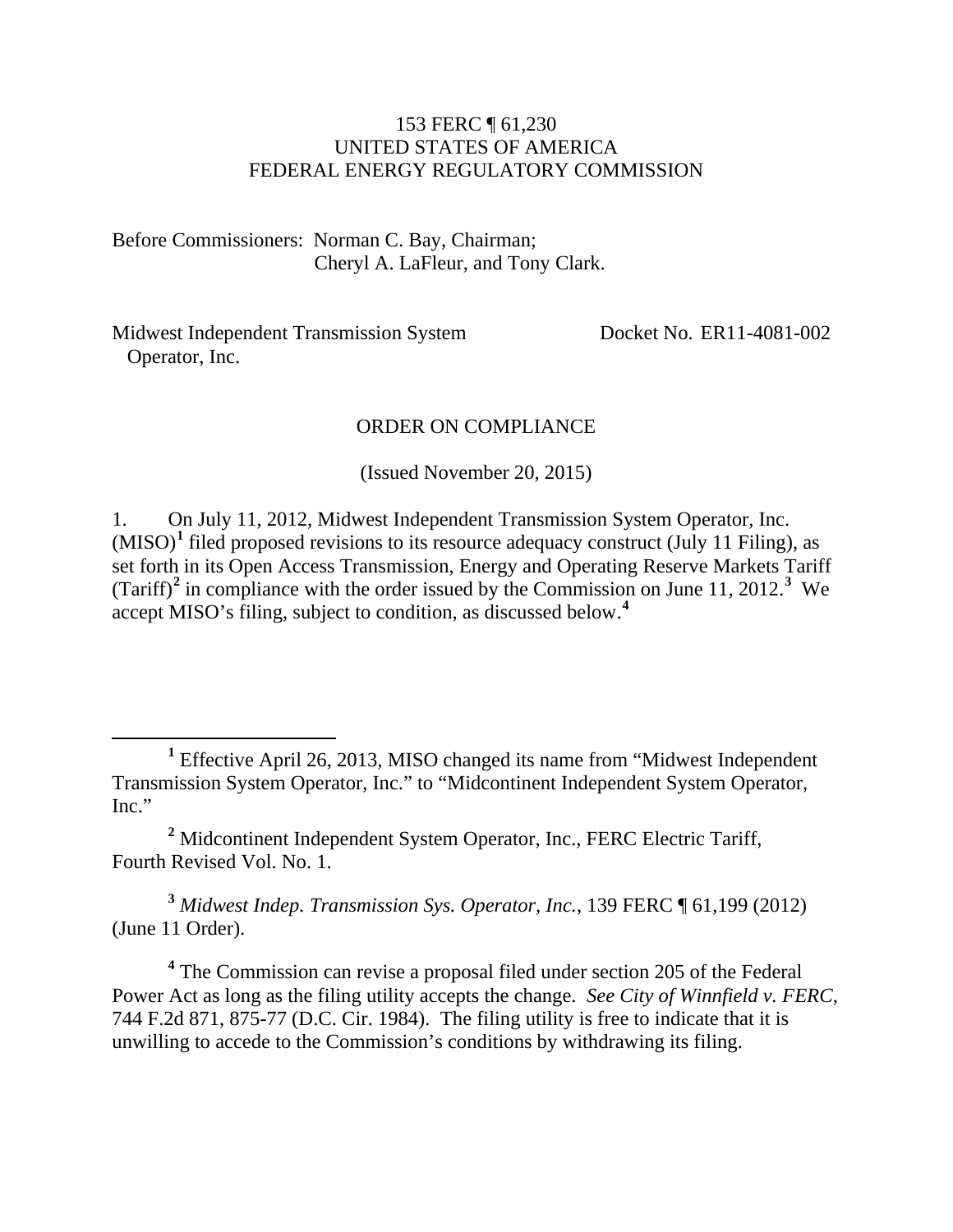#### **I. Background**

2. The Commission conditionally approved MISO's initial resource adequacy construct in March 2008.**[5](#page-1-0)** In the March 2008 Order, the Commission generally accepted MISO's plan to create a mandatory Planning Reserve Margin for each Load Serving Entity (LSE) and to require each LSE to bilaterally procure capacity to satisfy its Planning Reserve Margin.<sup>[6](#page-1-1)</sup> In the March 2008 Order, the Commission required MISO to propose financial settlement provisions for the resource adequacy construct, which would assess a Financial Settlement Charge on LSEs that are deficient in meeting their resource adequacy requirements.**[7](#page-1-2)** Observing the importance of resource deliverability, the Commission also required MISO to "clarify the method it [would] use to 'establish additional planning zones . . . to address regional issues,'" such as transmission constraints, and to include the details of its zonal methodology in the Tariff.**[8](#page-1-3)**

3. MISO submitted a compliance filing with proposed financial settlement provisions in June 2008. At that time, MISO proposed to assess Financial Settlement Charges against LSEs that failed to satisfy the resource adequacy requirement.**[9](#page-1-4)** In addition, MISO proposed to establish a voluntary capacity auction "to allow LSEs with insufficient capacity to satisfy their resource adequacy requirements with planning resources from market participants that have excess planning resources.<sup>"[10](#page-1-5)</sup> In support of the voluntary construct, MISO argued that its proposal represented "a reasonable compromise position between those stakeholders that opposed any type of capacity auctions and those that advocated mandatory capacity auctions."**[11](#page-1-6)** In the Financial Settlement Order, the

<span id="page-1-1"></span><span id="page-1-0"></span> **<sup>5</sup>** *Midwest Indep. Transmission Sys. Operator, Inc.*, 122 FERC ¶ 61,283 (March 2008 Order), *reh'g denied*, 125 FERC ¶ 61,061 (2008).

**<sup>6</sup>** March 2008 Order, 122 ¶ 61,283 at PP 360, 365, and 376.

**<sup>7</sup>** *Id.* P 179.

**<sup>8</sup>** *Id.* P 169.

<span id="page-1-5"></span><span id="page-1-4"></span><span id="page-1-3"></span><span id="page-1-2"></span>**<sup>9</sup>** *Midwest Indep. Transmission Sys. Operator, Inc.*, 125 FERC ¶ 61,060, at P 9 (2008) (Financial Settlement Order), *order on reh'g and compliance*, 127 FERC ¶ 61,054 (2009) (Financial Settlement Rehearing Order), *order on reh'g and compliance*, 137 FERC ¶ 61,213 (2011) (Financial Settlement Second Rehearing Order).

**<sup>10</sup>** Financial Settlement Order, 125 FERC ¶ 61,060 at P 8.

<span id="page-1-6"></span> $11$  *Id.* P 32.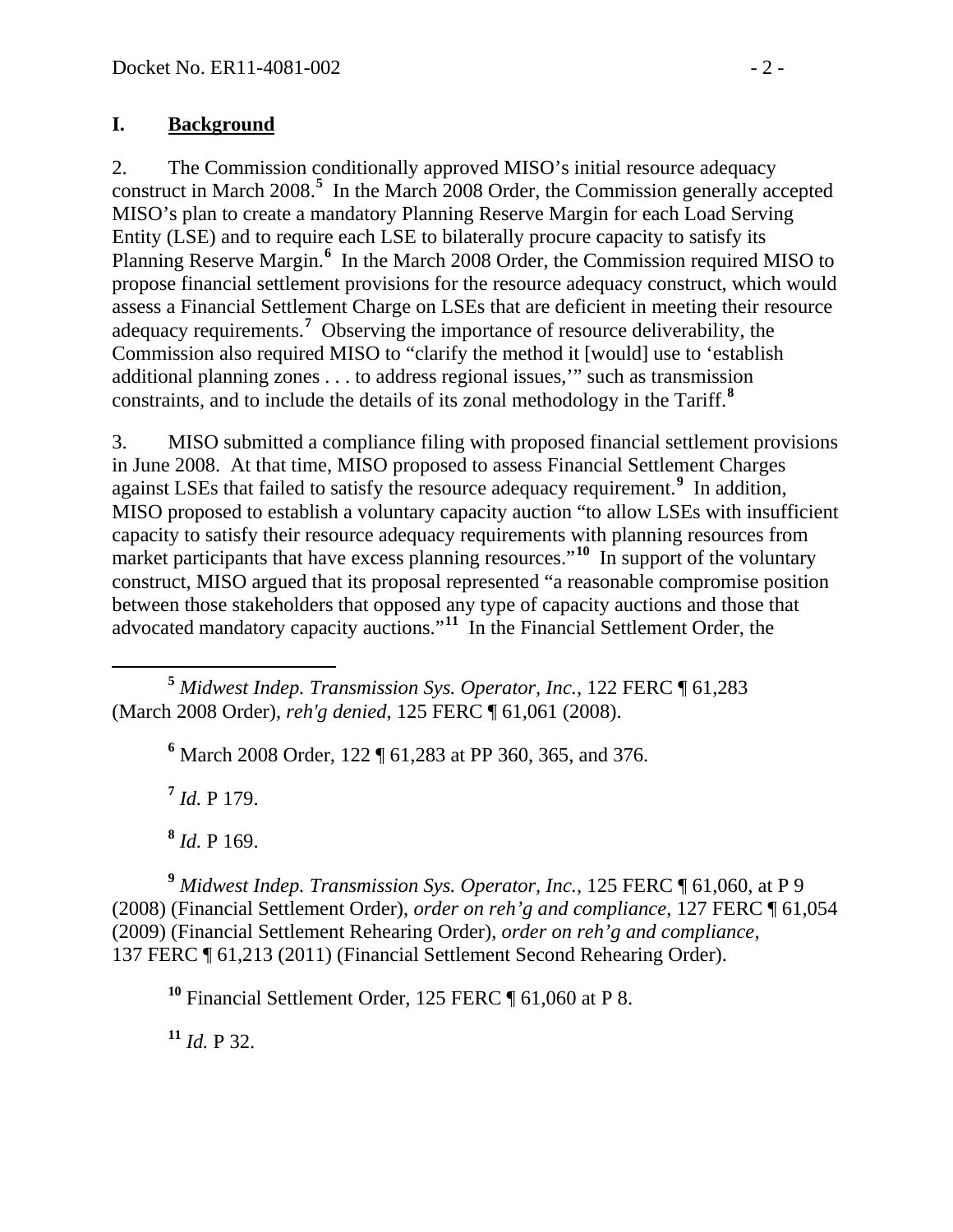Commission accepted the voluntary construct because "[t]he voluntary auction will afford LSEs with an additional mechanism to procure needed capacity and increase transparency in the procurement of capacity."**[12](#page-2-0)** The Commission further emphasized that its acceptance was based "solely on the reasonableness of the auction mechanism in providing a useful alternative option for obtaining capacity in the [MISO]."**[13](#page-2-1)** The Commission further explained that it did not consider the voluntary auction as a precursor to a mandatory capacity auction.**[14](#page-2-2)** The Commission also rejected arguments that a mandatory auction or a mandatory centralized capacity market is necessary to ensure resource adequacy.

4. With respect to the development of planning zones as required by the March 2008 Order, the Commission conditionally accepted MISO's May 2008 compliance filing.**[15](#page-2-3)** However, the Commission remained concerned with resource deliverability, as it has throughout the development of MISO's resource adequacy construct. The Commission observed that, "[a]ny congestion limits the ability of the system operator to import additional resources and those limitations must be reflected in the creation of additional zones."**[16](#page-2-4)** Specifically, the Commission shared deliverability concerns raised by numerous stakeholders about a possible "disconnect between the deliverability analysis used in the creation of planning zones and the analysis used to evaluate designated capacity resources."**[17](#page-2-5)** As a result, the 2008 Compliance Order required MISO to further "clarify . . . and/or align the deliverability requirements of planning reserve zones and capacity resources."**[18](#page-2-6)**

<span id="page-2-0"></span>**<sup>12</sup>** *Id.* PP 36-38.

**<sup>13</sup>** *Id.* P 38.

**<sup>14</sup>** *Id.*

<span id="page-2-3"></span><span id="page-2-2"></span><span id="page-2-1"></span>**<sup>15</sup>** *Midwest Indep. Transmission Sys. Operator, Inc.*, 125 FERC ¶ 61,062, at P 160 (2008) (2008 Compliance Order), *order on reh'g and compliance*, *Midwest Indep. Transmission Sys. Operator, Inc.*, 126 FERC ¶ 61,144 (2009) (Locational Requirements Order), *order on clarification*, *Midwest Indep. Transmission Sys. Operator, Inc.*, 135 FERC ¶ 61,081 (2011).

<span id="page-2-4"></span>**<sup>16</sup>** 2008 Compliance Order, 125 FERC ¶ 61,062 at P 160.

<span id="page-2-5"></span> $17$  *Id.* P 162.

<span id="page-2-6"></span>**<sup>18</sup>** *Id.*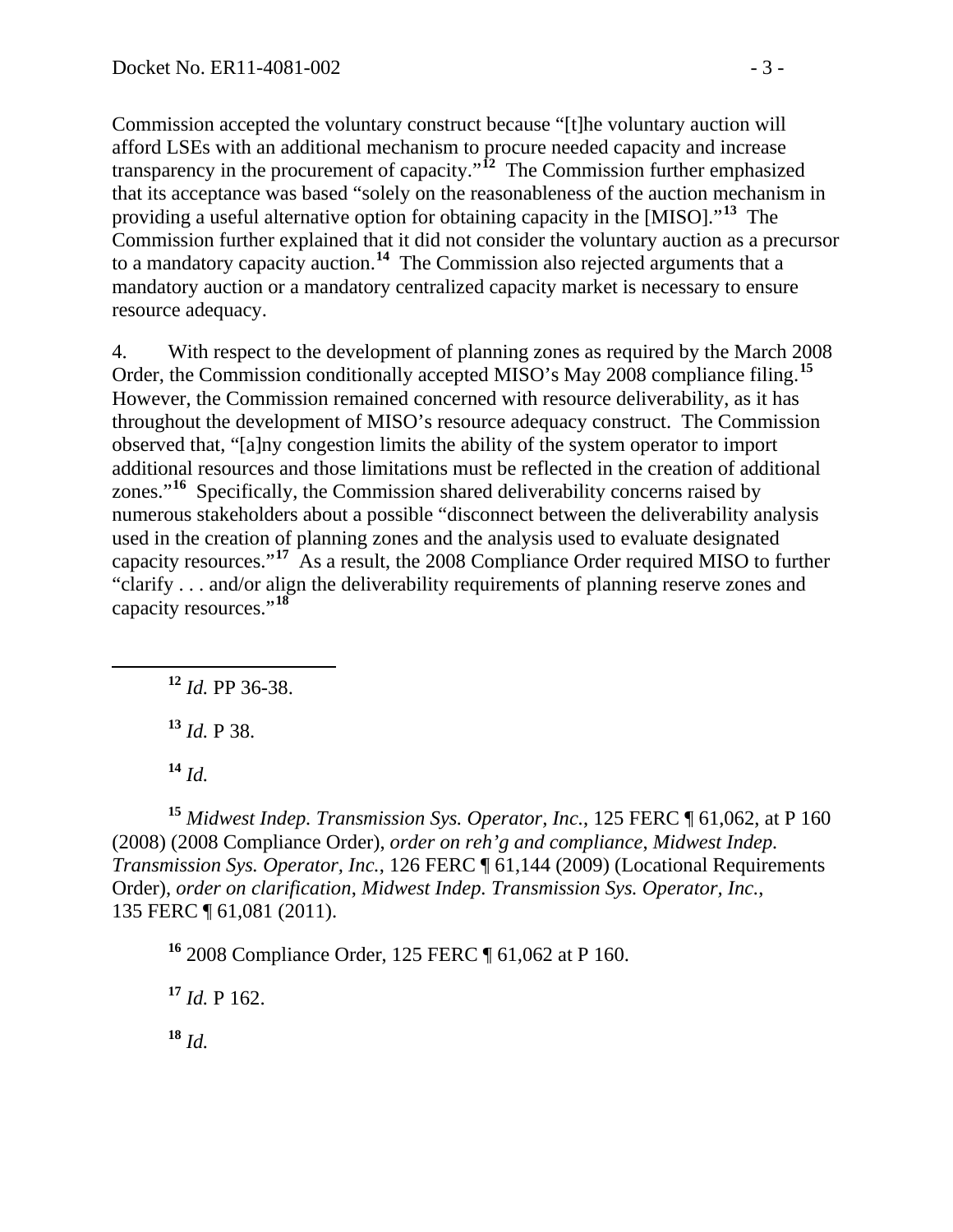5. The Commission once again expressed its concern that transmission constraints would limit aggregate deliverability in the Locational Requirements Order, which addressed rehearing of and compliance with the 2008 Compliance Order.**[19](#page-3-0)** Despite conditionally accepting MISO's proposed clarification in response to the 2008 Compliance Order, the Commission explained "that a more robust and permanent approach to addressing congestion that limits aggregate deliverability is ultimately required."**[20](#page-3-1)** In order to resolve these deliverability concerns, the Commission directed MISO to evaluate locational capacity requirements in other regions to ensure sufficient capacity is available in import-restricted zones to satisfy the Planning Reserve Margin. Further, the Locational Requirements Order directed MISO to "inform the Commission . . . what steps are being taken to develop a more permanent approach."**[21](#page-3-2)** The Commission subsequently rejected MISO's filing submitted in compliance with the Locational Requirements Order because MISO had failed to address aggregate deliverability in the region.**[22](#page-3-3)** Thus, the Commission clarified that the Locational Requirements Order requires MISO to "develop a plan that details the steps that will be taken to incorporate [locational] market mechanisms into the Resource Adequacy Plan."**[23](#page-3-4)**

6. On July 20, 2011, MISO filed a proposal for a permanent solution to ensure the deliverability of Load Modifying Resources in its Planning Resource Auction and to incorporate locational capacity market mechanisms, in purported compliance with the Locational Requirements Compliance Order.

## **II. June 11 Order**

7. In the June 11 Order, the Commission accepted most of the features of the July 11 Filing, including MISO's proposal to allow LSEs to meet their planning resource requirements by: (1) participating in the Planning Resource Auction (auction); (2) selfscheduling resources into the auction; or (3) opting out of the auction by submitting a fixed resource adequacy plan (FRAP). The Commission also accepted the major

**<sup>20</sup>** *Id.*

**<sup>21</sup>** *Id.*

<span id="page-3-4"></span><span id="page-3-3"></span><span id="page-3-2"></span><span id="page-3-1"></span>**<sup>22</sup>** *Midwest Indep. Transmission Sys. Operator, Inc.*, 131 FERC ¶ 61,228, at P 23 (2010) (Locational Requirements Compliance Order).

**<sup>23</sup>** *Id.* P 24.

<span id="page-3-0"></span>**<sup>19</sup>** Locational Requirements Order, 126 FERC ¶ 61,144 at P 47.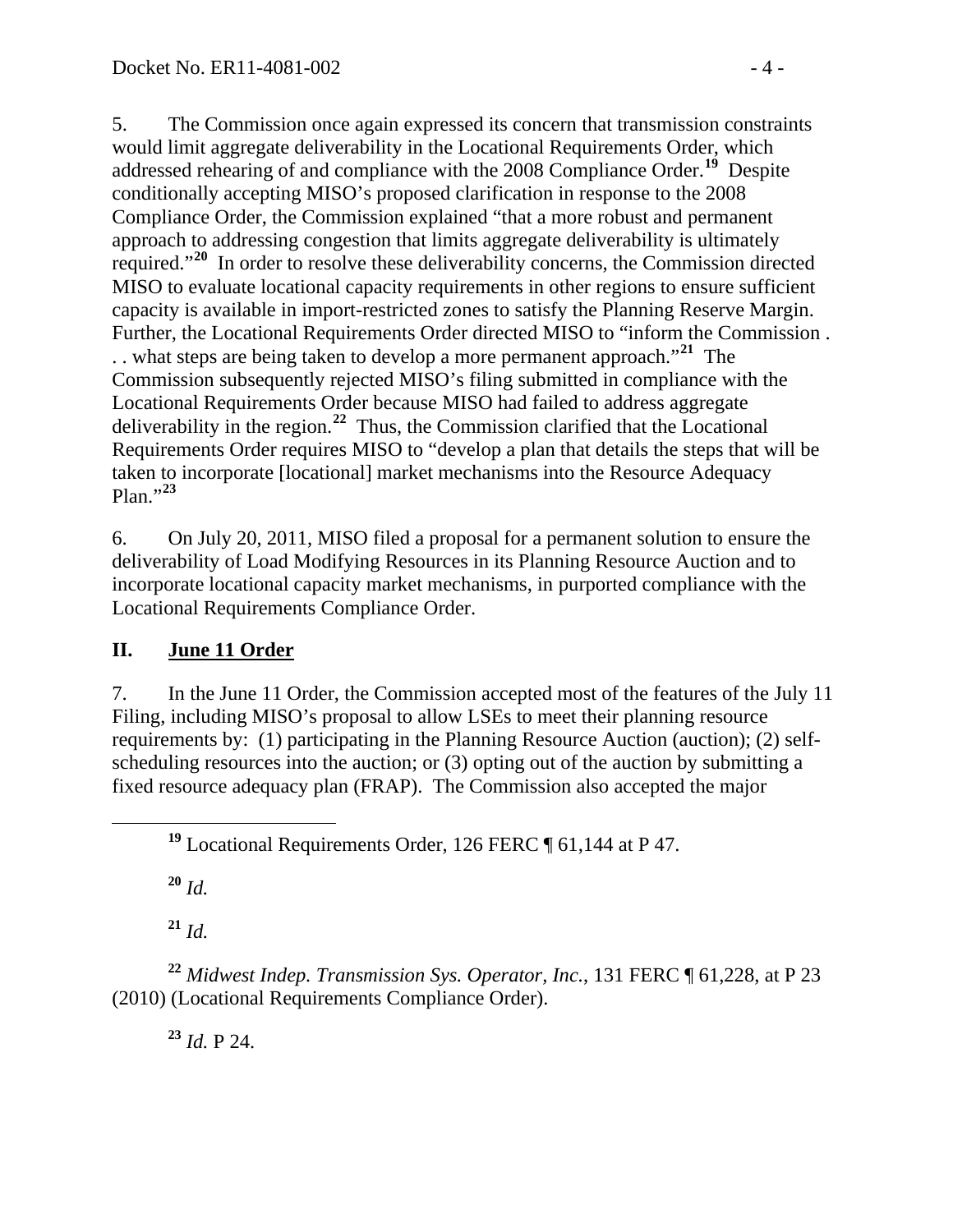elements of MISO's resource adequacy construct for an annual Planning Year with a two-month forward period and a vertical demand curve. However, the Commission rejected MISO's proposed mandatory auction requirement because MISO had not met its burden that the proposal was just and reasonable. The Commission also rejected MISO's Minimum Offer Price Rule (MOPR) proposal due to the lack of incentives for price suppression in MISO's market and the ineffectiveness of MISO's proposal.

8. In addition, the Commission accepted MISO's locational market mechanism that would provide for auctions in Local Resource Zones and the assessment of Zonal Deliverability Charges to reflect the impact of deliverability constraints between resources and loads. The Commission rejected MISO's proposal to exempt certain LSEs from Zonal Deliverability Charges to the extent these LSEs possess firm transmission service from their resources to their load since such an exemption would mute the locational price signal. However, in recognition of the fact that LSEs that have historically relied on remote generation may need a period of time to adjust resource portfolios and plan for additional resources, the Commission allowed these exemptions, called Grandmother Agreements, to be in effect during a transition period that phases out at the end of the 2014/2015 Planning Year. Finally, the Commission accepted the other elements of MISO's proposal with the exception of its proposal for load forecasting in retail choice regions.

### **III. Notices and Responsive Pleadings**

9. Notice of MISO's July 11 Filing was published in the *Federal Register*, 77 Fed. Reg. 42,716 (2012), with comments and protests due on or before August 1, 2012.

10. Motions to intervene and protests were filed by Dairyland Power Cooperative (Dairyland) and the Retail Energy Supply Association (RESA). Wisconsin Power and Light Company (Wisconsin Power and Light) filed a motion to intervene and comments.

11. Protests were filed by Great River Energy (Great River), Coalition of Midwest Transmission Customers, and Midwest TDUs.**[24](#page-4-0)** Wisconsin Public Service Corporation and Upper Peninsula Power Company (Wisconsin Public Service Company) and Illinois Commerce Commission (Illinois Commission) filed comments.

<span id="page-4-0"></span>**<sup>24</sup>** Midwest TDUs consist of Indiana Municipal Power Agency, Madison Gas & Electric Company, Midwest Municipal Transmission Group, Missouri Joint Municipal Electric Utility Commission, Missouri River Energy Services, Southern Minnesota Municipal Power Agency, and WPPI Energy.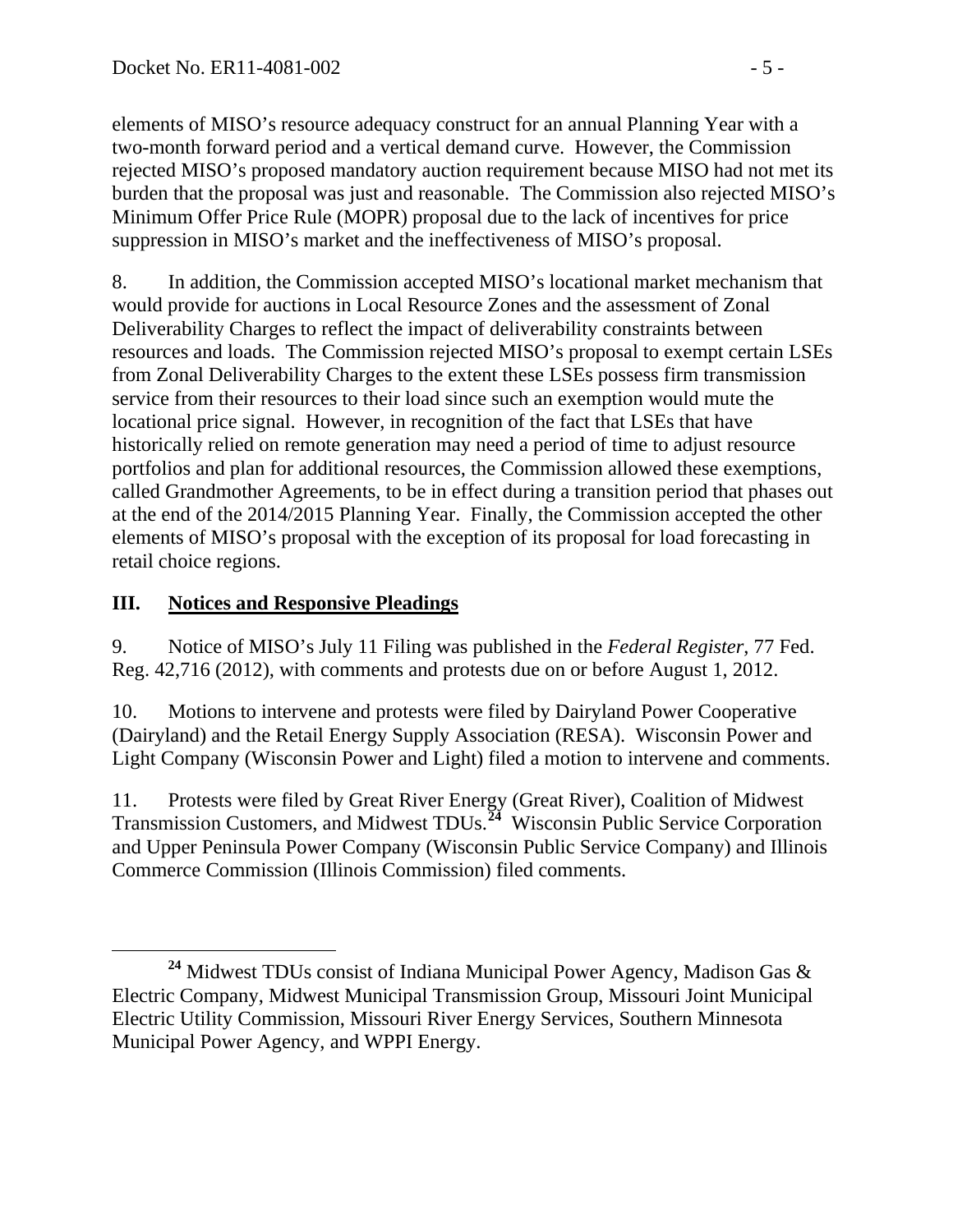12. On August 20, 2012, Interstate Power and Light Company (Interstate) filed a motion to intervene out-of-time and comments.

13. On August 16, 2012, MISO filed an answer to the comments and protests. On September 11, 2013, Illinois Commission filed an answer to MISO's answer.

14. On June 23, 2015, Great River filed a motion for expedited action on the compliance filing.

## **IV. Discussion**

## **A. Procedural Matters**

15. Pursuant to Rule 214 of the Commission's Rules of Practice and Procedure, 18 C.F.R. § 385.214 (2015), the timely, unopposed motions to intervene serve to make the entities that filed them parties to this proceeding.

16. Pursuant to Rule 214(d) of the Commission's Rules of Practice and Procedure, 18 C.F.R. § 385.214(d) (2015), the Commission will grant Interstate's late-filed motion to intervene given its interest in the proceeding, that the motion was filed in the early stage of the proceeding, and the absence of undue prejudice or delay.

17. Rule 213(a)(2) of the Commission's Rules of Practice and Procedure, 18 C.F.R. § 385.213(a)(2) (2015), prohibits an answer to a protest or answer unless otherwise ordered by the decisional authority. We will accept the answers of MISO and Illinois Commission because they have provided information that assisted us in our decisionmaking process.

# **B. Resource Adequacy Construct**

# **1. June 11 Order**

18. The Commission noted in the June 11 Order that MISO's proposal required that LSEs must obtain their resources in the auction – and pay the auction price – if they are resource deficient. The Commission found, however, that based on MISO's depiction of resource planning in its footprint to be based largely on bilateral arrangements, as well as its intent to only supplement the current resource adequacy plan, MISO had not justified the need for a mandatory auction. The Commission directed MISO to address resource deficiencies without requiring a mandatory auction, and to include these revisions in the compliance filing. The Commission stated that in order to encourage LSEs to procure sufficient resources, one option would be a deficiency charge designed to be similar to the existing Financial Settlement Charge in section 69.9 of Module E, which was based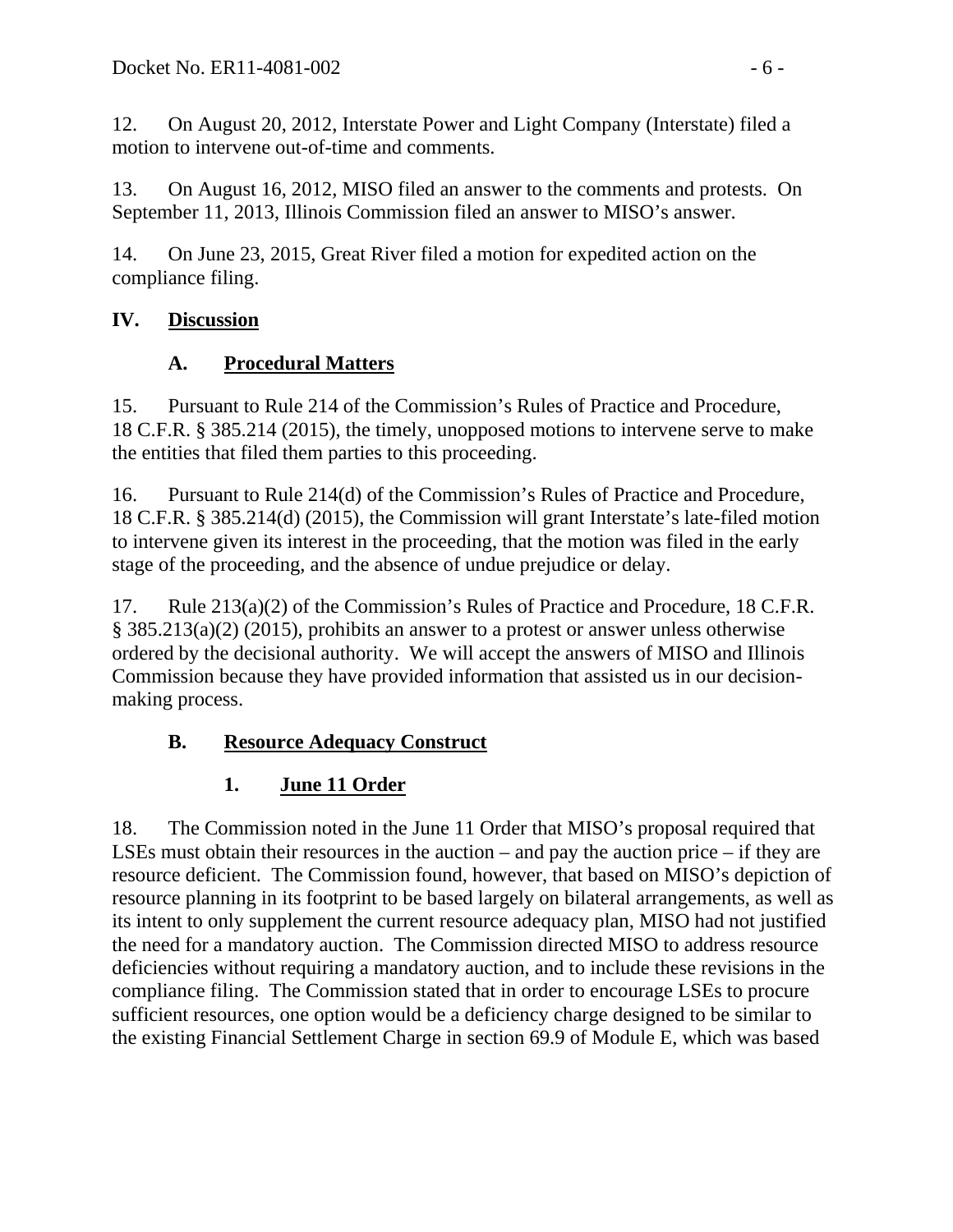on the Cost of New Entry (CONE), with modifications to make the proposed charge appropriate for the annual term of the proposed auction that differs from the existing monthly term of the auction.**[25](#page-6-0)**

#### **2. July 11 Filing**

19. To comply with the Commission's directive that the auction not be mandatory, MISO proposes to amend its Tariff to provide that MISO will assess a Capacity Deficiency Charge on LSEs that it determines are capacity deficient. MISO proposes that the Capacity Deficiency Charge be based on a CONE estimate for each Local Resource Zone that would apply to LSEs that are capacity deficient in that zone. MISO proposes a Capacity Deficiency Charge multiplier equal to 2.748 times the CONE estimate for each Local Resource Zone. MISO states that the proposed Capacity Deficiency Charge multiplier was derived by adjusting the previous monthly Financial Settlement Charge multipliers to an annual value.<sup>[26](#page-6-1)</sup> MISO's proposal would assess the Capacity Deficiency Charge on LSEs that have not demonstrated, through the Module E Capacity Tracking Tool, that they have sufficient capacity resources to meet their Planning Reserve Margin Requirement<sup>[27](#page-6-2)</sup> at the close of the Planning Resource Auction.

#### **3. Protests**

20. Illinois Commission argues that MISO's proposed Capacity Deficiency Charge does not comply with the Commission's instructions, which encouraged MISO to base the deficiency charge on the CONE, with modifications based on an annual, rather than the current monthly term. Illinois Commission contends that MISO's proposed deficiency charge of 2.748 times CONE is higher than is necessary and could act as a deterrent to market participation, particularly in retail access states. Illinois Commission

<span id="page-6-1"></span><span id="page-6-0"></span><sup>26</sup> MISO explains that the monthly Financial Assessment Charge multipliers were 100 percent of CONE in June, 25 percent of CONE for January, February, July, August and December, and 8.3 percent for March, April, May, September, October and November. The sum of these multipliers is 274.8 percent or 2.748 times the capacity deficiency charge. July 11 Filing, Transmittal Letter at n.10.

<span id="page-6-2"></span>**<sup>27</sup>** The Planning Reserve Margin Requirement is the amount of Zonal Resource Credits needed by an LSE to satisfy its resource adequacy requirement. Zonal Resource Credits are the megawatt units of a planning resource that have been converted from a megawatt of unforced capacity to a credit in the Module E Capacity Tracker, which is eligible to be offered in the auction, sold bilaterally, and/or submitted in a FRAP.

**<sup>25</sup>** June 11 Order, 139 FERC ¶ 61,199 at P 40.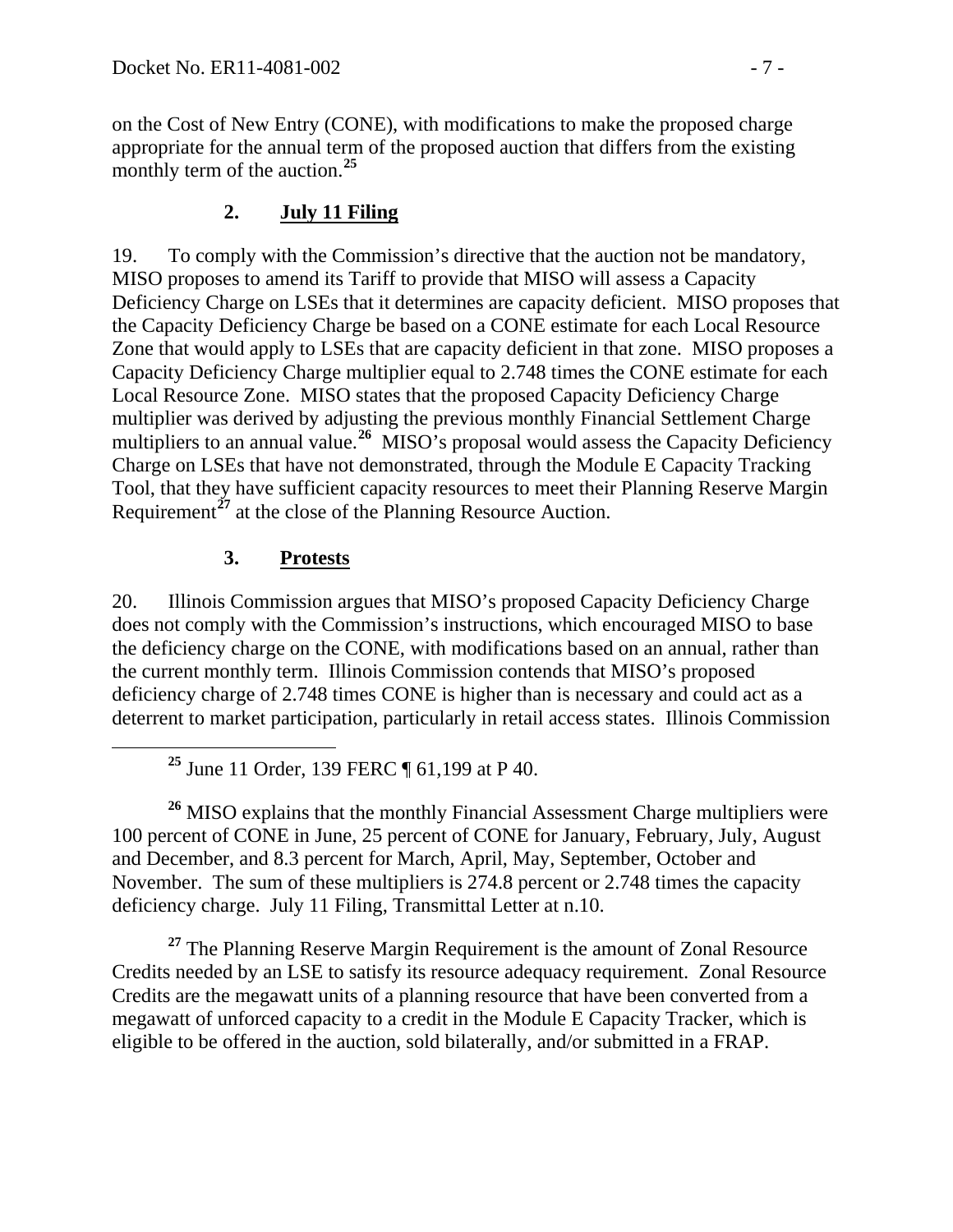asserts that, unlike the current construct, which assesses greater penalties to on-peak than off-peak months, MISO's proposed deficiency charge treats deficient LSEs as though they were deficient in all months. Illinois Commission contends that if the deficiency charge were designed to be similar to the currently effective deficiency charge then it would be either 1.25 or 1.5 times CONE, corresponding to how the current charge would be assessed for deficiencies in peak summer months.**[28](#page-7-0)**

21. Illinois Commission also contends that MISO has not made clear when or how it will determine the portion of an LSE's Planning Reserve Margin Requirement that will be subject to the deficiency charge. Illinois Commission also asserts that MISO has not explained how the Module E Capacity Tracking Tool will enable MISO to identify deficient LSEs and the magnitude of their deficiencies.**[29](#page-7-1)**

## **4. Answers**

22. MISO contends that the 2.748 multiplier for the Capacity Deficiency Charge is necessary to strongly encourage LSEs not to be deficient and therefore disagrees with Illinois Commission. MISO explains that its proposed deficiency charge appropriately annualizes the current monthly deficiency charge. MISO adds that the financial penalties cannot properly compensate for potential reliability problems caused by parties that have not met their Planning Reserve Margin Requirements, such that a reduction in the deficiency charge would not be just and reasonable. MISO also contends that, contrary to Illinois Commission's assertion, it will know whether and by how much an LSE has met its Planning Reserve Margin Requirement with Planning Resources by the close of the auction offer window, which is the last business day of March prior to the upcoming Planning Year.**[30](#page-7-2)**

23. Illinois Commission, in its answer, reiterates its contention that MISO's proposed deficiency charge is excessive, adding that any penalty above the CONE is sufficient to encourage compliance. It contends that MISO's argument that "financial penalties cannot properly compensate for potential reliability problems" is not responsive to Illinois Commission's arguments and is a general criticism of the deficiency charge concept. Illinois Commission also argues that actual reliability is based on the resource available to serve peak load and that MISO's proposed deficiency charge is not based on

<span id="page-7-1"></span>**<sup>29</sup>** *Id.*

<span id="page-7-2"></span>**<sup>30</sup>** MISO Answer at 10.

<span id="page-7-0"></span>**<sup>28</sup>** Illinois Commission Protest at 3-6.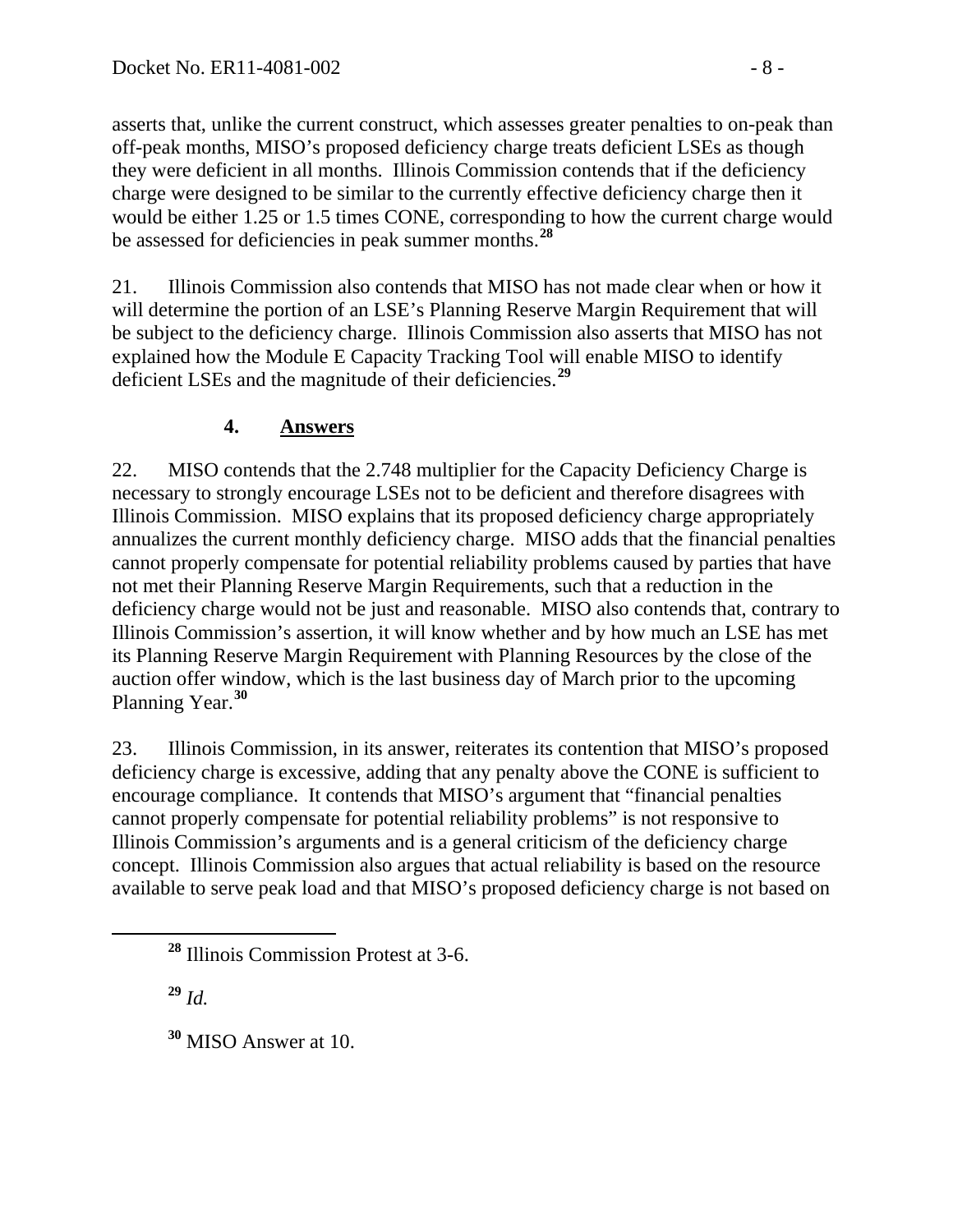actual demand on the system. Illinois Commission also contends that MISO's proposed deficiency charge would provide a windfall to LSEs receiving a share of the deficiency charge revenues. Further, the magnitude of the deficiency charge could encourage LSEs to under-forecast their peak load.**[31](#page-8-0)**

24. Illinois Commission reiterates its contention that MISO has not explained how it will know how much load and which LSE's load will be participating in the auction and how it will know which LSEs have chosen the deficiency charge option and for how much of the LSE's load. Specifically, it asserts that MISO has not established a timeline for the deficiency charge option.**[32](#page-8-1)**

### **5. Commission Determination**

25. As noted above, the Commission rejected MISO's proposal for a mandatory auction for deficiencies and directed MISO to address resource deficiencies without requiring a mandatory auction. We find that MISO's proposed Tariff revisions comply with this directive and accept them as such.

26. We also find that MISO's proposed deficiency charge of 2.748 times the CONE complies with the Commission's directives and is a just and reasonable method to maintain the optional nature of MISO's resource adequacy construct while providing a strong incentive for LSEs to be resource sufficient. We disagree with Illinois Commission's assertion that this deficiency charge is unnecessarily high.

27. First, we do not agree with Illinois Commission's conclusion that MISO incorrectly annualized the monthly deficiency charge. As MISO explained,**[33](#page-8-2)** the 2.748 CONE multiplier was derived by summing all the monthly CONE multipliers used in its previous monthly auction for a year. This method assumes an LSE is deficient on the first month of the Planning Year and is deficient for all the remaining months of the Planning Year. As a penalty for being deficient for an entire Planning Year, this derivation is reasonable. Contrary to Illinois Commission's characterization of LSEs being deficient for only a peak season, a deficient LSE in MISO's current annual resource adequacy construct will be considered to be deficient for the entire Planning Year.

<span id="page-8-1"></span>**<sup>32</sup>** *Id.* at 6-8.

<span id="page-8-2"></span>**<sup>33</sup>** July 11 Filing, Transmittal Letter at n.10.

<span id="page-8-0"></span>**<sup>31</sup>** Illinois Commission Answer at 2-6.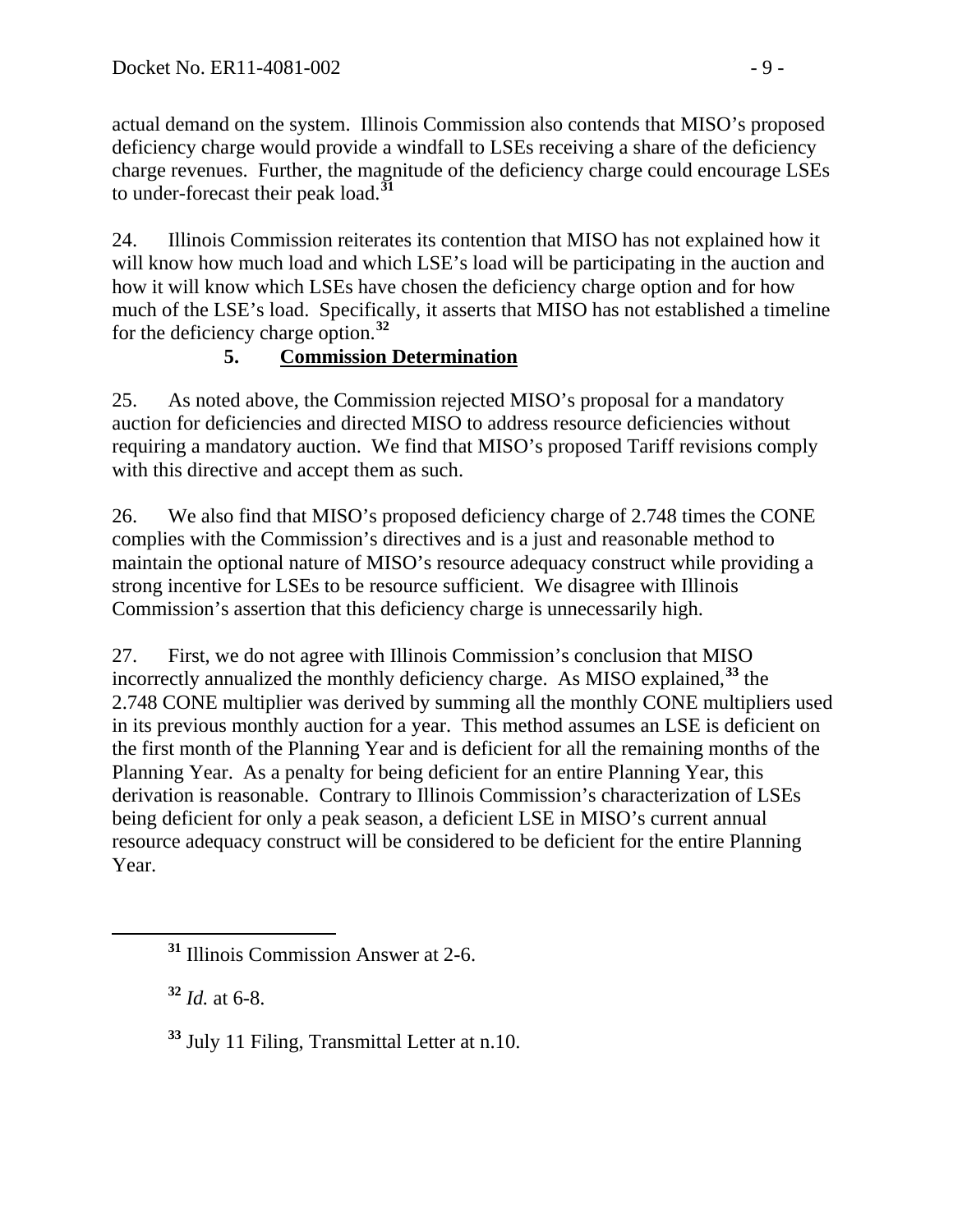28. Second, the deficiency charge is a penalty. Therefore, to be an effective incentive to discourage resource insufficiency, the penalty charge needs to be significantly higher than the cost of obtaining capacity resources. We agree with MISO – as does Illinois Commission**[34](#page-9-0)** – that the dollars provided by a deficiency penalty do not achieve the desired result, i.e., resource sufficiency.**[35](#page-9-1)** Therefore, a significant penalty is appropriate to ensure that LSEs have the incentive to achieve resource sufficiency with actual megawatts as opposed to making payments. A multiplier of 2.748 times CONE provides such a penalty and is thus reasonable.

29. Illinois Commission has not supported its assertions that MISO's proposed deficiency charge would provide windfalls, discourage participation in the market or provide an incentive to under-forecast. Accordingly, we do not see a basis for expecting windfalls from the charge. We consider Illinois Commission's claims that the Capacity Deficiency Charge will discourage participation in the market and will encourage underforecasting to be speculative. While such outcomes are possible, there are a myriad of factors that impact market participation and forecasts. We have no evidence that the Capacity Deficiency Charge had a significant impact on either outcome.

30. We also disagree with Illinois Commission's assertion that MISO has not sufficiently described how it will determine which LSEs are resource deficient and the magnitude of the corresponding deficiency charge. As a preliminary matter, LSEs do not choose the deficiency option, contrary to Illinois Commission's characterization. Under MISO's proposal, LSEs that do not satisfy their Planning Reserve Margin Requirements through a combination of either the submission of a FRAP or participation in the auction are subject to the deficiency charge. Under MISO's proposal, LSEs must submit a FRAP by the 7th business day in March prior to the Planning Year**[36](#page-9-2)** and must submit auction offers prior to 11:59 pm EST on the last Business Day of March.**[37](#page-9-3)** We agree with MISO that MISO will know any unsatisfied or deficient amounts of an LSE's Planning Reserve Margin Requirement by the end of the auction, an amount which will directly correspond

<span id="page-9-1"></span><span id="page-9-0"></span>**<sup>35</sup>** MISO Answer at 10 (Financial penalties cannot properly compensate for potential reliability problems that could affect parties that have met their Planning Resource Margin Requirement.).

<span id="page-9-2"></span>**<sup>36</sup>** *See* MISO, FERC Electric Tariff, Module E-1, >69A.9, Opting Out of the Planning Resource Auction, 1.0.0.

<span id="page-9-3"></span>**<sup>37</sup>** *See* MISO, FERC Electric Tariff, Module E-1, >69A.7, Planning Resource Auction, 30.0.0.

**<sup>34</sup>** Illinois Commission Answer at 4.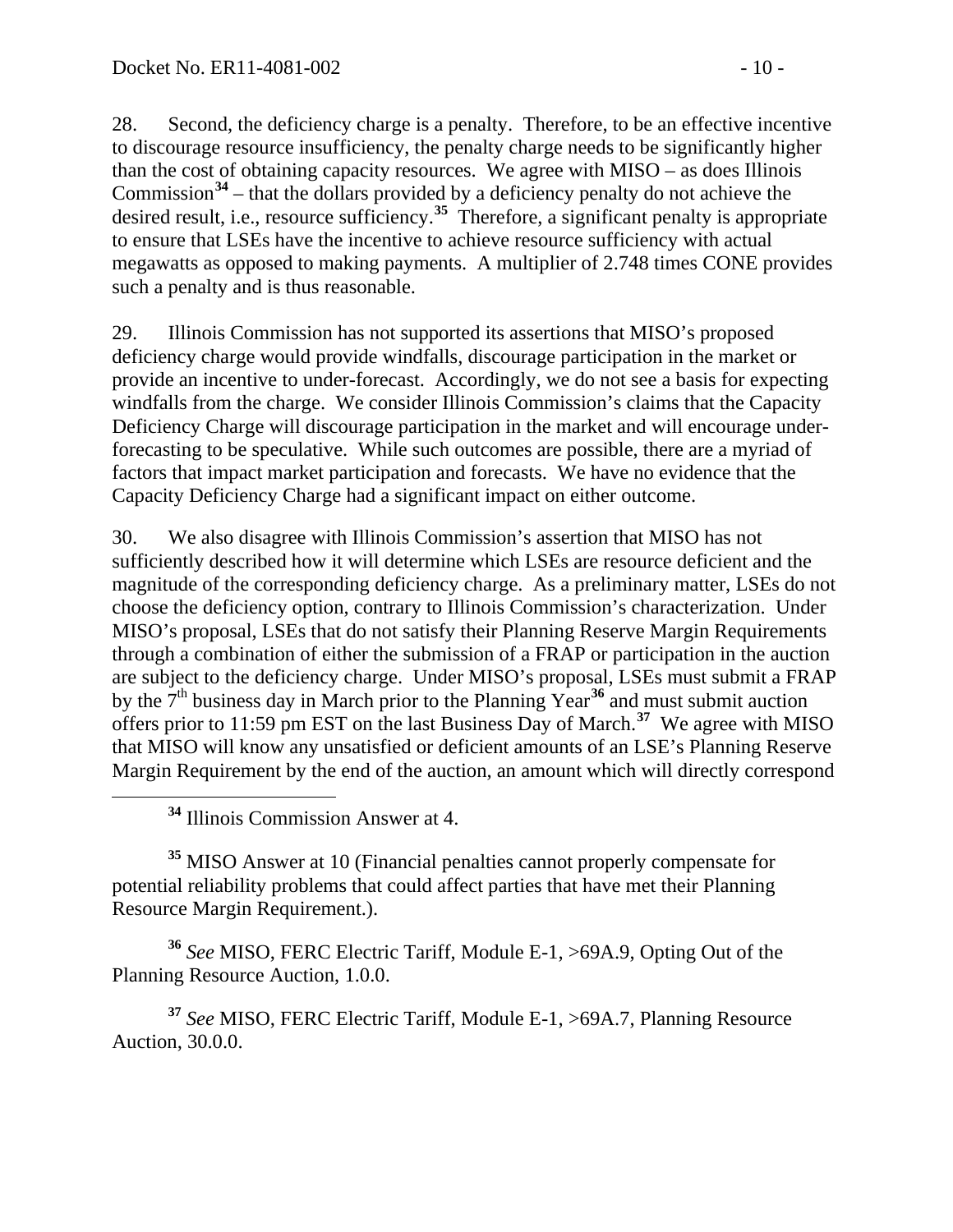to its deficiency charge assessment. Appendix K of MISO's Resource Adequacy Business Practices Manual provides a complete timeline, including the determination of Capacity Deficiency Charges. Finally, the Module E Capacity Tracking Tool is able to identify deficiencies and their magnitude based on the resource data and load forecasts submitted by LSEs, and analysis of the results of the Planning Resource Auction, as detailed in the Resource Adequacy Business Practices Manual.

## **C. Local Resource Zones**

# **1. June 11 Order**

31. The Commission conditionally accepted MISO's proposed method to create Local Resource Zones**[38](#page-10-0)** and the six criteria for determining local resource zone boundaries.**[39](#page-10-1)** The Commission directed MISO to file with the Commission Tariff revisions to include a map depicting the proposed zonal boundaries prior to the effective date for those boundaries. The Commission also required that, as part of that filing, MISO provide a justification for the proposed zonal boundaries and explain any analysis it relied upon as a basis for its proposal. The Commission stated that it would address, at that time, the basis used by MISO for determining a specific zonal designation and the role played by each of the factors. Finally it stated that Tariff revisions will be required for any subsequent changes to the zonal boundaries.**[40](#page-10-2)**

## **2. July 11 Filing**

32. MISO proposes to incorporate a map of zonal boundaries, shown below, in Attachment VV of the Tariff that was developed in coordination with stakeholders through the Loss of Load Expectation Working Group. This map describes the Local Resource Zone boundaries that are effective for the 2013/2014 Planning Year. MISO states that it will update this map whenever the Local Resource Zone boundaries change.

<span id="page-10-1"></span>**<sup>39</sup>** The six criteria are as follows: (1) the electrical boundaries of Local Balancing Authorities; (2) state boundaries; (3) the relative strength of transmission interconnections between Local Balancing Authorities; (4) the result of loss of load expectation studies; (5) the relative size of the Local Resource Zones; and (6) natural geographic boundaries such as lakes and rivers.

<span id="page-10-2"></span>**<sup>40</sup>** June 11 Order, 139 FERC ¶ 61,199 at PP 84-86.

<span id="page-10-0"></span>**<sup>38</sup>** Local Resource Zones are geographic areas within MISO that are prescribed by MISO, based upon criteria specified in the Tariff, to address congestion that limits Planning Resource deliverability.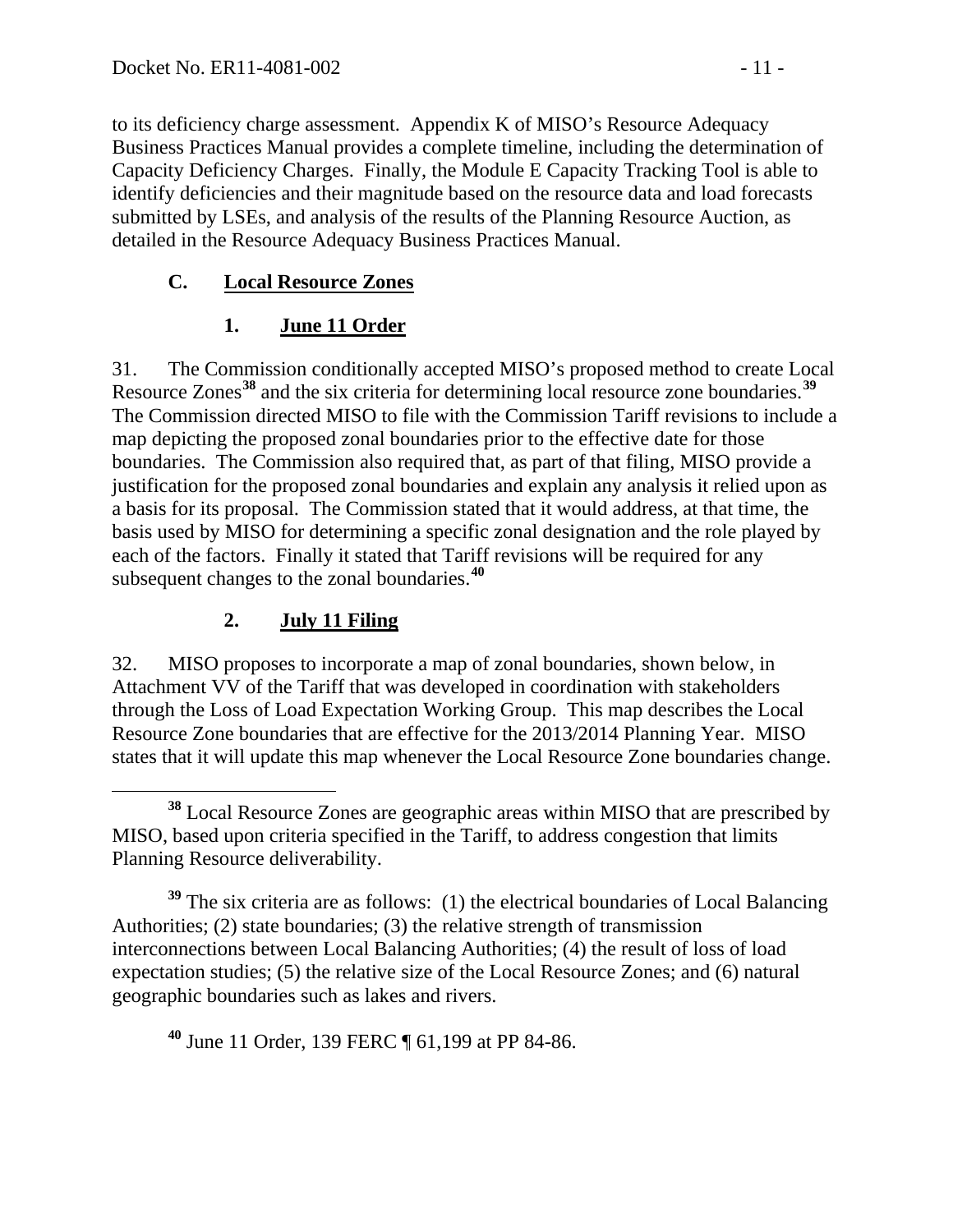MISO explains how it incorporated each of the six factors approved by the Commission in determining Local Resource Zones.**[41](#page-11-0)**



#### **3. Protests and Comments**

33. Dairyland requests that MISO clarify that the Iowa portion of its Local Balancing Authority is located in Zone 1. According to Dairyland, from MISO's submitted zonal map, it appears that Zone 1 includes southwestern Wisconsin. However, northeastern Iowa is shown on the map to be in Zone 3 with the dividing line between Zones 1 and 3 being the boundary between the two states. However, Dairyland explains that the Local Resource Zone list accompanying the map indicates that all of Dairyland's Local Balancing Authority is located in Local Resource Zone 1. Dairyland argues that Dairyland's Iowa load should not be subject to Zonal Deliverability Charges**[42](#page-11-1)** for moving capacity from Zone 1 to Zone 3 within Dairyland's Local Balancing Authority. Dairyland states that if MISO does not make the requested clarification, it protests the

**<sup>41</sup>** July 11 Filing, Transmittal Letter at 8-10.

<span id="page-11-1"></span><span id="page-11-0"></span>**<sup>42</sup>** Zonal Deliverability Charges are assessed on LSEs based upon price differentials between the auction clearing price(s) of the zone(s) where their load is located and the auction clearing price(s) of the zone(s) where their resources are located for the portion of their Planning Reserve Margin Requirement that is satisfied through a FRAP.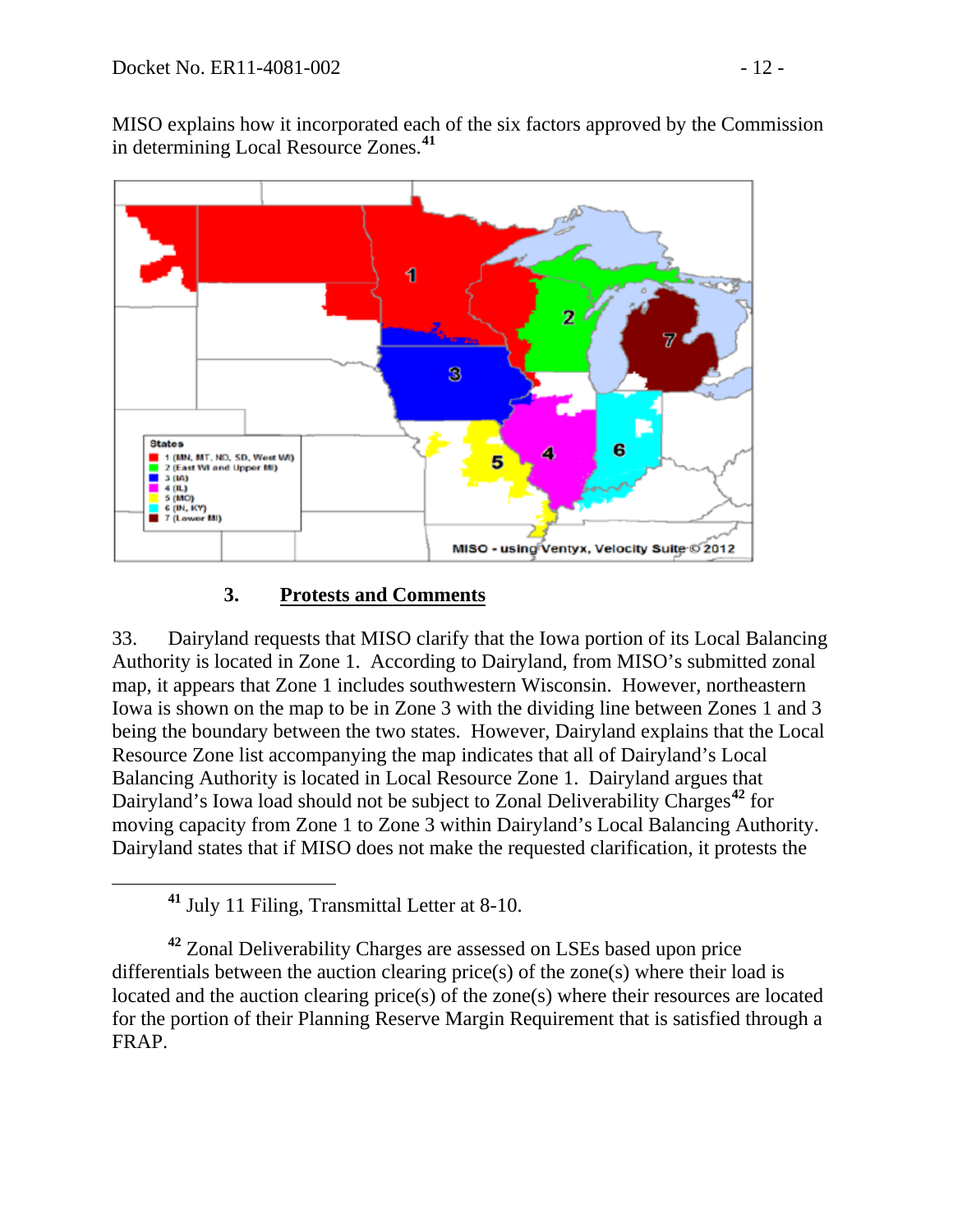July 11 Filing, asserting that more detail is needed than MISO provided in its compliance filing. Finally, Dairyland notes that the first factor described in MISO's compliance filing speaks to the importance of keeping each Local Balancing Authority within a single zone and yet the filing contains no description of why such a factor would not be considered in the case of Dairyland.**[43](#page-12-0)**

34. Dairyland also contends that MISO's July 11 Filing fails to address the timing for reevaluating Local Resource Zone boundaries. Dairyland asserts that the Commission should require MISO to periodically evaluate whether there have been significant changes in the MISO region warranting changes in the Local Resource Zone boundaries, reevaluation which could occur in the MISO Transmission Expansion Plan process. Additionally, Dairyland contends that the Commission should require MISO to identify the criteria that will be used to evaluate whether significant changes in the MISO region warrant changes in the Local Resource Zone boundaries, with consideration also being given to minimizing the operational and financial impacts to those Local Balancing Authorities affected by changes in Local Resource Zone boundaries.**[44](#page-12-1)**

35. Midwest TDUs protest that MISO's proposed map does not split any Local Balancing Authorities into different zones, and therefore deliveries for major transmission owners from their resources to their load will not be exposed to Zonal Deliverability Charges, whereas deliveries for transmission-dependent utilities will face greater exposure to zonal borders and Zonal Deliverability Charges. Midwest TDUs consider this result to be unduly preferential and discriminatory. Midwest TDUs contend that the Local Resource Zones should be defined such that each LSE's long-term designated network resources are located in the same zone for at least 10 years. Midwest TDUs contend that this Local Resource Zone configuration would have the same effect as the Grandmother Agreements**[45](#page-12-2)** originally proposed by MISO and would avoid violations of sections 205, 206, and 217 of the Federal Power Act. Further, they argue

**<sup>43</sup>** Dairyland Protest at 4-8.

**<sup>44</sup>** *Id.* at 8-9.

<span id="page-12-2"></span><span id="page-12-1"></span><span id="page-12-0"></span>**<sup>45</sup>** Grandmother Agreements are defined to be ownership of, or executed contractual rights to Planning Resources (including generating facilities under construction prior to July 20, 2011 that subsequently become Planning Resources) that are in place prior to July 20, 2011 and maintain firm transmission service from such resources to load in a different Local Resource Zone which will provide an LSE with an exemption from the Zonal Deliverability Charge for the volume of such Planning Resources.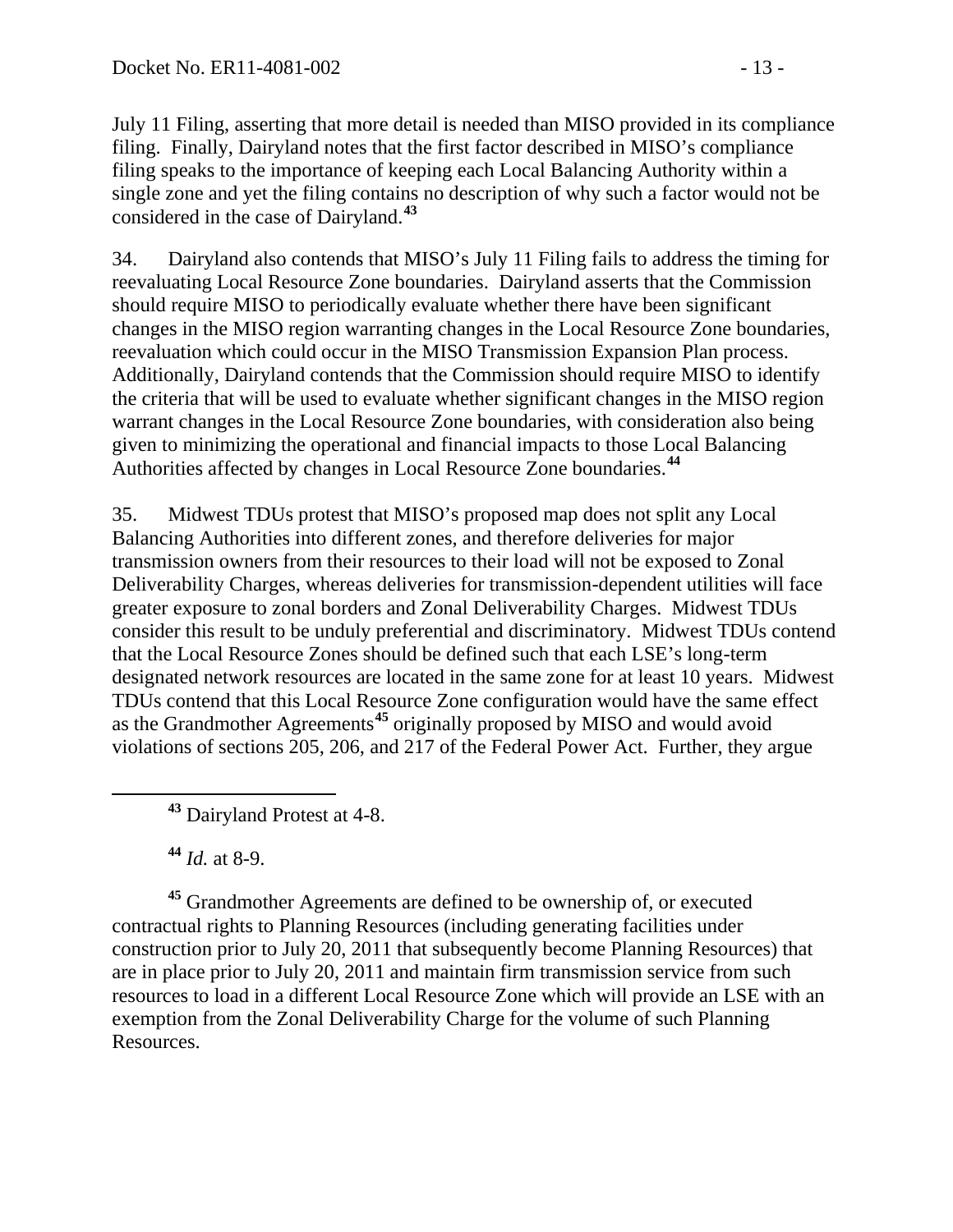that nothing in the Federal Power Act requires that Local Resource Zones be "compact and contiguous" but that it does oblige the Commission to protect firm delivery rights associated with long-term power supply resources.**[46](#page-13-0)**

36. Great River Energy argues that MISO did not appropriately apply its approved criteria in excluding Great River Energy's load located in the Alliant West Local Balancing Authority from Zone 1. Great River Energy explains that carving out the portion of the Alliant West Local Balancing Authority located in Minnesota from Zone 1 results in Great River Energy's load in Southern Minnesota being separate from the rest of the state of Minnesota. Great River Energy argues that MISO has not sufficiently supported elevating the "electrical boundaries" criteria, presumably used to derive this border, from the "state boundaries" criteria. Great River Energy explains that stranding a part of its load in Zone 3 will have an unjust, unreasonable, and disproportionate impact on it. Great River Energy argues that it has load serving obligations in five different Local Balancing Authorities within Minnesota, but all of its generation is located in Zone 1, causing it to incur Zonal Deliverability Charges for the load carved out from Zone 1. It asserts that it would have sufficient total generation but be forced to sell resources in Zone 1 and buy capacity in Zone 3 despite it having invested in transmission to create the import/export capability that exists today. Great River Energy argues that MISO would not have granted it firm transmission service from its generation to its load in the Alliant West Local Balancing Authority if outgoing transmission upgrades were not constructed or if import/export capability was not available through past transmission upgrades and investment. Accordingly, Great River Energy also argues that MISO has insufficiently weighted "the relative strength of transmission interconnections between [Local Balancing Authorities]" in creating its zones.**[47](#page-13-1)**

37. Interstate disagrees with Great River Energy's contention that MISO erred in carving out a portion of the Alliant West Local Balancing Authority from Zone 1. Interstate argues that the Alliant West Local Balancing Authority is used in part as the boundary between Zones 1 and 2, and that such a boundary is appropriate and consistent with the first zonal criteria that MISO listed; the electrical boundaries of Local Balancing Authorities. Interstate asserts that using Minnesota's state line for this boundary, as proposed by Great River Energy, is inappropriate because it would result in the Alliant West Local Balancing Authority being split into two zones. Additionally, Interstate argues that the use of the Alliant West Local Balancing Authority for the boundary also makes sense because Interstate serves the majority of the load located in southern

<span id="page-13-0"></span>**<sup>46</sup>** Midwest TDUs Protest at 2-5.

<span id="page-13-1"></span>**<sup>47</sup>** Great River Energy Protest at 2-6.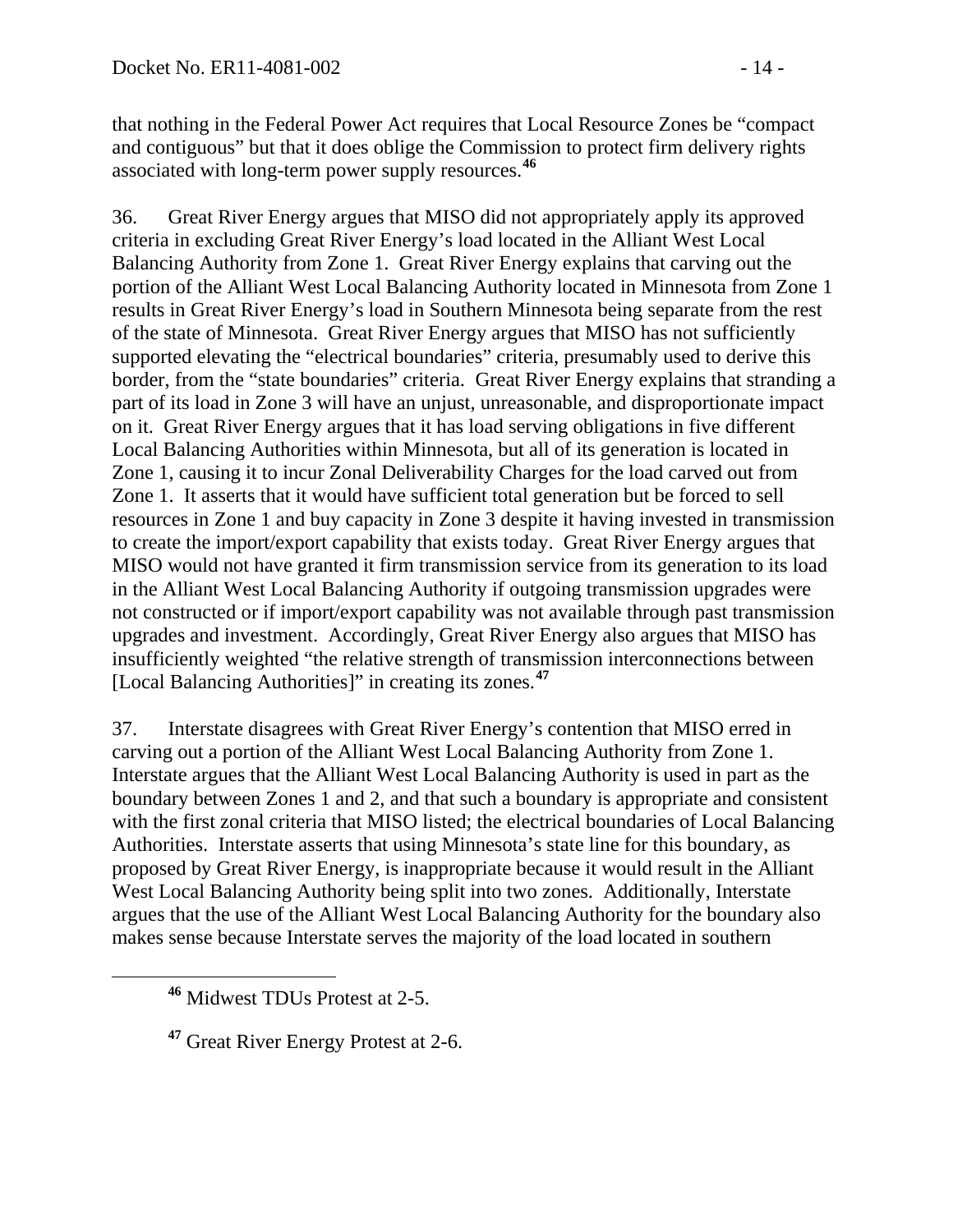Minnesota and is located in the Alliant West Local Balancing Authority, such that splitting the Local Balancing Authority would result in unjust harm being brought to Interstate's customers through exposure to increased costs from the Zonal Deliverability Charge. Further, Interstate argues that while Zone 3 currently encompasses Iowa and a portion of Minnesota, the regulatory environments in the two states do not create any relevant impacts on the Local Resource Zone. Additionally, the Zone 1 and 3 boundaries align with the existing ITC-Midwest joint transmission pricing zone border. Interstate also argues against Great River Energy's suggestion that specific loads be "carved out" of certain zones, although it contends that if the Commission allows such carving out that Interstate's load should also be carved out if needed.**[48](#page-14-0)**

### **4. Answer**

38. MISO confirms that the portion of Dairyland's Local Balancing Authority located in northeastern Iowa is included in Zone 1. It also states that it will comply with section 68A.3 of the Tariff by potentially re-evaluating the boundaries of the Local Resource Zones if there are significant changes in MISO's region based on the factors specified in the Tariff. MISO argues, however, that the Tariff does not provide MISO with the authority to change Local Resource Zone boundaries based on minimizing operational and financial impacts, and MISO does not intend to seek such authority.**[49](#page-14-1)**

39. MISO disagrees with Midwest TDUs' arguments regarding protecting firm delivery rights, citing the Commission's conclusion that the significant protections that are afforded in Module E-1 to defend an LSE's firm delivery rights associated with an LSE's long-term power supply resources are just and reasonable.**[50](#page-14-2)**

40. MISO also disagrees with Great River Energy's contention that its load in Zone 3 should not be subject to the Local Resource Zone factors including factor 1, the boundaries of a Local Balancing Authority. MISO explains that the goal of establishing Local Resource Zones was not to eliminate potential Zonal Deliverability Charges, but to address congestion that limits aggregate deliverability of capacity within the MISO system, as directed by the Commission.**[51](#page-14-3)** MISO argues that if it were to consider individual LSE resource and load combinations to define Local Resource Zone

<span id="page-14-2"></span>**<sup>50</sup>** *Id.* at 4-5 (citing June 11 Order, 139 FERC ¶ 61,199 at PP 71-77).

<span id="page-14-3"></span>**<sup>51</sup>** *Id.* at 5 (citing June 11 Order, 139 FERC ¶ 61,199 at P 88).

<span id="page-14-0"></span>**<sup>48</sup>** Interstate Protest at 3-5.

<span id="page-14-1"></span>**<sup>49</sup>** MISO Answer at 6.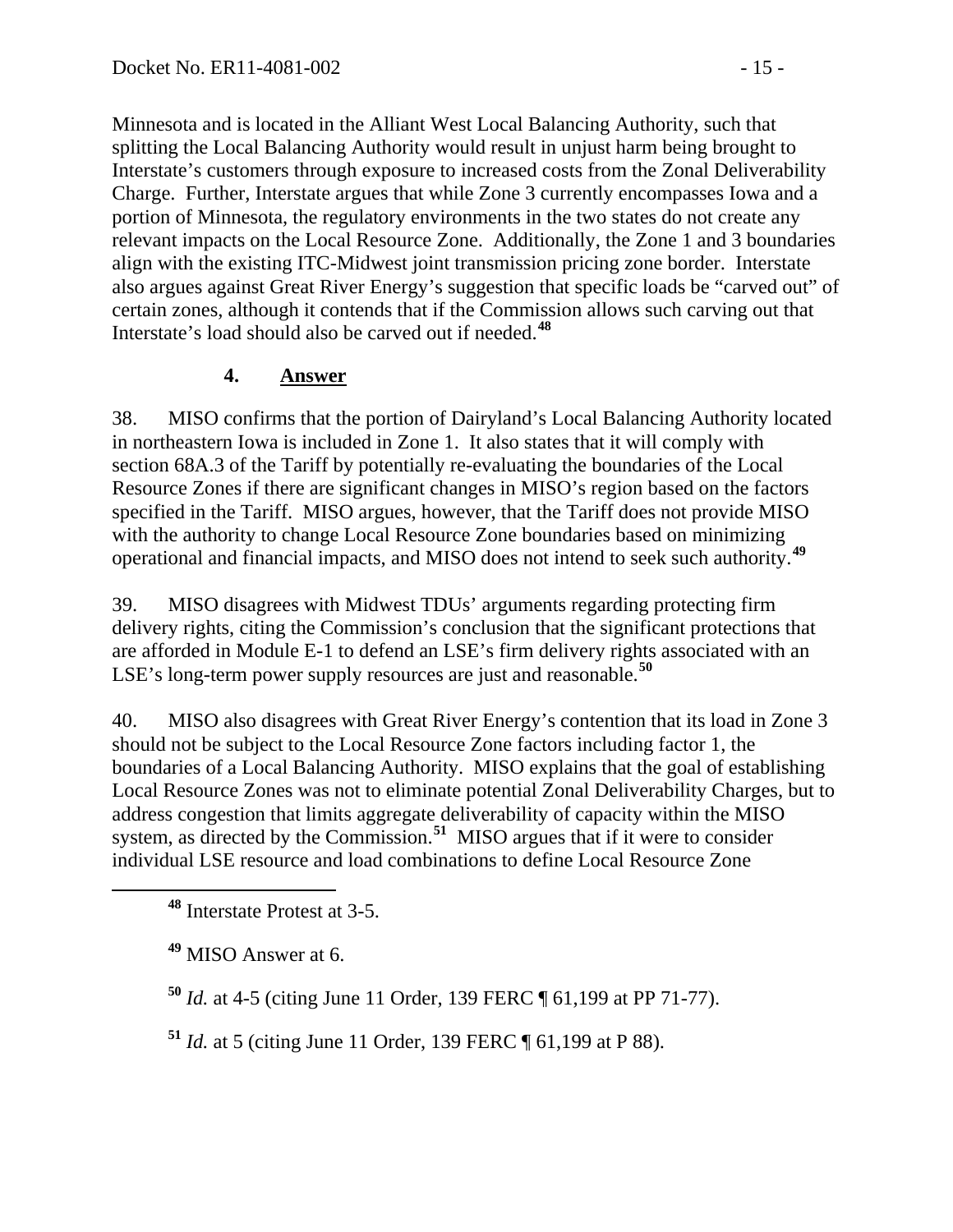boundaries, there would be no incentive to address congestion that limits aggregate deliverability between such physical load and resource combinations.

41. MISO also disagrees with Great River Energy's contention that the relative strength of transmission interconnections between Zone 1 and the Alliant West Local Balancing Authority was not adequately considered by MISO. MISO states that it used a transmission model that includes Great River Energy's improvements to calculate the import/export limits of Local Resource Zones, a model which is updated annually per section 69A.7.8.c.iv of the Tariff.**[52](#page-15-0)**

## **5. Commission Determination**

42. We conditionally accept MISO's proposed initial Local Resource Zone map, subject to the revision discussed below. We also find that MISO's proposed Local Resource Zone configuration is consistent with the Local Resource Zone criteria which the Commission previously accepted. As explained by MISO, the zonal boundaries reflect major transmission constraints in the MISO region, while respecting Local Balancing Authority and state borders to the extent possible. We also consider MISO's justification for its proposed Local Resource Zones and analysis of the factors it considered and discussed with stakeholders in developing the zonal boundaries to be in compliance with the requirements of the June 11 Order as further discussed below.

43. Inasmuch as Dairyland and MISO agree that a portion of Dairyland's Local Balancing Authority located in northeastern Iowa is part of Zone 1, we require MISO to revise its map accordingly in the compliance filing to be submitted within 30 days of the date of this order.

44. Based on Tariff requirements in section 68A.3 and MISO's explanations in this proceeding, we expect that MISO is continually evaluating whether Local Resource Zone boundaries need to be revised and that it is discussing these matters, including the criteria MISO is using to determine the need to change Local Resource Zone boundaries, with stakeholders.**[53](#page-15-1)** Therefore, we see no need to require periodic evaluations, as recommended by Dairyland. We also do not see the need to require MISO to identify the criteria used for zonal redeterminations, since MISO has already identified the factors or criteria for zone determinations and the Commission accepted them in the June 11 Order. We will not require that consideration be given to minimizing the operational and

<span id="page-15-0"></span>**<sup>52</sup>** *Id.* at 5-6.

<span id="page-15-1"></span>**<sup>53</sup>** June 11 Order, 139 FERC ¶ 61,199 at P 87.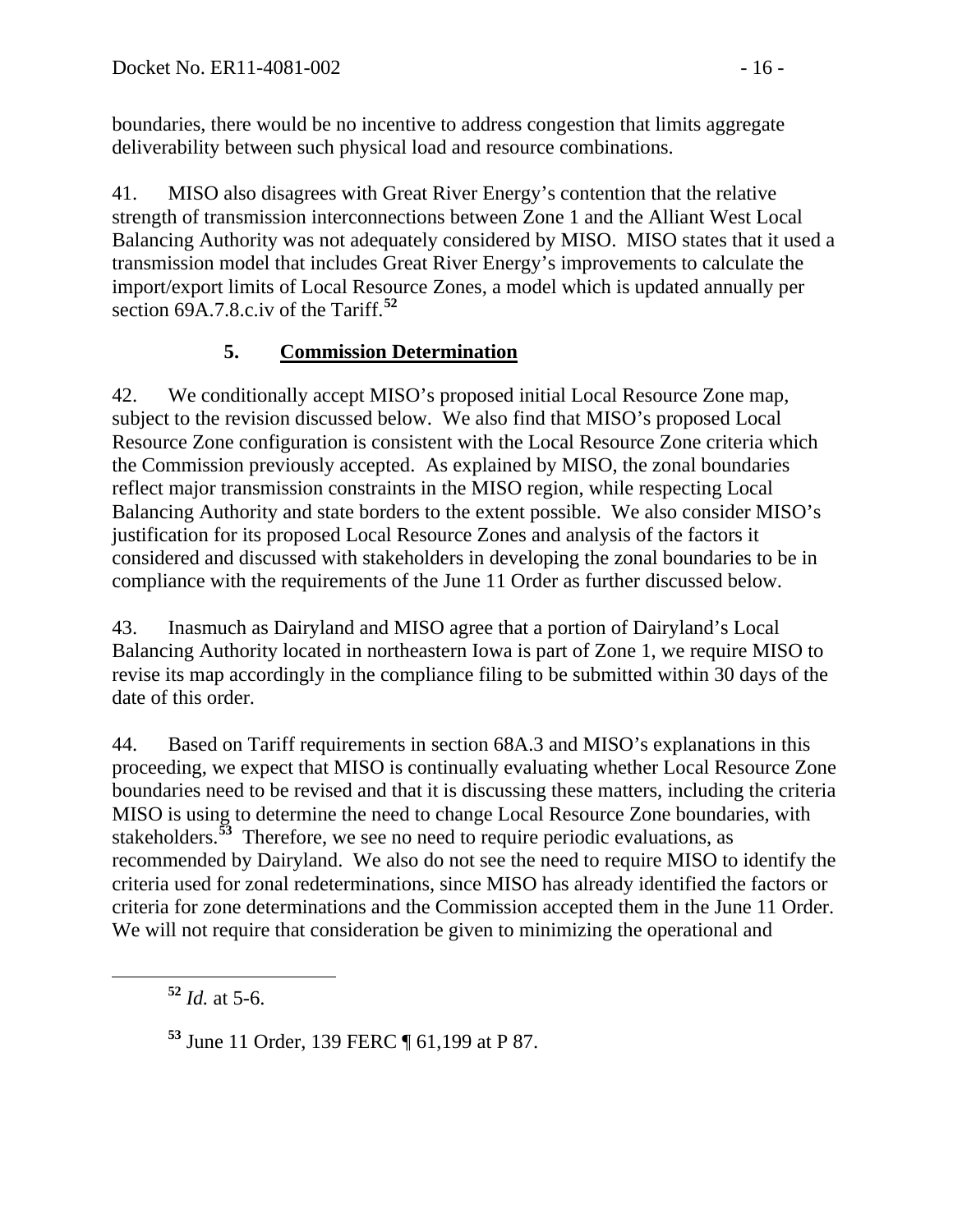financial impacts to the Local Balancing Authorities affected by changes in the Local Resource Zone boundaries. We interpret Dairyland's contention to be that changes in zonal boundaries should not occur if there are operational and financial impacts. Inasmuch as Dairyland's request is contrary to the Commission's requirement that Local Resource Zones be designated to address congestion that limits aggregate deliverability of capacity, we consider Dairyland's request to be an out-of-time request for rehearing of that requirement. Further, we find that such a rationale is not among the six factors to determine zonal boundaries that the Commission accepted in the June 11 Order.

45. With regard to the concerns of Midwest TDUs and Great River Energy, we state at the outset that the fact that these LSEs will be exposed to the Zonal Deliverability Charge does not make that charge unjust and unreasonable. The Commission found the Zonal Deliverability Charge to be reasonable in the June 11 Order, and we affirm that finding in our determination not to grant rehearing on Midwest TDUs' and Great River Energy's requests.**[54](#page-16-0)** Accordingly, we disagree with Midwest TDUs' and Great River Energy's contention that the Local Resource Zone map should protect firm delivery rights associated with LSEs' long-term power supply resources. The Commission's locational requirements, including the Zonal Deliverability Charge, do not violate the Federal Power Act, as the Commission made clear in the June 11 Order,<sup>[55](#page-16-1)</sup> and as affirmed in our determination to deny the requests for rehearing on this issue;**[56](#page-16-2)** therefore there is no need to revise the zonal boundaries for this reason.

46. We also disagree with Great River Energy's contention that MISO did not correctly apply the approved Zonal Deliverability Charge development criteria in excluding Great River Energy's load located in the Alliant West Local Balancing Authority from Zone 1. We recognize that in certain circumstances, such as where state and Local Balancing Authority boundaries do not align, not all of the approved criteria can be satisfied, including the state boundaries of concern to Great River Energy. We find that MISO's proposed Local Resource Zone boundaries, which in the southern border of proposed Zone 1 follows the Local Balancing Authority boundary, is reasonable since it reflects MISO's analysis of the physical limits of the transmission

**<sup>55</sup>** June 11 Order, 139 FERC ¶ 61,199 at PP 104-106.

<span id="page-16-2"></span><span id="page-16-1"></span>**<sup>56</sup>** *Midwest Indep. Transmission Sys. Operator, Inc.*, 153 FERC ¶ 61,229 at PP 199-227*.*

<span id="page-16-0"></span>**<sup>54</sup>** *Midwest Indep. Transmission Sys. Operator, Inc.*, 153 FERC ¶ 61,229, at PP 199-227 (2015)*.*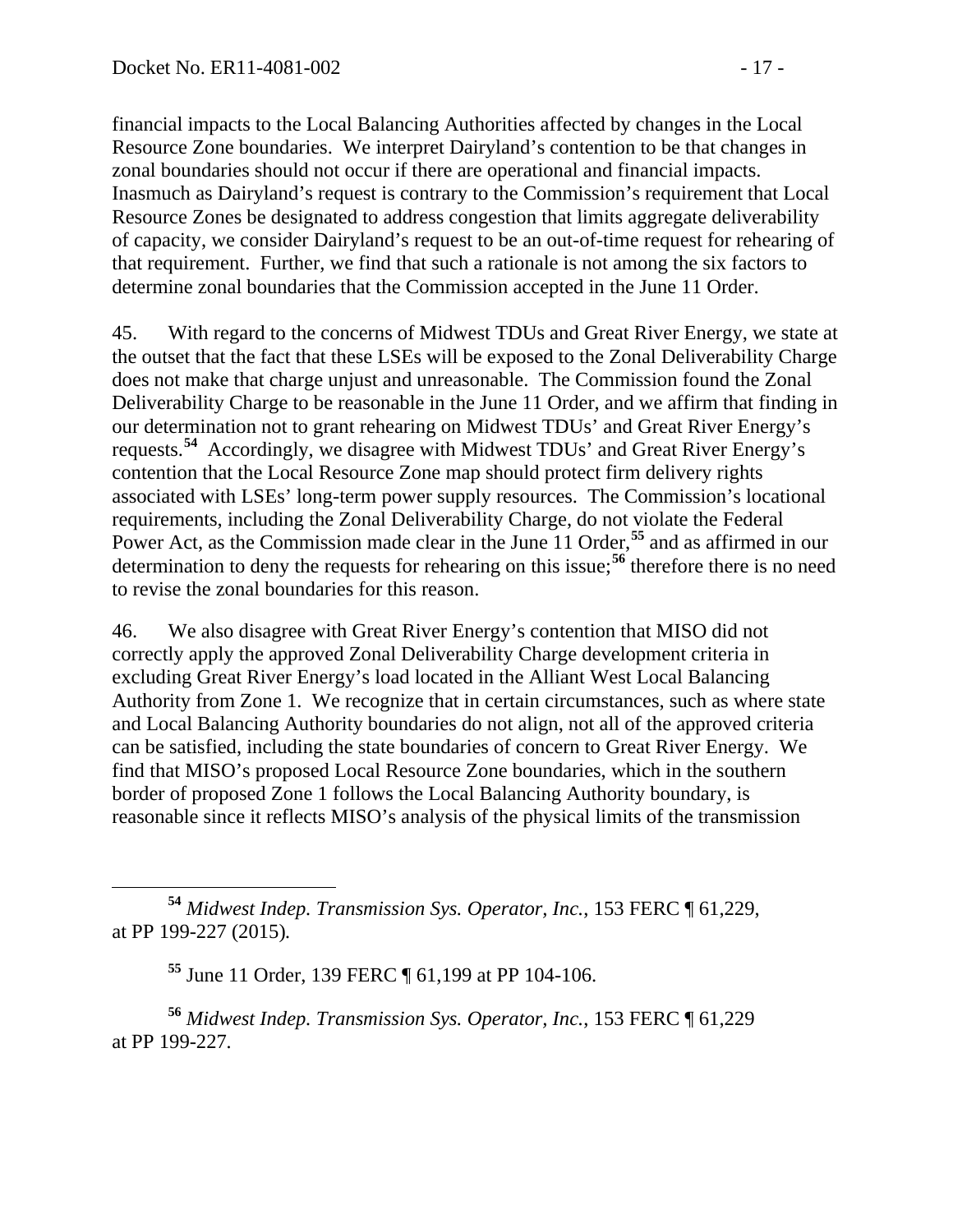system (including system improvements mentioned by Great River Energy) **[57](#page-17-0)**, consistent with the Commission's requirement that Local Resource Zonal boundaries address congestion that limits aggregate deliverability of capacity. For this reason, we find that MISO has satisfied the threshold of developing a just and reasonable zonal map with the approved criteria.

## **D. Zonal Deliverability Charge Hedge**

## **1. June 11 Order**

47. The Commission accepted MISO's proposed Zonal Deliverability Charge Hedge that provides an opportunity for market participants to avoid the financial consequences of the Zonal Deliverability Charge by investing in new or upgraded transmission system facilities (Network Upgrades) that result in an increase in the Capacity Import Limit**[58](#page-17-1)** in the Local Resource Zone where the sink is located. However, the Commission found that MISO's proposed Zonal Deliverability Charge Hedge was based on a calculated benefit in the Capacity Import Limit and therefore may not result in total avoidance of the Zonal Deliverability Charge. Accordingly, the Commission required MISO to change the word "avoid" to "reduce" in the first sentence of section 69A.7.7(b).<sup>[59](#page-17-2)</sup> Additionally, the Commission required MISO to revise the Zonal Deliverability Charge Hedge provisions to be clear that the hedge refund will be based on the difference between the auction clearing prices of load and resource zones for auction (including self-schedule) megawatts, and the Zonal Deliverability Charge for FRAP megawatts. Finally, the Commission directed MISO to clarify how the hedge is calculated for all funding options, including participant funding, and to propose revisions to its Tariff that specify these calculations.**[60](#page-17-3)**

**<sup>57</sup>** MISO Answer at 6.

<span id="page-17-1"></span><span id="page-17-0"></span>**<sup>58</sup>** Capacity Import Limit is the amount of Planning Resources in megawatts for a Local Resource Zone determined by the Transmission Provider that can be reliably imported into that Local Resource Zone.

<span id="page-17-3"></span><span id="page-17-2"></span>**<sup>59</sup>** In MISO's original proposal, the first sentence of section 69A.7.7(b) stated "An LSE will also be able to avoid payment of the Zonal Deliverability Charge assessment if the LSE qualifies for a [Zonal Deliverability Charge Hedge]."

**<sup>60</sup>** June 11 Order, 139 FERC ¶ 61,199 at PP 136, 139-140.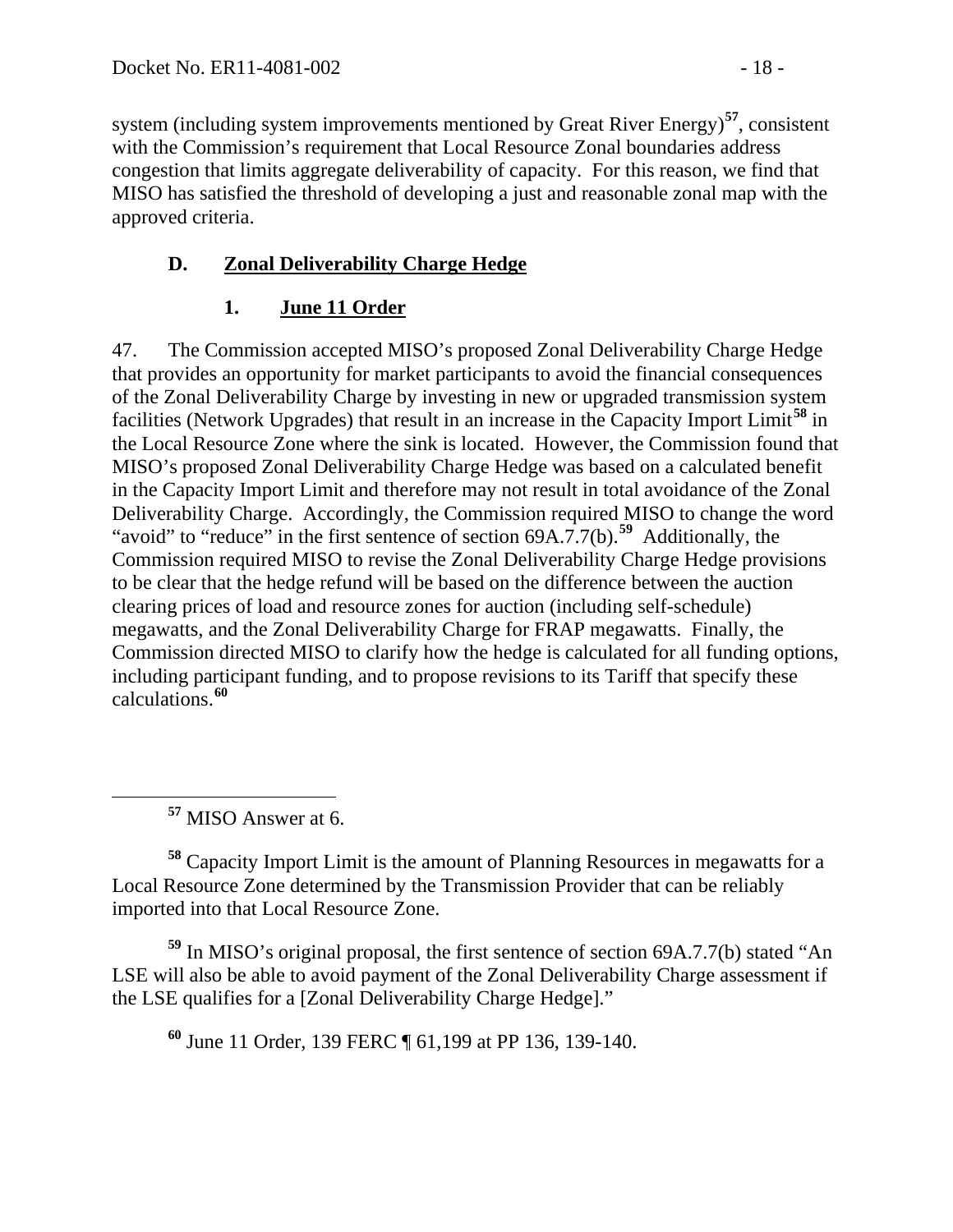#### **2. July 11 Filing**

48. MISO explains that a Zonal Deliverability Charge Hedge is available to a market participant that funds a transmission upgrade, resulting from a transmission service request, that increases the Capacity Import Limit of the Local Resource Zone wherein the market participant's load is located.<sup>[61](#page-18-0)</sup> MISO proposes to replace "avoid" with "reduce" in section 69A.7.7(b). MISO also proposes to add language to section 69A.7.7(b) of the Tariff specifying that the market participant submitting the transmission service request will receive a Zonal Deliverability Charge Hedge for one hundred percent of the megawatt volume of the Capacity Import Limit increase. MISO explains that Zonal Deliverability Charge Hedges will be granted based upon the order that MISO receives transmission service requests.

### **3. Protest**

49. Illinois Commission states that MISO has not complied with the Commission's directive to explain how the Zonal Deliverability Charge Hedge will be calculated for funding options other than participant funding. Illinois Commission argues that MISO must also explain how it intends to address LSEs that pay for network upgrades, yet do not have load in the constrained zone that will benefit from the new facilities. Illinois Commission argues that unless MISO develops a method for allocating the financial benefit to all parties that pay for these new facilities, LSEs within the constrained zone will essentially be free riders at the expense of LSEs outside of the constrained zone. Such an outcome is unjust and unreasonable.**[62](#page-18-1)**

### **4. Answers**

50. In its answer, MISO cites its compliance transmittal letter for a detailed description of how the Zonal Deliverability Charge Hedge will be calculated for funding options other than participant funding.**[63](#page-18-2)**

51. In its answer, Illinois Commission asserts that MISO's answer was not responsive to its contention that MISO has not fulfilled the Commission directive to specify how market participants could obtain Zonal Deliverability Charge Hedges for funding new transmission facilities other than through the participant funding method. Illinois

<span id="page-18-2"></span>**<sup>63</sup>** MISO Answer at 15 (citing July 11 Filing, Transmittal Letter at 14).

<span id="page-18-0"></span>**<sup>61</sup>** July 11 Filing, Transmittal Letter at 14.

<span id="page-18-1"></span>**<sup>62</sup>** Illinois Commission Protest at 11-12.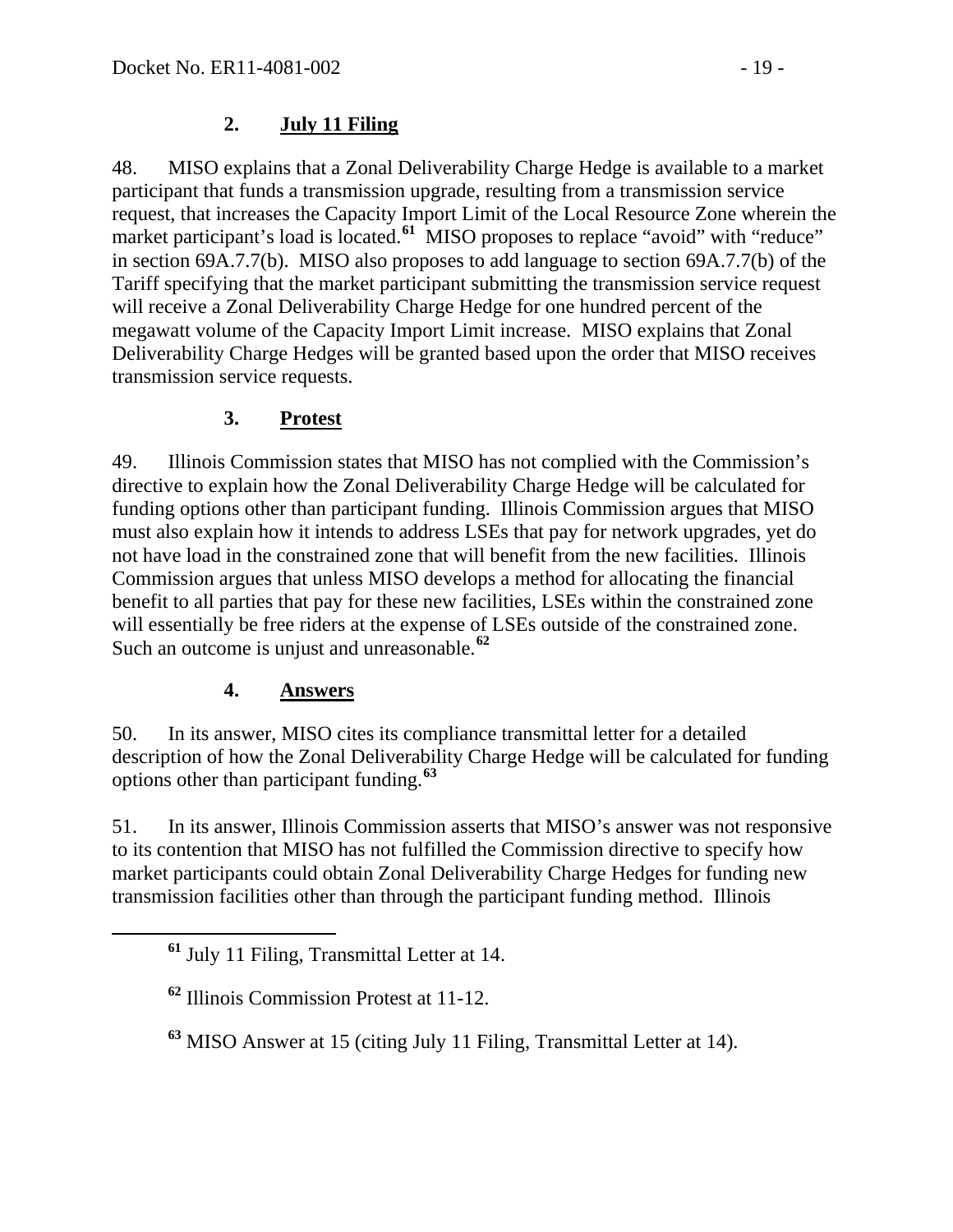Commission also reiterates its position that MISO needs to define how it will address LSEs that pay for network upgrades, yet do not have load in the constrained zone that will benefit from the new facilities.<sup>[64](#page-19-0)</sup>

### **5. Commission Determination**

52. We accept MISO's proposed revisions to section 69A.7.7(b) of the Tariff as consistent with the Commission's directives to replace "avoid" with "reduce" and revise the Zonal Deliverability Charge Hedge provisions to be clear that the hedge refund will be based on the difference between the auction clearing prices of load and resource zones for auction (including self-schedule) megawatts, and the Zonal Deliverability Charge applicable to FRAP megawatts.

53. The purpose of the Commission's funding explanation compliance requirement was to address whether only transmission owners are eligible for funding.<sup>[65](#page-19-1)</sup> We interpret MISO's response – that funding is restricted to the single market participant submitting a transmission service request and funding a transmission upgrade – to mean that the only LSEs capable of receiving the hedge will be transmission-owning LSEs. We direct MISO, in its compliance filing to be made within 30 days of this order, to confirm this interpretation in the compliance filing and propose revisions conforming such Tariff language to the Commission's interpretation or provide further explanation of its response.

54. As the foregoing explanation makes clear, the Commission did not ask for explanations of funding for project sponsors of any and all transmission expansions in MISO, such as Multi-Value Projects, irrespective of where their loads are located or even if the projects have no loads. Therefore, we find that Illinois Commission has raised an unrelated issue that is beyond the scope of this proceeding. We clarify for Illinois Commission that the sole purpose of the Zonal Deliverability Charge Hedge is to provide a hedge for those LSEs paying a Zonal Deliverability Charge. MISO's proposal is limited to Module E-1 resource adequacy, and therefore any revenue credits or other revenue sharing concepts for regional transmission projects and other market participants are beyond the scope of this proceeding.

<span id="page-19-0"></span>**<sup>64</sup>** Illinois Commission Answer at 11-12.

<span id="page-19-1"></span>**<sup>65</sup>** June 11 Order, 139 FERC ¶ 61,199 at P 131.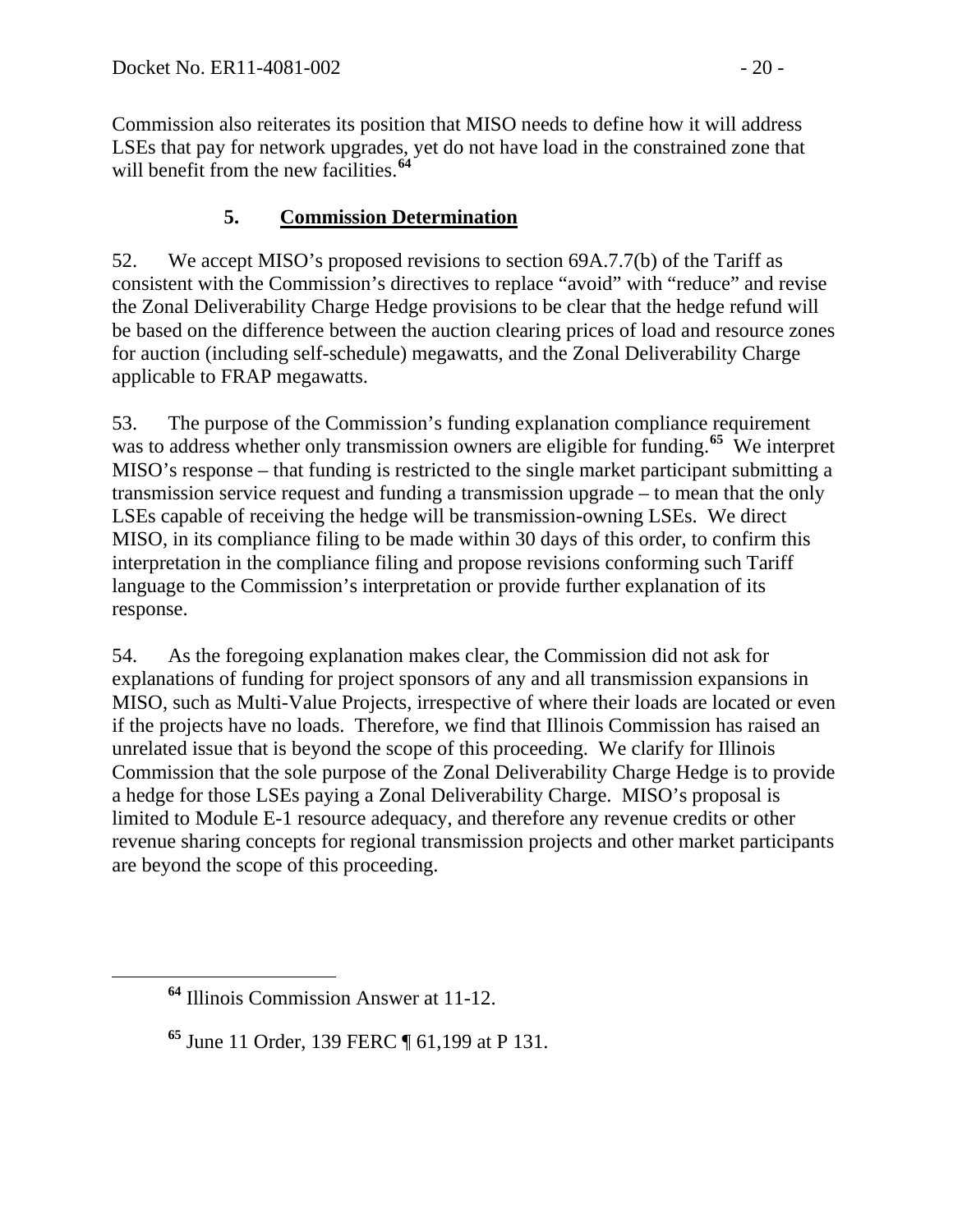### **E. Capacity Import and Capacity Export Limits**

### **1. June 11 Order**

55. The Commission conditionally accepted MISO's proposed multi-zone optimization methodology, which includes constraints as measured by Capacity Import Limits and Capacity Export Limits.<sup>[66](#page-20-0)</sup> It found that MISO's proposal, with certain modifications, is a reasonable approach to recognize constraints on the system and to ensure that zonal capacity prices provide the correct locational price signals.

56. Additionally, the Commission found that once LSEs have designated their resources and the auction is about to begin, the analysis of non-simultaneous transfers in the optimization analysis would not provide an accurate estimate of the import and export capabilities among multiple areas, because non-simultaneous transfers would not account for the interdependencies among the areas. Accordingly, they would not provide an accurate price signal.As a result, the Commission found that this aspect of MISO's proposal fails to comply with the Commission's prior directive for MISO to develop locational market mechanisms that ensure that sufficient capacity is available in importrestricted planning zones to satisfy the Planning Reserve Margin.**[67](#page-20-1)** The Commission stated that accurate estimates of import and export limits require consideration of simultaneous transfers. Therefore, the Commission directed MISO to revise its multizone optimization methodology so that it measures capacity import and export limits that apply during the auction based on an analysis of simultaneous transfers. The Commission also specified that the import and export limits that would apply during the auction may differ from the initial limits that would apply prior to the auction, because the former consider simultaneous flows while the latter does not.**[68](#page-20-2)**

**<sup>68</sup>** June 11 Order, 139 FERC ¶ 61,199 at P 173.

<span id="page-20-0"></span>**<sup>66</sup>** Capacity Export Limit is the amount of Planning Resources in megawatts for a Local Resource Zone determined by the Transmission Provider that can be reliably exported from that Local Resource Zone. MISO, FERC Electric Tariff, Module A, 1.66b, Capacity Export Limit (CEL): 1.0.0.

<span id="page-20-2"></span><span id="page-20-1"></span>**<sup>67</sup>** Locational Requirements Order, 126 FERC ¶ 61,144 at P 47; Locational Requirements Compliance Order, 131 FERC ¶ 61,228 at P 23.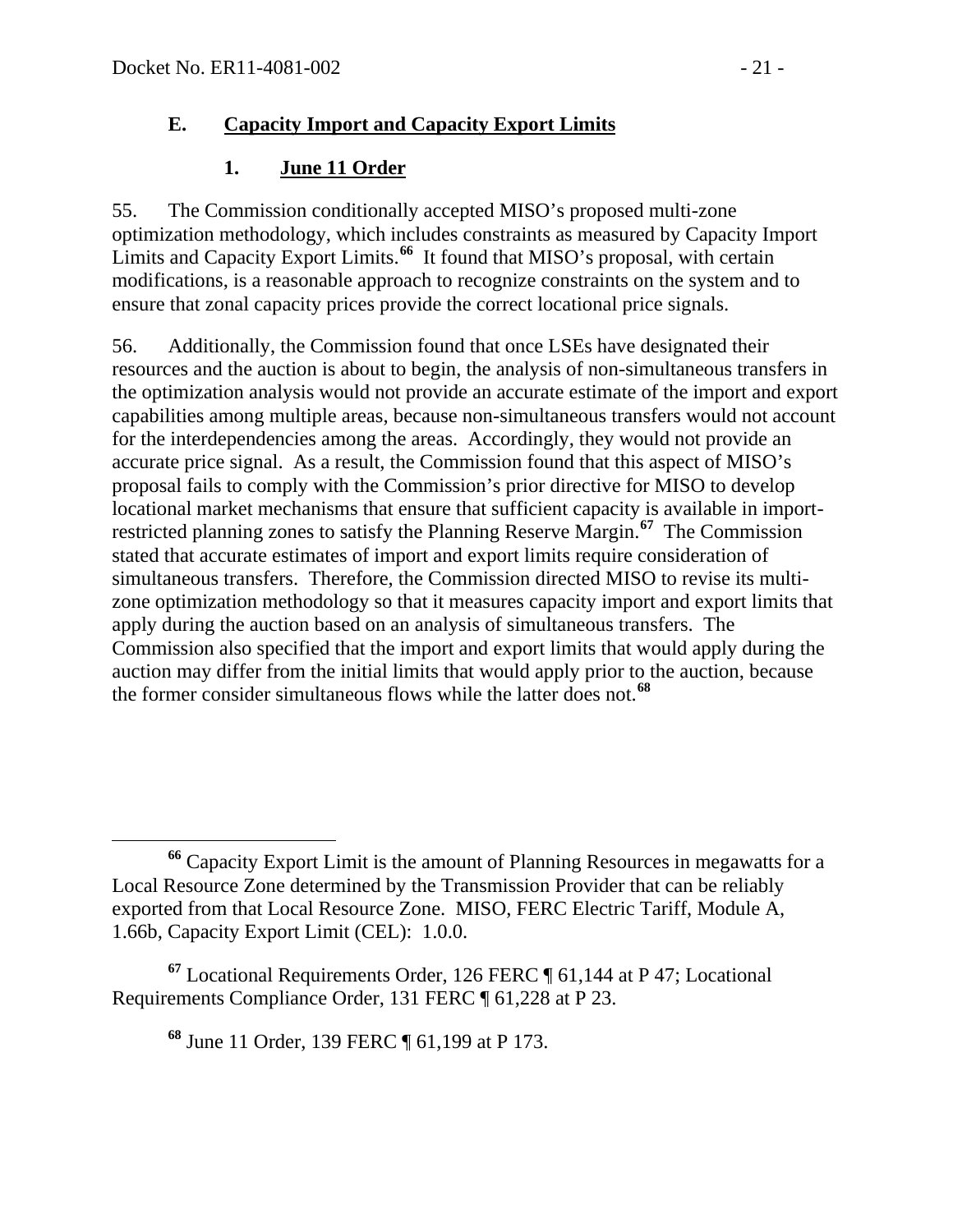#### **2. July 11 Filing**

57. MISO proposes to modify the multi-zone optimization analysis so that the analysis measures capacity import and export limits that apply during the auction based on an analysis of simultaneous transfers.

58. MISO proposes the following Tariff language in section 69.7.1 of the Tariff with respect to multi-zone optimization analysis:

[Capacity Import Limits] to each [Local Resource Zone] are simultaneous to the extent that the import is concurrently simulated from all other [Local Resource Zones] and the system external to the Transmission Provider Region; and [Capacity Export Limits] are simultaneous to the extent that the export is concurrently simulated from each [Local Resource Zone] to all other [Local Resource Zones].**[69](#page-21-0)**

### **3. Protest**

59. Illinois Commission argues that MISO's definition of Capacity Export Limit does not match MISO's proposed description of export limits in the multi-zone optimization analysis. Illinois Commission notes that MISO's proposed Tariff language in the multizone optimization analysis appears to limit export limits to capacity going from each Local Resource Zone to all other Local Resource Zones. In contrast, according to Illinois Commission, the definition of Capacity Export Limit is the amount of capacity that can be exported from the Local Resource Zone, without limiting such exports to those going to other Local Resource Zones. Illinois Commission requests that the Commission direct MISO to clarify the export limit calculation and reconcile all inconsistencies in its Tariff with regard to this term.**[70](#page-21-1)**

### **4. Answers**

60. In its answer, MISO clarifies that the definitions for Capacity Export Limit and Capacity Import Limit simply state the direction of the limit into or out of a Local Resource Zone. The multi-zone optimization analysis makes the distinction that export limits are simulated concurrently from each Local Resource Zone to all other Local

<span id="page-21-0"></span>**<sup>69</sup>** MISO, FERC Electric Tariff, Module A, 69A.7.1, PRA Procedures, 1.0.0.

<span id="page-21-1"></span>**<sup>70</sup>** Illinois Commission Protest at 10-11.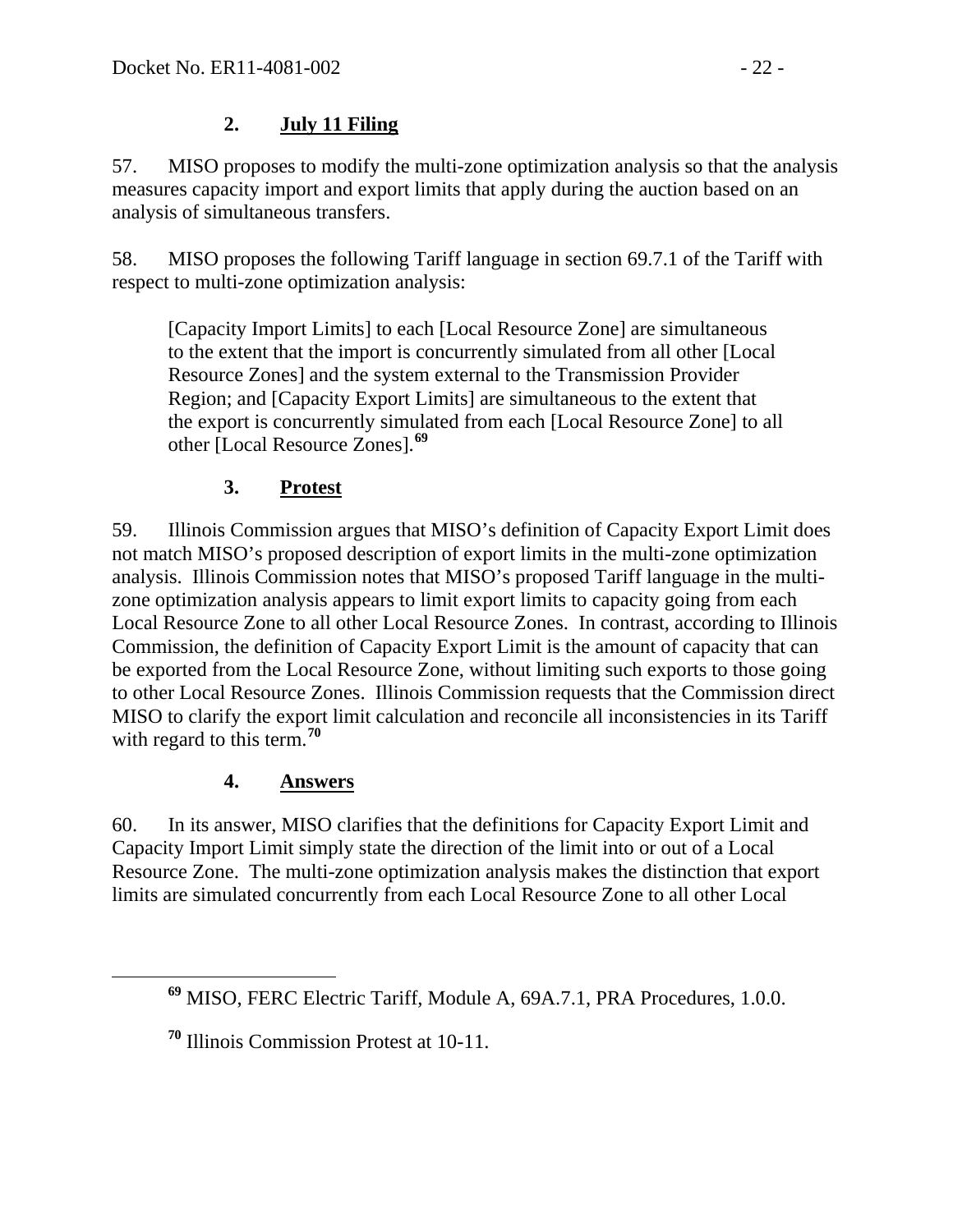Resource Zones, and import limits are simulated concurrently from all other Local Resource Zones and the system external to MISO.**[71](#page-22-0)**

61. In its answer, Illinois Commission argues that MISO's answer merely repeated its position that the multi-zone optimization analysis describes export limit in the context of exports delivered from each Local Resource Zone to all other Local Resource Zones, but did not reconcile that language with the Capacity Export Limit definition. Illinois Commission reiterates its requests that the Commission require such a reconciliation.**[72](#page-22-1)**

### **5. Commission Determination**

62. We conditionally accept MISO's proposed modifications to the multi-zone optimization analysis in section 69A.7.1, which stipulate that MISO shall measure Capacity Import Limits and Capacity Export Limits that apply during the auction based on an analysis of simultaneous transfers. We find that use of such an analysis will provide an accurate estimate of the actual import and export capabilities among multiple areas.

63. However, we agree with Illinois Commission that there may be an inconsistency between the definition of Capacity Export Limits and the proposed description of export limits in the multi-zone optimization analysis. Based on the record in this proceeding and the MISO Tariff, MISO has not provided a basis for not including exports to external regions in the evaluation of Capacity Export Limits in the multi-zone optimization analysis. Accordingly, we direct MISO to either (1) revise section 69A.7.1.c.i so that the Capacity Export Limit evaluation includes exports to external regions, as well as other Local Resource Zones; or (2) propose Tariff revisions clarifying how MISO's multi-zone optimization analysis is conducted in a manner that addresses the apparent inconsistency between the definition of Capacity Export Limits and the proposed description of export limits in the multi-zone optimization analysis.

# **F. Load Forecasting**

# **1. June 11 Order**

<span id="page-22-0"></span>64. The Commission accepted MISO's proposal to base planning reserve requirements on coincident peak demand forecasts. It found that such forecasts, as noted by MISO, provide an accurate and reasonable basis for establishing peak demand requirements in

**<sup>71</sup>** MISO Answer at 14-15.

<span id="page-22-1"></span>**<sup>72</sup>** Illinois Commission Answer at 10-11.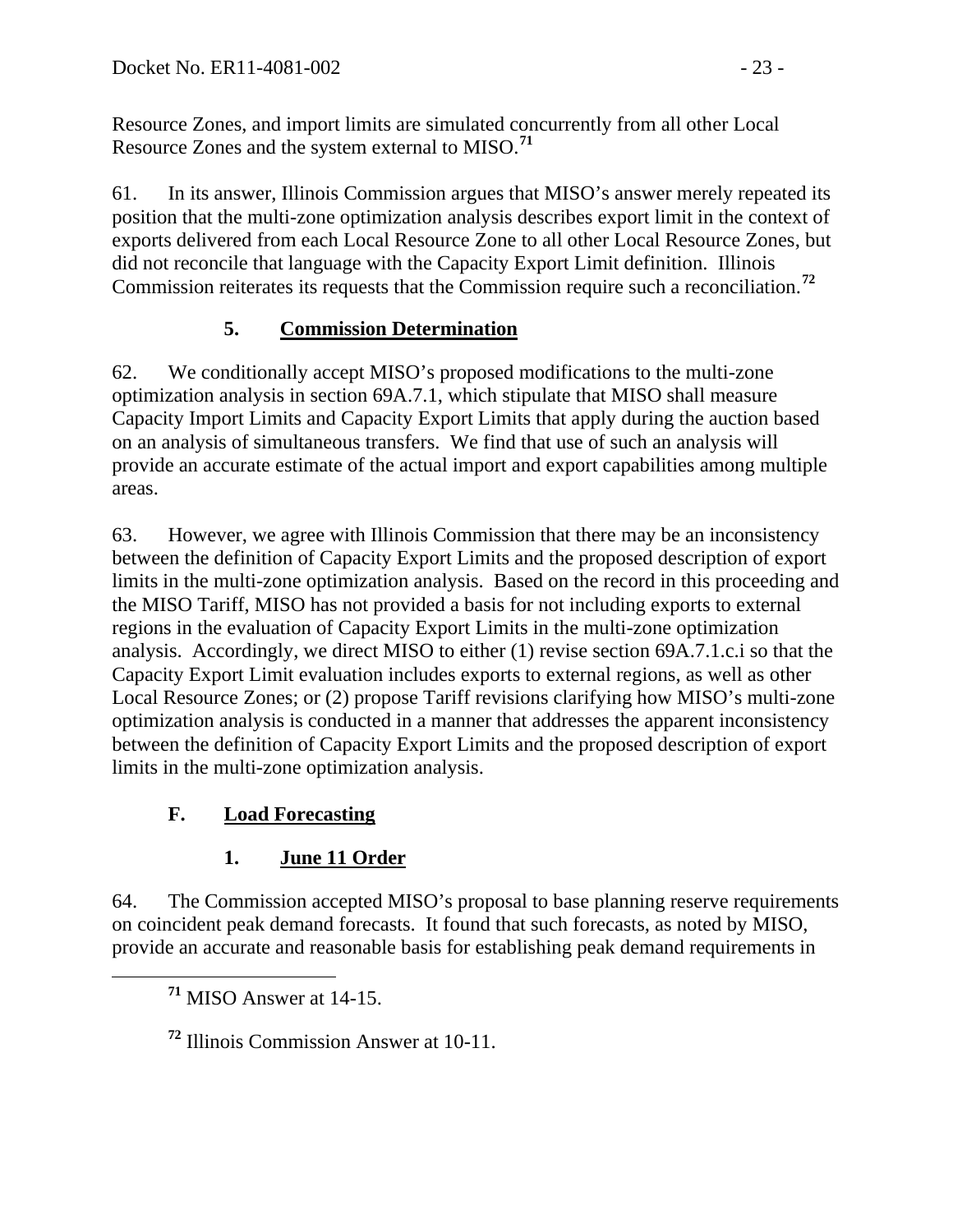the MISO regions. The Commission, however, directed MISO to further explain what historical data would be provided by MISO.**[73](#page-23-0)**

65. The Commission agreed with MISO that its *ex ante* review of forecasts in retail choice areas is the most effective method for ensuring under and over forecasts do not impact resource planning. It found that *ex ante* reviews will ensure that under and over forecasts can be identified and addressed before they skew the Planning Year analysis. In contrast, *ex post* reviews will not have any impact until after the Planning Year. Accordingly, the Commission did not require *ex post* explanations and reviews.**[74](#page-23-1)**

## **2. July 11 Filing**

66. MISO explains that it will make data related to its historical peak demand available to market participants upon request. The historical data shall include the dates and times (hour) of summer (June through September) peak demands for the MISO region beginning with calendar year 2005. Additional dates and times for succeeding MISO peaks for summer months will be made available to market participants prior to the end of each calendar year. Such date and time data will be publicly posted on MISO's website. Further, MISO's monthly peak demand shall be determined based upon settlement data and shall reflect the load that would have been realized in the absence of any load reductions attributed to Load Modifying Resources responding to an emergency declared by MISO. MISO proposes that any necessary load reconstitutions will be based upon the baselines of the Load Modifying Resources called upon to reduce load.**[75](#page-23-2)**

### **3. Protest**

67. Illinois Commission argues that because LSEs provide their own load forecasts, a net short LSE would generally have an incentive to under-forecast and a net long LSE would generally have an incentive to over-forecast its peak load. It argues that, under MISO's proposal, LSEs could provide inaccurate forecasts or even elect not to submit any load forecast at all because MISO would not have any way to know if an LSE has under-forecasted or even failed to submit a load forecast. Illinois Commission argues that *ex post* forecasts reviews by MISO, as were required in the previous resource

<span id="page-23-1"></span>**<sup>74</sup>** *Id.* P 224.

<span id="page-23-2"></span>**<sup>75</sup>** July 11 Filing, Transmittal Letter at 18.

<span id="page-23-0"></span>**<sup>73</sup>** June 11 Order, 139 FERC ¶ 61,199 at P 198.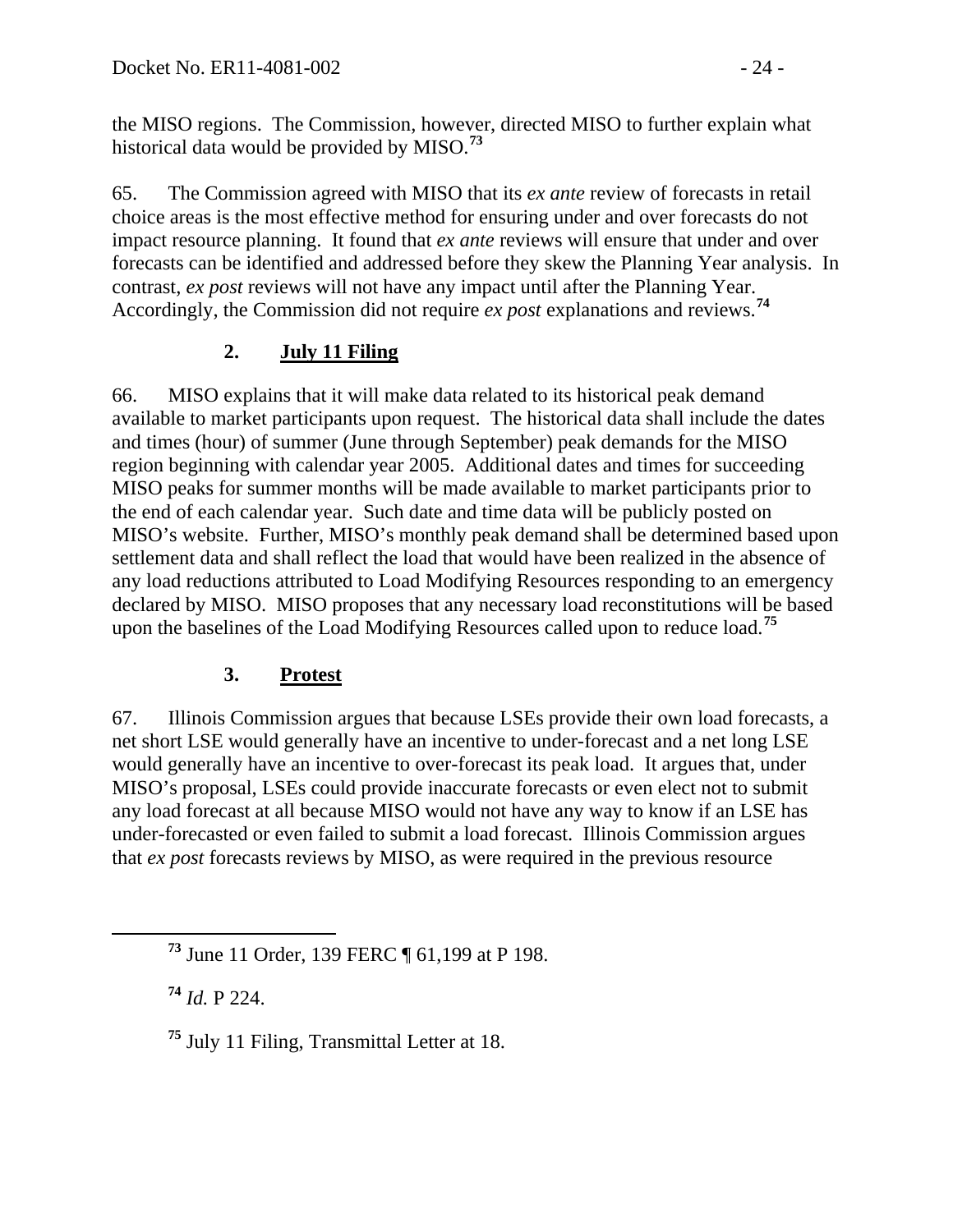adequacy plan in Module E, are necessary for the deficiency charge to achieve the objectives set forth by the Commission.**[76](#page-24-0)**

#### **4. Answers**

68. MISO states that forecast accuracy will be assessed based on validation of approved forecasting methods, including validation of forecasts of explanatory variables, as approved by the Commission in the June 11 Order.**[77](#page-24-1)** MISO disagrees with Illinois Commission's assertion that MISO will not be aware of the amount of an LSE's Planning Reserve Margin Requirement that is subject to a deficiency charge. MISO asserts that it will be able to determine resource deficiencies by the close of the Planning Resource Auction offer window.

69. Illinois Commission argues that MISO fails to explain how, without an *ex post* review in place, MISO will assess how well its proposed deficiency charge mechanism promotes actual reliability. Illinois Commission contends that since the deficiency charge is not linked to maintaining reliability, it is not clear how reliability can be maintained. Finally, Illinois Commission asserts that MISO fails to reconcile its rhetoric about the role of state commissions in resource adequacy and MISO's elimination of *ex post* under-forecast reports, which would allow state commissions to exercise their resource adequacy enforcement responsibility.**[78](#page-24-2)**

## **5. Commission Determination**

70. The Commission did not require MISO to adopt *ex post* reviews in the June 11 Order, therefore the Illinois Commission's concern on this issue is beyond the scope of this compliance proceeding.**[79](#page-24-3)** Similarly, Illinois Commission's concern regarding the role of state commissions in resource planning is also beyond the scope of this compliance proceeding.

<span id="page-24-0"></span>71. Regarding Illinois Commission's position that the deficiency charge will not be effective in ensuring that the region's Planning Reserve Margin is covered, we understand Illinois Commission's concern to be that the resource planning process,

<span id="page-24-3"></span>**<sup>79</sup>** June 11 Order, 139 FERC ¶ 61,199 at P 224.

**<sup>76</sup>** Illinois Commission Protest at 8-9.

<span id="page-24-1"></span>**<sup>77</sup>** MISO Answer at 10.

<span id="page-24-2"></span>**<sup>78</sup>** Illinois Commission Answer at 9-10.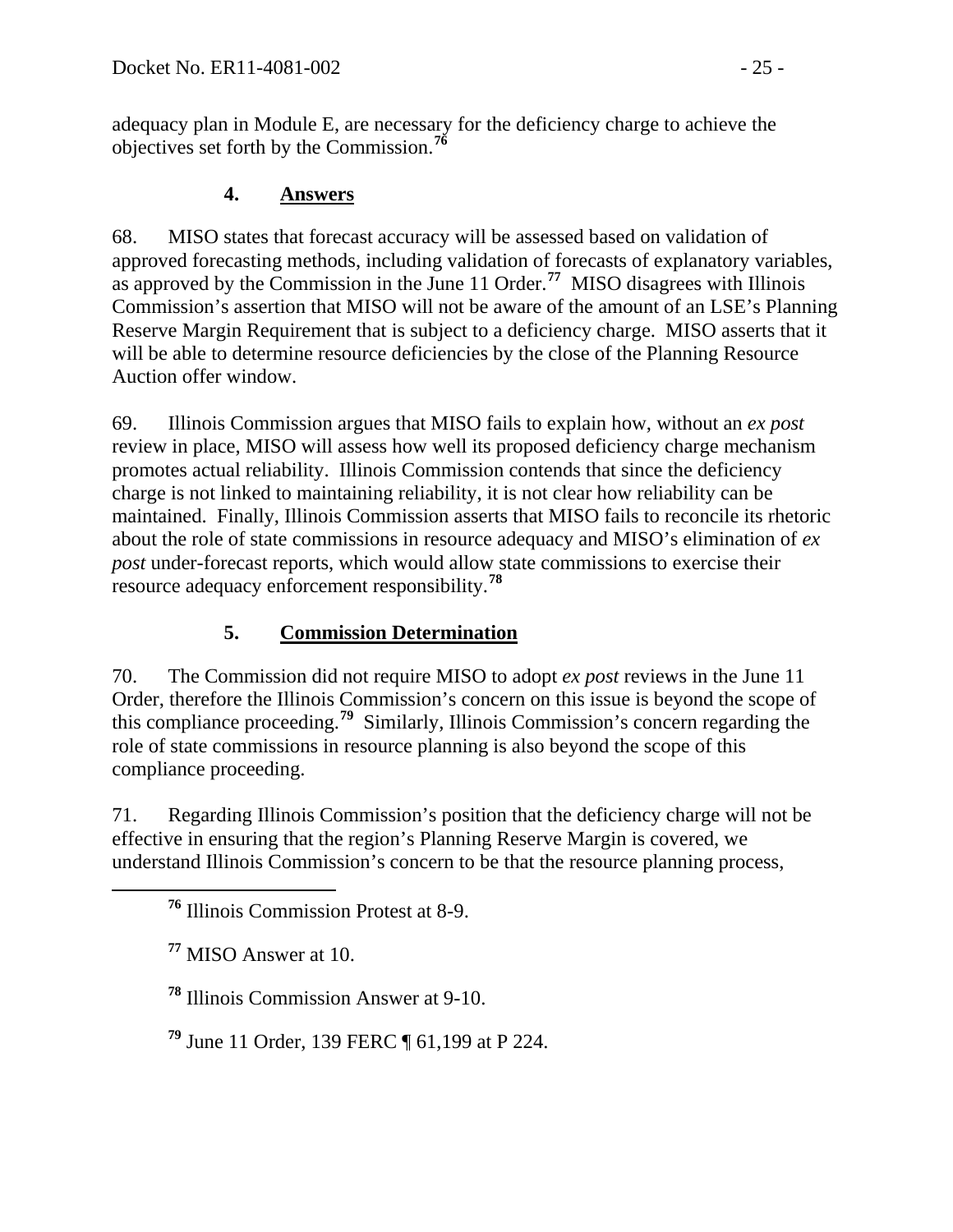including the assessment of deficiency charges, is a hypothetical planning process based on a series of assumptions that may or may not accurately reflect actual reliability. We consider this issue to be beyond the scope of this proceeding that is restricted to the compliance requirements of the June 11 Order. Nonetheless, we encourage Illinois Commission and other stakeholders to review and discuss actual reliability conditions and performance, including resource performance, in the resource adequacy planning process.

72. We find MISO's description of historical data to be provided to LSEs to be in compliance with the June 11 Order. Upon further review of the peak demand data gathering process, we find that this issue is sufficiently addressed in MISO's Business Practices Manual and therefore the requirement for Tariff revisions is unnecessary.

## **G. Allocation Of Peak Load Forecast In Retail Choice Areas**

## **1. June 11 Order**

73. The Commission determined that MISO's proposed default methodology for coincident peak demand allocation among LSEs in retail choice areas was unreasonable because it relies on energy data – not capacity. Further, the Commission found that this method creates uncertainty for LSEs, who will not know their share of the coincident peak demand allocated by the Electric Distribution Company until the operating day. Accordingly, the Commission directed MISO to use the peak load contribution methodology as its default methodology for assigning capacity obligations, which the Commission found, while not ideal, was more accurate than MISO's proposed default method. As to entities who lack the data necessary to use the peak load contribution methodology and for which MISO is not able to obtain such data, such as certain Electric Distribution Companies, the Commission required MISO to use a daily peak load methodology for these entities. The Commission directed that once MISO has acquired sufficient historical data to develop peak load contribution for each LSE, MISO will begin to use the peak load contribution methodology. Accordingly, the Commission directed MISO to revise its Tariff to specify that the peak load contribution methodology is the default method and that the daily peak method will be the default method for entities that lack data necessary to use the peak load contribution methodology and for which MISO is not able to obtain such data.<sup>[80](#page-25-0)</sup>

<span id="page-25-0"></span>**<sup>80</sup>** June 11 Order, 139 FERC ¶ 61,199 at P 223.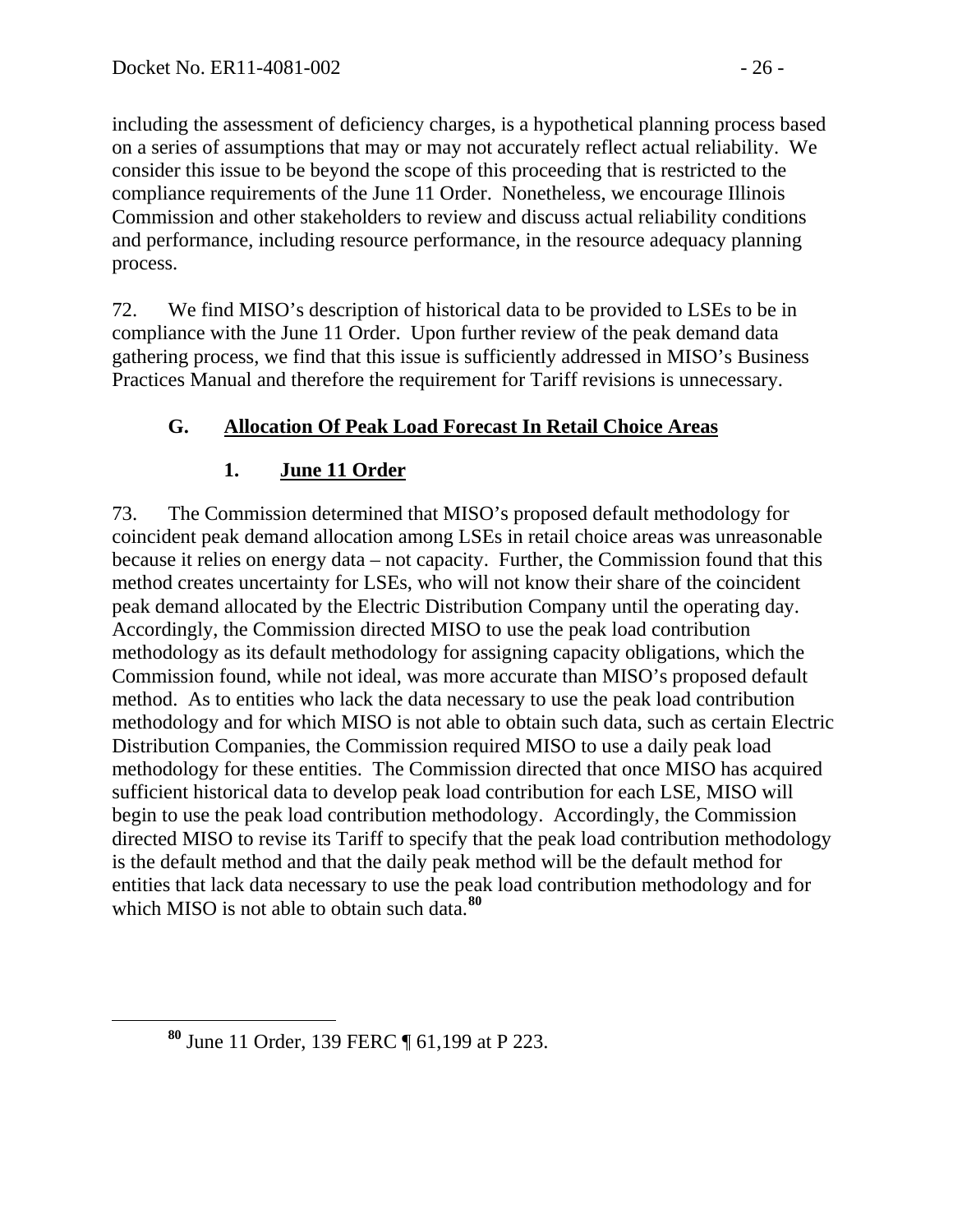#### **2. July 11 Filing**

74. MISO proposes to comply with the Commission's compliance requirements by incorporating into the Tariff the peak load contribution and daily peak load methodologies as the default method for determining coincident peak demand. MISO acknowledges, consistent with the Commission's directive, that "the peak load contribution methodology is the default method and that daily peak method [is] the default method for entities that lack data necessary to use the peak load contribution methodology and for which MISO is not able to obtain such data." In response to the Commission's directive for MISO to use the peak load contribution methodology once sufficient historical data is developed, MISO commits to working with its stakeholders to identify and develop a process to transition LSEs to the default method based upon peak load contribution. MISO proposes corresponding revisions to sections 69A.1.2.1 and 69A.1.3 of the Tariff.**[81](#page-26-0)**

### **3. Protests**

75. RESA asserts that despite clear Commission direction, MISO failed to incorporate its obligations to collect data and to use the peak load contribution methodology and therefore MISO's compliance filing is deficient. RESA argues that MISO must be ordered to modify its Tariff to require MISO to collect sufficient historical data to develop the peak load contribution for each LSE and to require MISO to use the data to use the peak load contribution methodology.**[82](#page-26-1)** RESA also asserts that MISO cannot calculate the default capacity obligations without having the right to collect the data.**[83](#page-26-2)** RESA also requests that MISO be ordered to specify in its Tariff its obligation to use the peak load forecast methodology once it has acquired sufficient historical data.**[84](#page-26-3)**

76. As an alternative, RESA argues that the better solution to calculating the coincident peak load for LSEs is to have each LSE perform its own load forecast, including LSEs in retail choice regions. RESA argues that it is not necessary to rely on the Electric Distribution Companies, especially if they do not cooperate well with LSEs in their area. RESA further asserts that such a method would be consistent with how LSEs provide data in non-retail choice areas. RESA argues that MISO's proposed load

<span id="page-26-2"></span>**<sup>83</sup>** *Id*. at 7.

<span id="page-26-3"></span>**<sup>84</sup>** *Id*. at 9.

<span id="page-26-0"></span>**<sup>81</sup>** July 11 Filing, Transmittal Letter at 19-20.

<span id="page-26-1"></span>**<sup>82</sup>** RESA Protest at 5.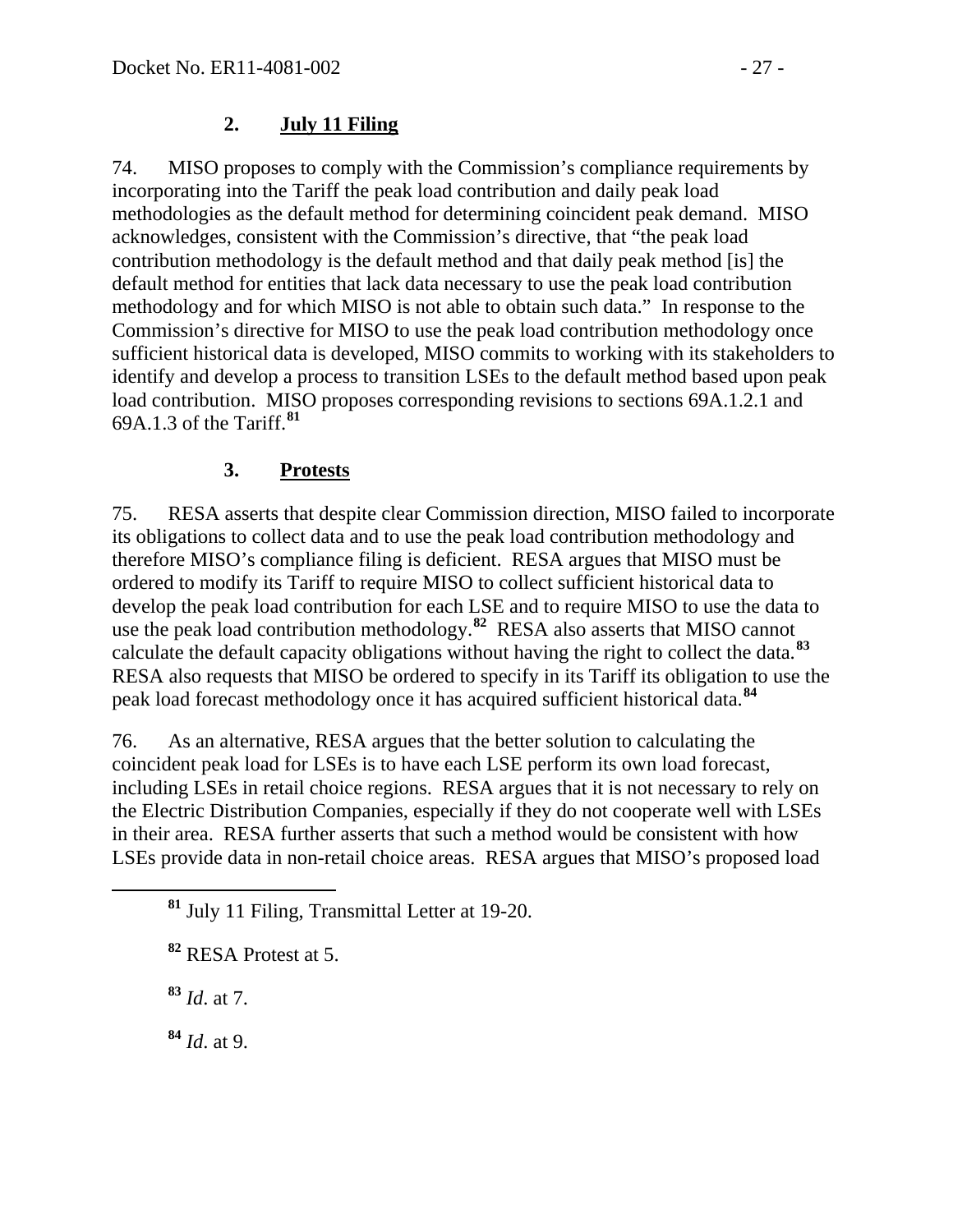forecasting methodology, as it applies to entities other than distribution companies, is unjust, unreasonable, and unduly discriminatory. RESA contends that MISO's proposal leaves such entities at a disadvantage in those Electric Distribution Company areas where the default method is used.**[85](#page-27-0)**

77. RESA states that MISO's compliance filing needs to be revised to read that LSEs *not* using the default method will have their individual peak load contribution values transferred from the originally supplying LSE to the newly supplying LSE. RESA further asserts that if the Commission agrees that all LSEs should calculate their own peak load and use that information to calculate individual customer coincident peak load contributions, it will not be necessary to have a discriminatory default method.**[86](#page-27-1)**

78. The Coalition of Midwest Transmission Customers argue that MISO's proposed Tariff language fails to address the Commission's directive that the alternative approach – i.e., the daily peak energy usage methodology – be used on an interim basis only until such time as MISO acquires sufficient data to determine an LSE's peak load contribution based on its actual peak load, rather than daily peak energy usage. They argue that, contrary to the Commission's requirement, MISO's compliance proposal would allow MISO to continue to apply the daily peak usage methodology indefinitely and on a continuing basis. They recommend that the Commission require MISO to insert the following sentence at the end of section 6A.1.2.1: "Once MISO has sufficient data to determine each LSE's [peak load contribution], this default peak load contribution methodology will be discontinued."**[87](#page-27-2)**

### **4. Answer**

79. MISO notes that under section 69A.1 of the approved Tariff, MISO already has an obligation to collect necessary load data (so that MISO can calculate the default load forecast, utilizing the peak load contribution method), and thus MISO does not believe that the clarification requested by RESA is required.

80. With respect to RESA's contention that LSEs should provide their own forecast in retail choice environments, MISO argues that there are potential reliability impacts to simply permitting each LSE to be responsible for providing its own load forecast of the LSE's contribution to MISO's annual peak, as RESA has advocated. MISO contends

<span id="page-27-1"></span>**<sup>86</sup>** *Id*. at 8.

<span id="page-27-2"></span>**<sup>87</sup>** Coalition of Midwest Transmission Customers Protest at 2-4.

<span id="page-27-0"></span>**<sup>85</sup>** *Id*. at 6-8.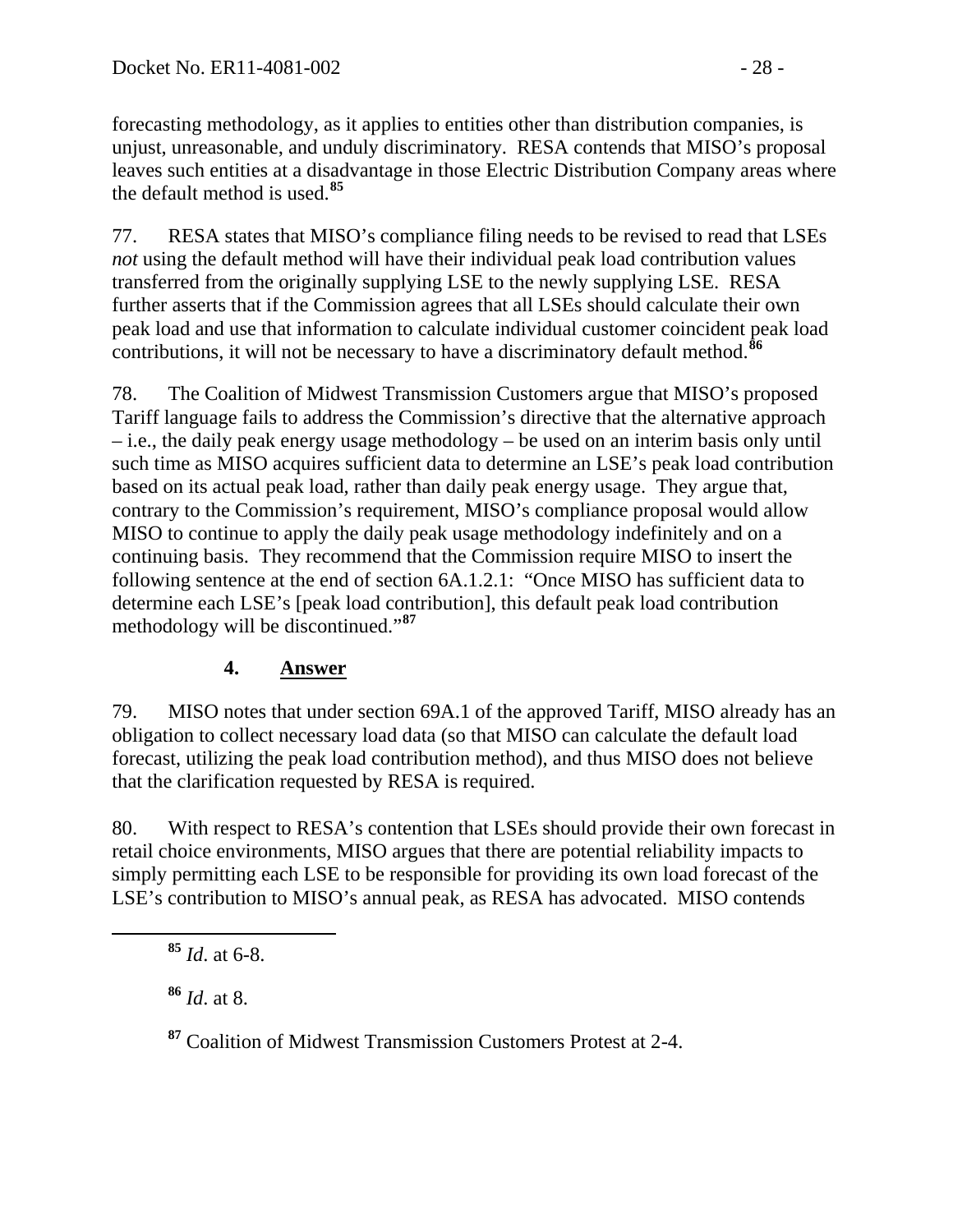that LSEs would have an economic incentive to underestimate the size of their customers' contribution to MISO's annual peak, in part, because the Tariff would not require them to meet the Planning Reserve Margin Requirement for such load not included in its underestimate. In addition, many LSEs in retail choice states do not have the data required to estimate contribution to MISO's annual peak, but must rely on data from the Electric Distribution Company. Particularly in retail choice states, where customers can chose alternate retail suppliers throughout the year, an LSE would naturally only forecast load that it was certain that it would be serving during the upcoming Planning Year. MISO asserts that this is particularly problematic because the Tariff requires that load forecasts be made on November 1 of the year prior to a Planning Year, so that MISO can conduct an auction in April prior to the Planning Year. In a state where retail customers were able to switch LSEs with little notice, it would be very difficult for an LSE (without the assistance of an Electric Distribution Company for such region) to be able to accurately forecast all of the customers that it would have 16 or more months into the future.**[88](#page-28-0)**

81. MISO disagrees with RESA's proposed Tariff revision to the default method Tariff provision. MISO explains that the word "not" should be omitted from this section because it applies only to LSEs using the default method.**[89](#page-28-1)**

82. MISO also disagrees with the new Tariff language that the Coalition of Midwest Transmission Customers proposes, in part, because the phrase "once MISO has sufficient data" is ambiguous. MISO states that it is committed to working with stakeholders to determine when it is appropriate to move away from the daily peak usage methodology to the default peak load contribution methodology.**[90](#page-28-2)**

### **5. Commission Determination**

83. We accept, as compliant with the Commission's directives, MISO's proposed revisions to sections 69A.1.2.1 and 69A.1.3 of the Tariff. These provisions implement the default load forecasting methodology, as required by the Commission.

<span id="page-28-0"></span>84. We do not find MISO's compliance filing to be deficient because it does not include a requirement for MISO to obtain historical data, as RESA claims. The

<span id="page-28-1"></span>**<sup>89</sup>** *Id*. at 14.

<span id="page-28-2"></span>**<sup>90</sup>** *Id*. at 9.

**<sup>88</sup>** MISO Answer at 8-9.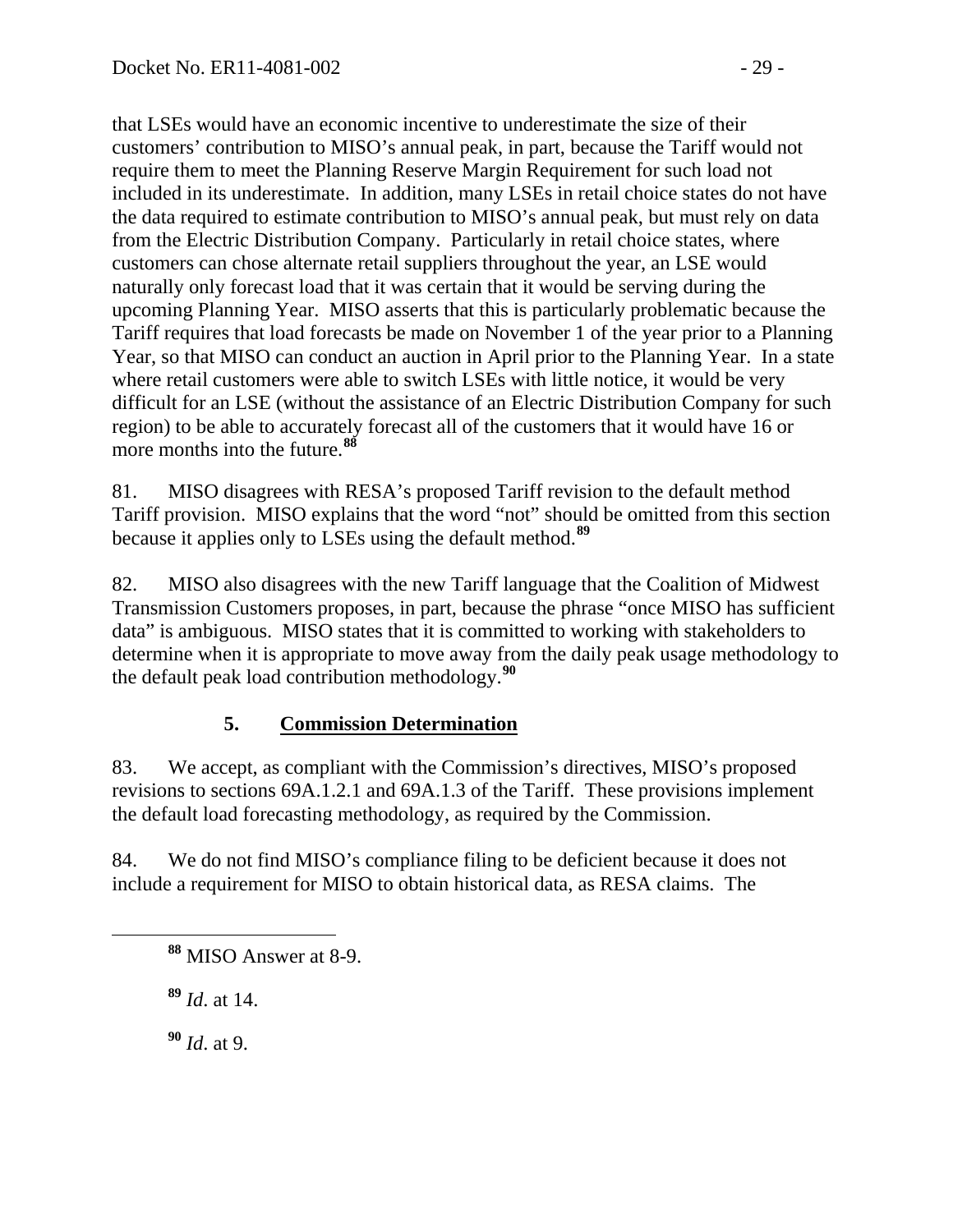Commission made no such requirement. The relevant section of paragraph 223 reads as follows:

We will require MISO to use a daily peak load methodology for [entities who lack data necessary to use the peak load contribution methodology and for which MISO is not able to obtain such data], as proposed by [Detroit Edison Company and Consumers Energy Company]. The [Electric Distribution Companies] will provide MISO with the daily peak load data for each retail choice provider. Once MISO has acquired sufficient historical data to develop [sic] peak load contribution for each LSE, MISO will begin to utilize the peak load contribution.<sup>[91](#page-29-0)</sup>

The last sentence means that once MISO has acquired sufficient data *provided by Electric Distribution Companies*, the peak load contribution method will be used – in the same manner MISO is acquiring data provided by Electric Distribution Companies from the daily peak load method in the preceding sentence. Nor, as these sentences make clear, did the Commission require MISO to use the peak load contribution methodology for all LSEs. That methodology is to be used only if and when the necessary data is available.

85. We see no need to specify in the Tariff that MISO is obligated to use the peak load contribution methodology once it has acquired sufficient historical data. The Commission made this determination clear in the June 11 Order, and no further specification in the Tariff is required.

86. We clarify that MISO's data gathering obligation includes a commitment to provide LSEs with actual historical peak information it has in its possession for LSEs that are not in retail choice areas**[92](#page-29-1)** and therefore does not pertain to peak load contribution data in retail choice areas.

87. With respect to RESA's claim that MISO's load forecasting methodology is unduly discriminatory for LSEs in retail choice regions that are not Electric Distribution Companies, and its recommendation that LSEs should submit their own forecasts in retail choice regions, the Commission already accepted the role of Electric Distribution Companies in providing forecasts in these regions in the June 11 Order.**[93](#page-29-2)** Therefore,

<span id="page-29-2"></span>**<sup>93</sup>** June 11 Order, 139 FERC ¶ 61,199 at P 197.

<span id="page-29-0"></span>**<sup>91</sup>** June 11 Order, 139 FERC ¶ 61,199 at P 223.

<span id="page-29-1"></span>**<sup>92</sup>** Referenced *supra* P 72. July 11 Filing, Transmittal Letter at 17-18.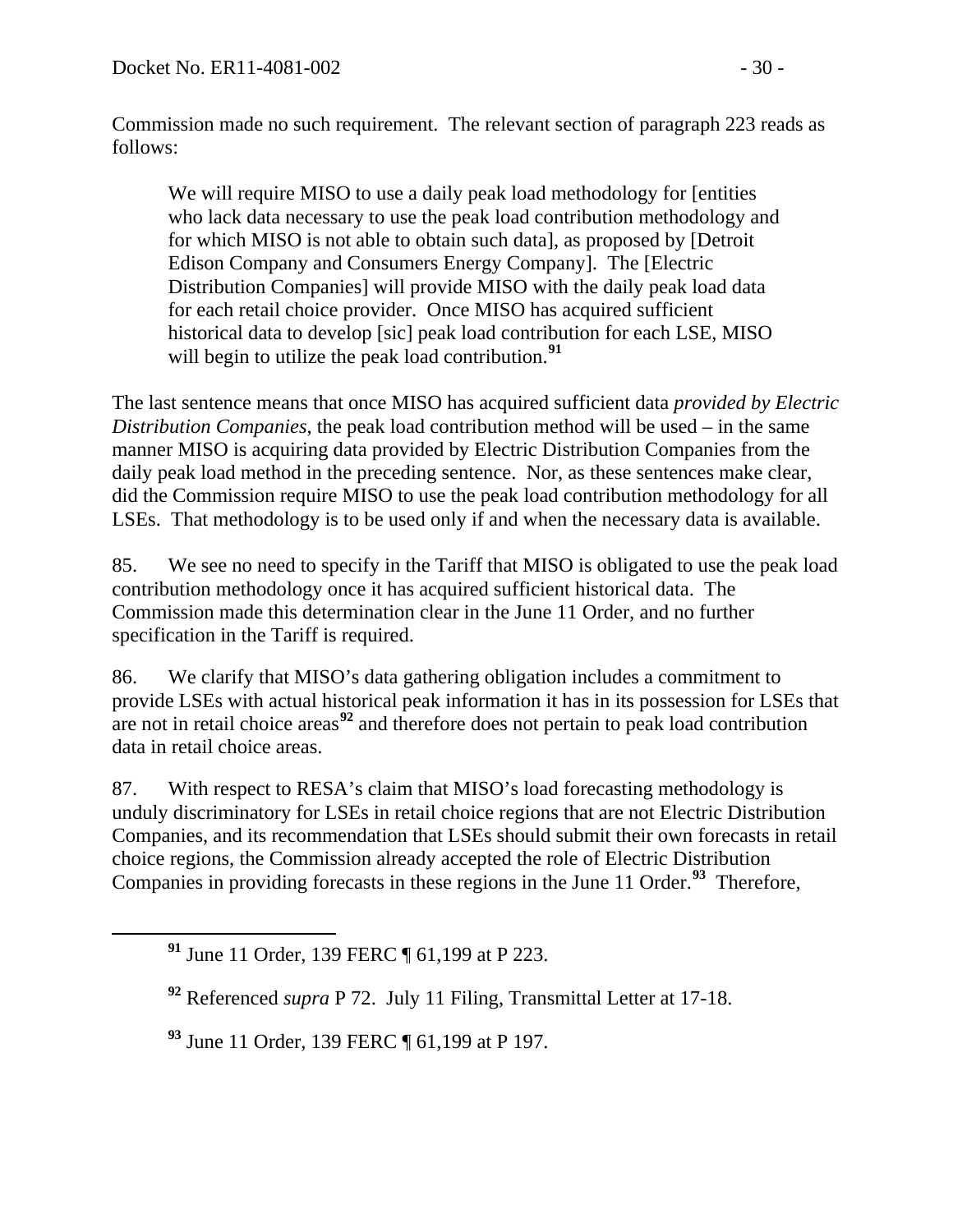these issues are beyond the scope of this compliance proceeding and we will not revisit them here.

88. We will not require MISO to revise its Tariff to accept RESA's edit to the default method provision. MISO is correct that this section applies to LSEs using the default method, and therefore revising this section to apply to LSEs *not* using the default method would be incorrect. We are also not adopting RESA's proposal for LSEs to calculate their own peak load and therefore RESA's revision is not needed.

89. With respect to the Coalition of Midwest Transmission Customers' request that the Tariff be modified to require MISO to discontinue use of the daily peak load methodology when sufficient data is gathered to use the peak load contribution method, the proposed Tariff is clear that the daily peak default method is only used when there is insufficient data to use the preferred default peak load contribution method. Therefore, we see no need for the additional sentence proposed by the Coalition of Midwest Transmission Customers.

## **H. Transmission Losses**

# **1. June 11 Order**

90. While the Commission found MISO's proposal to account for transmission losses in Zonal Resource Credits and in the forecasting process – including the definition of the Planning Reserve Margin – to be reasonable, it agreed with parties that MISO needed to explain its process for calculating transmission losses and the basis for its calculations. The Commission thus directed MISO to include an explanation of its process for calculating transmission losses and propose Tariff revisions that specify transmission losses in the compliance filing. The Commission also found that the additional specification of transmission losses should include an explanation of the treatment of Behind the Meter Generation. It directed MISO to include this explanation in the compliance filing.**[94](#page-30-0)**

## **2. July 11 Filing**

91. MISO clarifies that proposed section 68A.8 provides that the state estimator calculates transmission losses (in megawatts) as part of the solution output process every five minutes. MISO states transmission losses are computed for all transmission lines and transformers by summing up real power at both ends for each transmission element (retaining the convention for flow direction) or as the difference in real power (without

<span id="page-30-0"></span>**<sup>94</sup>** *Id*. P 280.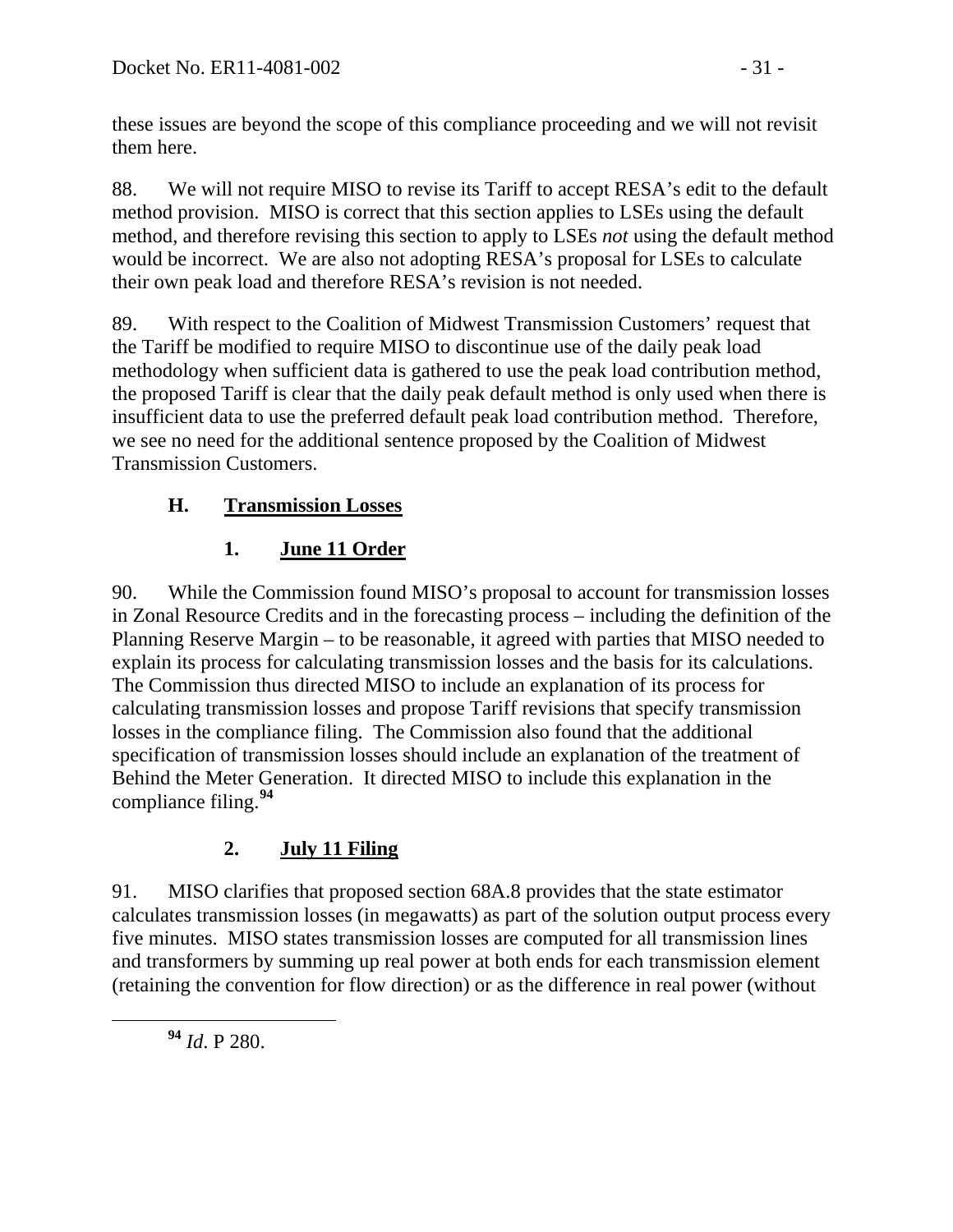the sign convention for flow direction) for each state estimator solution. According to MISO, the individual transmission losses for each element are summed to a total transmission value for each Local Balancing Authority. These Local Balancing Authority transmission loss values are then integrated across each hour to calculate an hourly transmission loss value for each Local Balancing Authority. MISO proposes that the total transmission loss value for each Local Balancing Authority is the hourly integrated transmission losses value for the hour of MISO's system peak from the previous calendar year. The Local Balancing Authority transmission loss percentages are calculated as the total Local Balancing Authority transmission losses divided by the total Local Balancing Authority peak demand at the MISO peak hour.**[95](#page-31-0)**

92. MISO further explains that in order to determine an LSE's transmission losses, the Local Balancing Authority transmission loss percentage is applied to the LSE's applicable Local Balancing Authority coincident peak demand forecast. MISO proposes that portions of load that meet the resource adequacy obligation with Behind the Meter Generation resources that are interconnected to MISO's transmission system shall be adjusted by MISO to account for transmission losses. According to MISO, portions of load, that meet their Planning Reserve Margin Requirement with Behind the Meter Generation that are not interconnected to MISO's transmission system shall not be adjusted to account for transmission losses.**[96](#page-31-1)**

## **3. Protests**

93. Wisconsin Power and Light recommends that MISO incorporate into the Tariff a system loss rate for the American Transmission Company (ATC) pricing zone to be calculated and used for loads that are located in the ATC zone. It argues that the use of this ATC system loss rate maintains consistency between the reporting of load for network transmission service billing purposes and the load that LSEs use for resource adequacy and Module E.**[97](#page-31-2)**

94. Wisconsin Public Service Company acknowledges that the July 11 Filing is not a rate filing under FPA section 205, but argues that MISO's application of the loss calculation methodology to LSEs within the ATC system lacks the requisite evidentiary

<span id="page-31-1"></span>**<sup>96</sup>** *Id.* at 30-31.

<span id="page-31-2"></span><sup>97</sup> Wisconsin Power and Light Protest at 3.

<span id="page-31-0"></span>**<sup>95</sup>** July 11 Filing, Transmittal Letter at 30.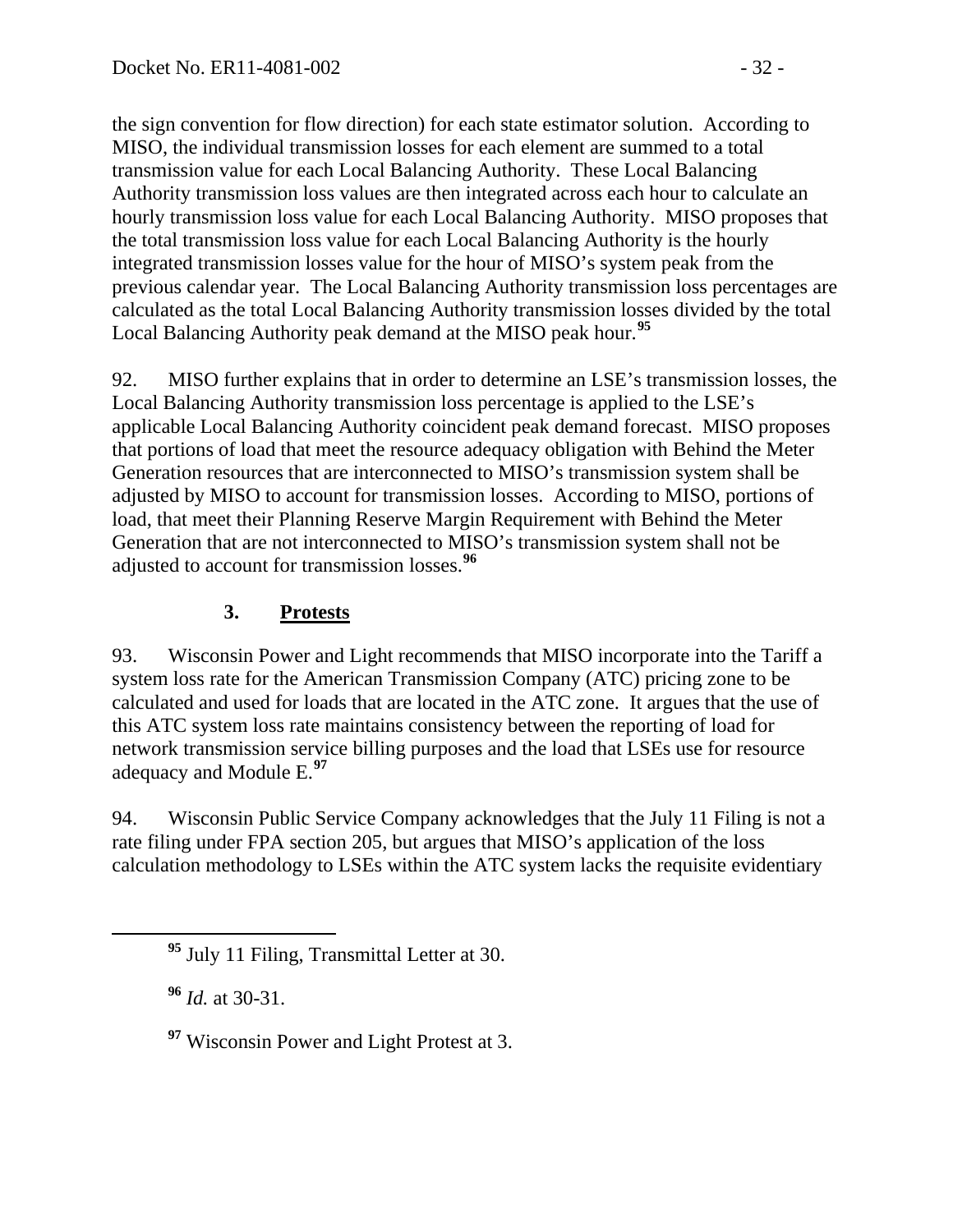support and explanation, is patently deficient and should be rejected.**[98](#page-32-0)** Wisconsin Public Service Company argues that the Local Balancing Authority loss allocation method is unjust and unreasonable as applied to the ATC system. It explains that the ATC footprint, which encompasses five individual Local Balancing Authorities as a vestige of the pre-ATC and pre-MISO Day 2 era, functions as a single transmission pricing zone. All ATC LSEs pay the same ATC network service rate irrespective of the Local Balancing Authority in which they are located because all ATC LSEs use a load ratio share of the entire ATC system. The LSEs also use the same ATC system-wide transmission loss percentage when reporting network load to ATC and MISO for billing purposes. According to Wisconsin Public Service Company, in recognition of the way its system functions, ATC has developed a single loss percentage that applies to all LSEs within its footprint, rather than loss percentage factors that are specific to each Local Balancing Authority within ATC.

95. Wisconsin Public Service Company states that the primary difference between MISO's proposed section 68A.8 and ATC's system-wide loss percentage is that MISO develops and applies a different percentage to each Local Balancing Authority whereas ATC develops and applies a single, system-wide percentage to all of the Local Balancing Authorities in its footprint. It argues that these two loss methodologies are not at odds with each other when the different facts within and outside of the ATC footprint are considered. According to Wisconsin Public Service Company, it is reasonable on this additional ground for MISO to add a provision to its Tariff to incorporate the ATCspecific loss percentage calculation that would apply to all LSEs within the ATC footprint. It argues that calculation of losses within the ATC footprint on a Local Balancing Authority rather than an ATC-wide basis would be inconsistent with all other ATC transmission practices, including planning. Wisconsin Public Service Company also contends that it would be unjust and unreasonable for MISO to apply a "one-size fits all approach" to all LSEs without taking account of their differing factual circumstances.**[99](#page-32-1)**

### **4. Answer**

96. MISO disagrees with Wisconsin Power and Light and Wisconsin Public Service Company's protests with respect to losses. MISO states that transmission losses should be allocated to those LSEs creating the losses in a Local Balancing Authority, to properly assign resource adequacy requirements to those creating the need. It argues that just because a sharing of costs arrangement has been agreed to by market participants in the

<span id="page-32-0"></span>**<sup>98</sup>** Wisconsin Public Service Company Protest at 6.

<span id="page-32-1"></span>**<sup>99</sup>** *Id*. at 2-5.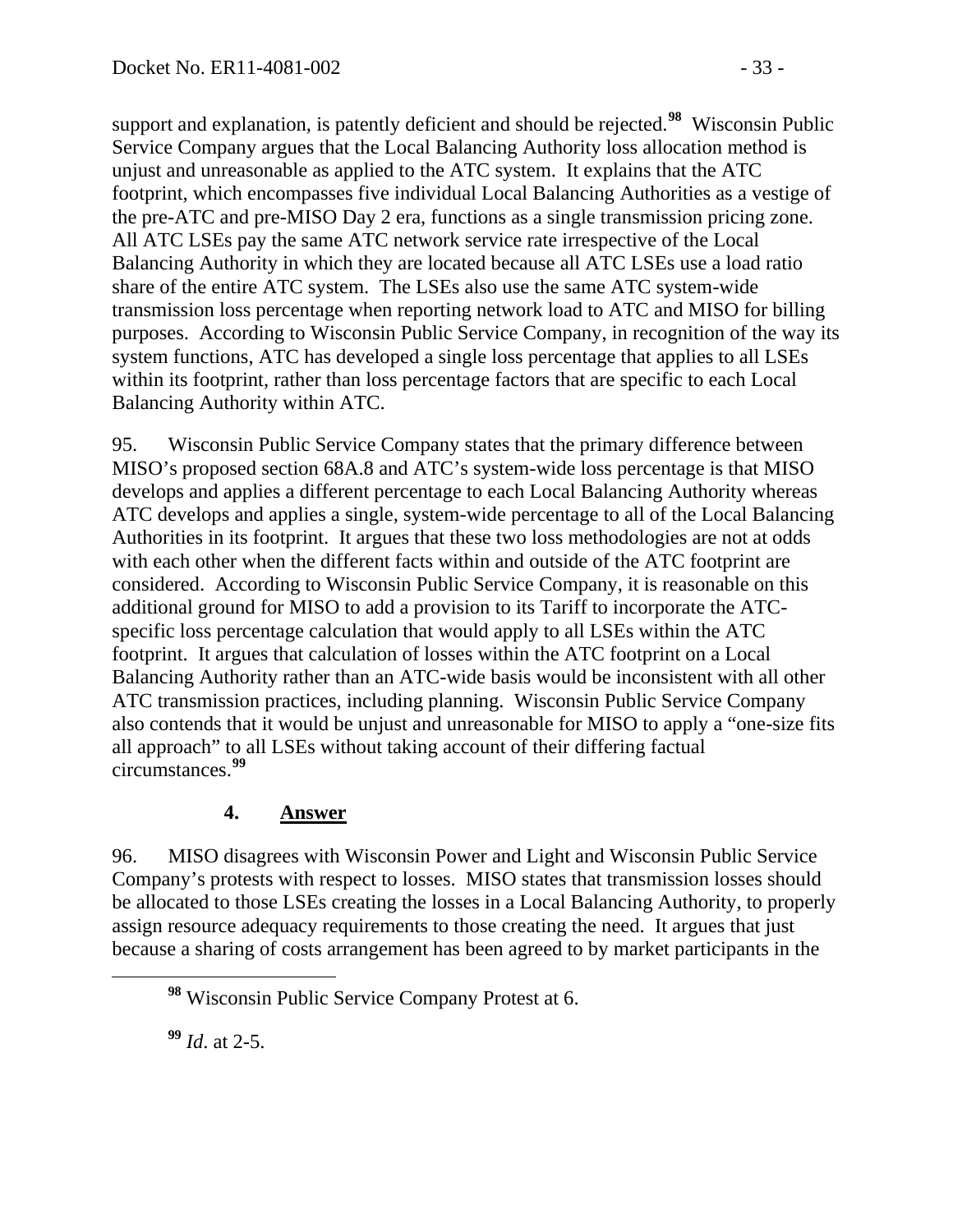ATC zone for transmission cost purposes, does not mean that transmission losses should be shared for the purposes of resource adequacy.**[100](#page-33-0)**

### **5. Commission Determination**

97. We find that MISO has provided sufficient detail of its proposed loss calculation to satisfy the compliance requirement. We consider MISO's proposal to use Local Balancing Authority losses in its resource adequacy plan to be reasonable since the granularity of Local Balancing Authority loss data will ensure that Zonal Resource Credits reflect local system losses. Additionally, MISO has provided sufficient explanation regarding the loss calculations with respect to Behind the Meter Generation. We find it reasonable that the loss calculation is only applied to Behind the Meter Generation resources that are interconnected to MISO's transmission system.

98. Wisconsin Power and Light and Wisconsin Public Service Company do not argue that the MISO loss calculation is unreasonable. Rather, their position is that the loss calculation is inconsistent with the loss calculation for network service in ATC and that MISO has not provided enough evidence to support its proposal. Simply because a different loss calculation is used for another service is not a basis for revising MISO's proposal. We interpret the position of the Wisconsin parties to be that the network service loss calculation is reasonable, so it should be substituted in the ATC zone in place of the MISO proposed loss calculation. We reject this approach. Wisconsin Power and Light's proposal, while aligning the loss calculation with that used to allocate the costs of network service, could potentially diminish reliability. Wisconsin Power & Light's approach determines losses less granularly and could thus overstate or understate losses for specific Local Balancing Authorities and their LSEs in the ATC footprint than does MISO's methodology. This in turn could cause the calculations of planning reserve margin requirements to understate losses for certain LSEs in the ATC footprint, endangering reliability by consequently understating the planning reserve margin requirements.

99. Turning to the evidence issue, for the specific issue here, namely determining a basis to estimate losses that would occur in the delivery of capacity from resources to loads in peak periods, MISO's proposal is reasonable. Transmission losses in the peak hour for the Local Balancing Authority in which the LSE load is located should provide a reasonable approximation of the losses that an LSE would incur in meeting its peak load requirement. We consider MISO's explanation to be sufficient and see no need for further analysis or data to support this proposal.

<span id="page-33-0"></span>**<sup>100</sup>** MISO Answer at 11-12.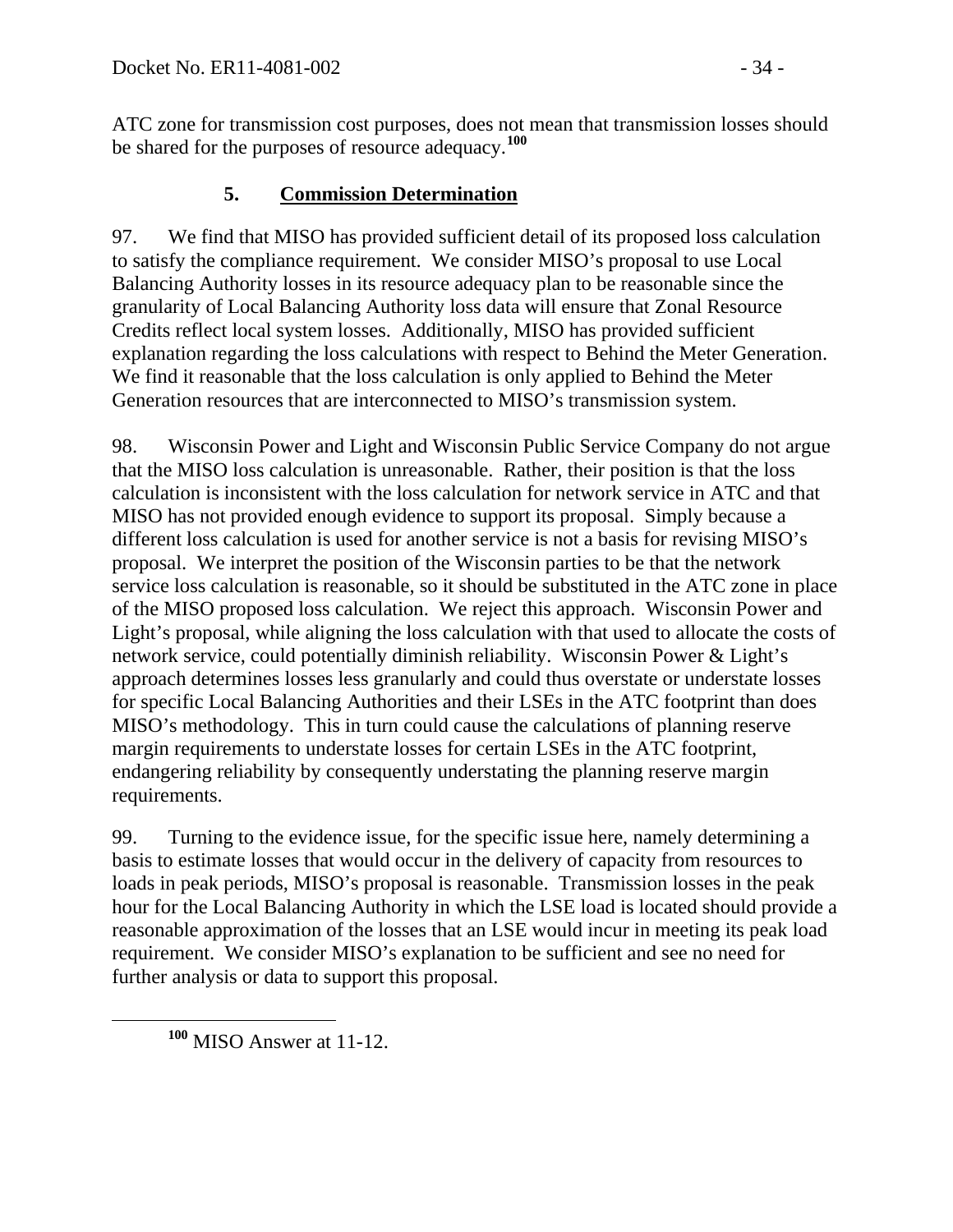## **I. Minimum Offer Price Rule Mitigation**

## **1. June 11 Order**

100. The Commission concluded that MISO had not demonstrated that its proposed MOPR provisions are just and reasonable. It found that buyers within MISO are generally unlikely to benefit from exercising market power by subsidizing uneconomic entry and the resulting reduction in capacity prices in MISO's voluntary capacity market. The Commission concluded that utilities, who own the vast majority of capacity in MISO, would not significantly benefit from lower prices in MISO's voluntary capacity market because the utilities do not need to procure a significant amount of capacity from MISO's capacity market. The Commission also found that, even if utilities had a significant incentive to exercise buyer market power – which they do not in MISO – MISO's proposed MOPR provisions would not likely be effective in deterring suppression of prices through the exercise of buyer market power. Additionally, the Commission found that MISO's proposal to impose an offer floor only if the Market Monitor determines that the seller intends for its offer to depress the auction clearing price was not reasonable. The Commission conditioned its approval of MISO's resource adequacy proposal on MISO removing the MOPR provisions, which it directed it to do in its compliance filing.**[101](#page-34-0)**

## **2. July 11 Filing**

101. MISO proposes to comply with the June 11 Order by removing the MOPR provisions from sections 65.7, 65.7.1, 65.7.2, and 65.7.3 of the Tariff, which address details associated with the MOPR. MISO also proposes to remove sections 1.444a and 69A.8.b, which detail the calculation of the net CONE, since this was only used as part of administering MOPR provisions.

# **3. Commission Determination**

102. We accept MISO's proposed removal of sections 65.7, 65.7.1, 65.7.2, 65.7.3, 1.444a, and 69A.8.b of the Tariff as compliant with the directive in the June 11 Order to remove MOPR provisions from its resource adequacy construct. However, contrary to assertions that it made in its Transmittal Letter, MISO has not, in fact, removed section 69A.8.b from the Tariff. We condition our acceptance of MISO's filing on it removing section 69A.8.b in its compliance filing to be submitted within 30 days of the date of this order.

<span id="page-34-0"></span>**<sup>101</sup>** June 11 Order, 139 FERC ¶ 61,199 at PP 66-69.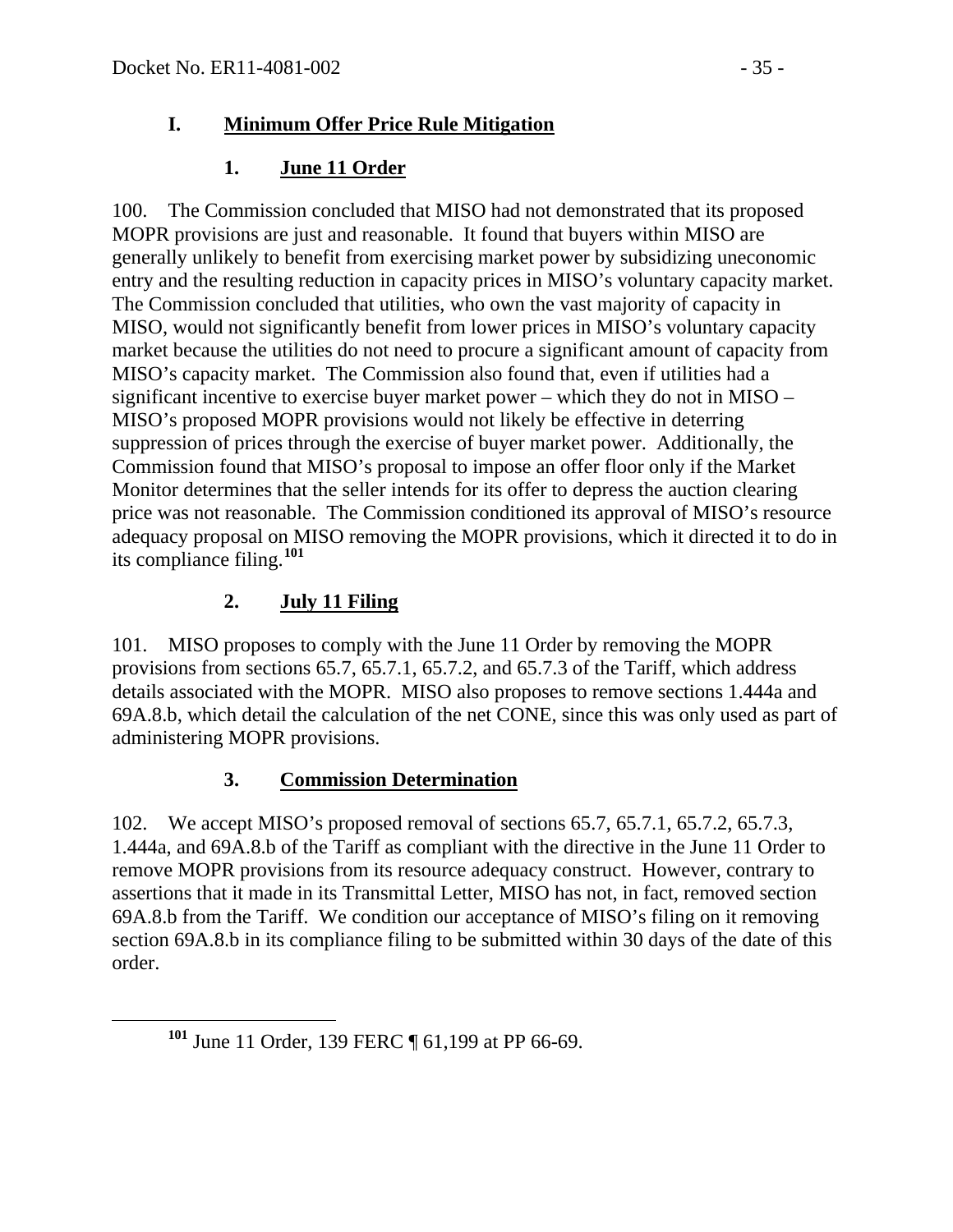#### **J. FRAP Mechanics**

#### **1. June 11 Order**

103. The Commission accepted MISO's proposed FRAP mechanics subject to modifications. The Commission found that MISO has not specified its process for including Zonal Resource Credits from newly registered Load Modifying Resources in their FRAPs. It directed MISO to revise its Tariff to include this process and include these revisions in its compliance filing. It also required MISO to revise proposed section 69A.9.a to replace "an [Local Resource Zone]" with "each [Local Resource Zone]."**[102](#page-35-0)**

### **2. July 11 Filing**

104. MISO explains that market participants may begin submitting Load Modifying Resources for qualification in December, prior to the Planning Year, and will be able to continue to submit such resources for qualification up to and on the March 1 deadline. MISO will make every effort to evaluate the registration criteria of new Load Modifying Resources, so that Load Modifying Resources that are registered on the March 1 deadline may qualify to be used in a FRAP. MISO also proposes to add a new deadline of February 15th to allow market participants more certainty regarding registration of Load Modifying Resources. Load Modifying Resource registrations received by the February 15th deadline will be processed by MISO in time for LSEs to designate Zonal Resource Credits from these resources in the FRAP. MISO also states that it will make a good faith effort to process any Load Modifying Resource registration received between February 15th and March 1. According to MISO, Zonal Resource Credits from newly registered Load Modifying Resources may be designated in the Module E Capacity Tracking Tool for use in a FRAP as early as December prior to the Planning Year*.* MISO states that any load or resources that are included in a FRAP will still be modeled in the clearing calculations for the auction, because such inclusions are required to appropriately consider transmission constraints and correctly price zonal differences.**[103](#page-35-1)** MISO also proposes to revise section 69A.9 to replace "an [Local Resource Zone]" with "each [Local Resource Zone]."**[104](#page-35-2)**

<span id="page-35-0"></span>**<sup>102</sup>** *Id.* P 300.

<span id="page-35-2"></span>**<sup>104</sup>** *Id*.

<span id="page-35-1"></span>**<sup>103</sup>** July 11 Filing, Transmittal Letter at 34-35.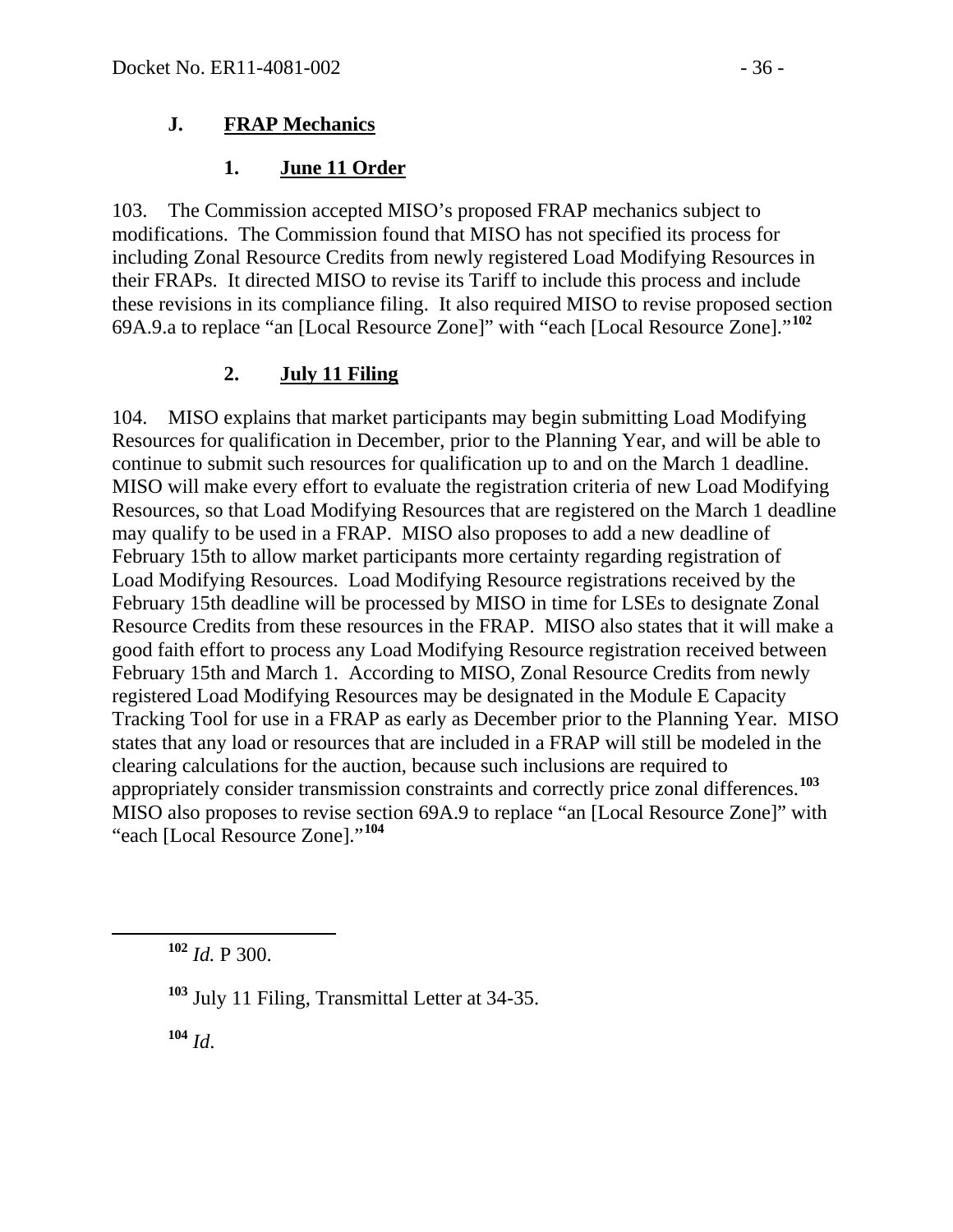#### **3. Protest**

105. Midwest TDUs argue that new resource registrants should be assured time to factor the registration outcome into their FRAPs. They point to MISO's proposal that where Load Modifying Resource registrations are submitted by February 15, MISO would provide notice of the outcome "prior to the FRAP deadline," i.e., by "the 7th business day of March," and that MISO states that it will attempt to do so by that date for resources registered between February 16 and March 1. Midwest TDUs contend that registrations submitted on or before February 1 should lead to a MISO response on or before February 21. Second, according to Midwest TDUs, registrations submitted between February 1 and the February 15 submission date contemplated in MISO's filing should lead to a MISO response "two or more business days prior to the FRAP deadline," rather than as late as immediately before the FRAP deadline.**[105](#page-36-0)**

### **4. Answer**

106. MISO, in its answer, states that it is amenable to the two timing changes proposed by Midwest TDUs.**[106](#page-36-1)**

### **5. Commission Determination**

107. We accept MISO's revisions to section 69A.9 describing the process for market participants to submit registration for Load Modifying Resources. We find MISO's response to Midwest TDUs that it will respond on or before February 1 to registrations submitted on or before February 1 and it will respond two or more business days prior to the FRAP for registrations submitted between February 1 and the February 15 to be reasonable. We direct MISO to propose Tariff revisions that incorporate the timing changes proposed by Midwest TDUs and agreed to by MISO in its answer. We also accept, as compliant with the Commission's directive, MISO's proposal to revise section 69A.9 by replacing replace "an [Local Resource Zone]" with "each [Local Resource Zone]".

<span id="page-36-1"></span>**<sup>106</sup>** MISO Answer at 15.

<span id="page-36-0"></span>**<sup>105</sup>** Midwest TDUs Protest at 5-7.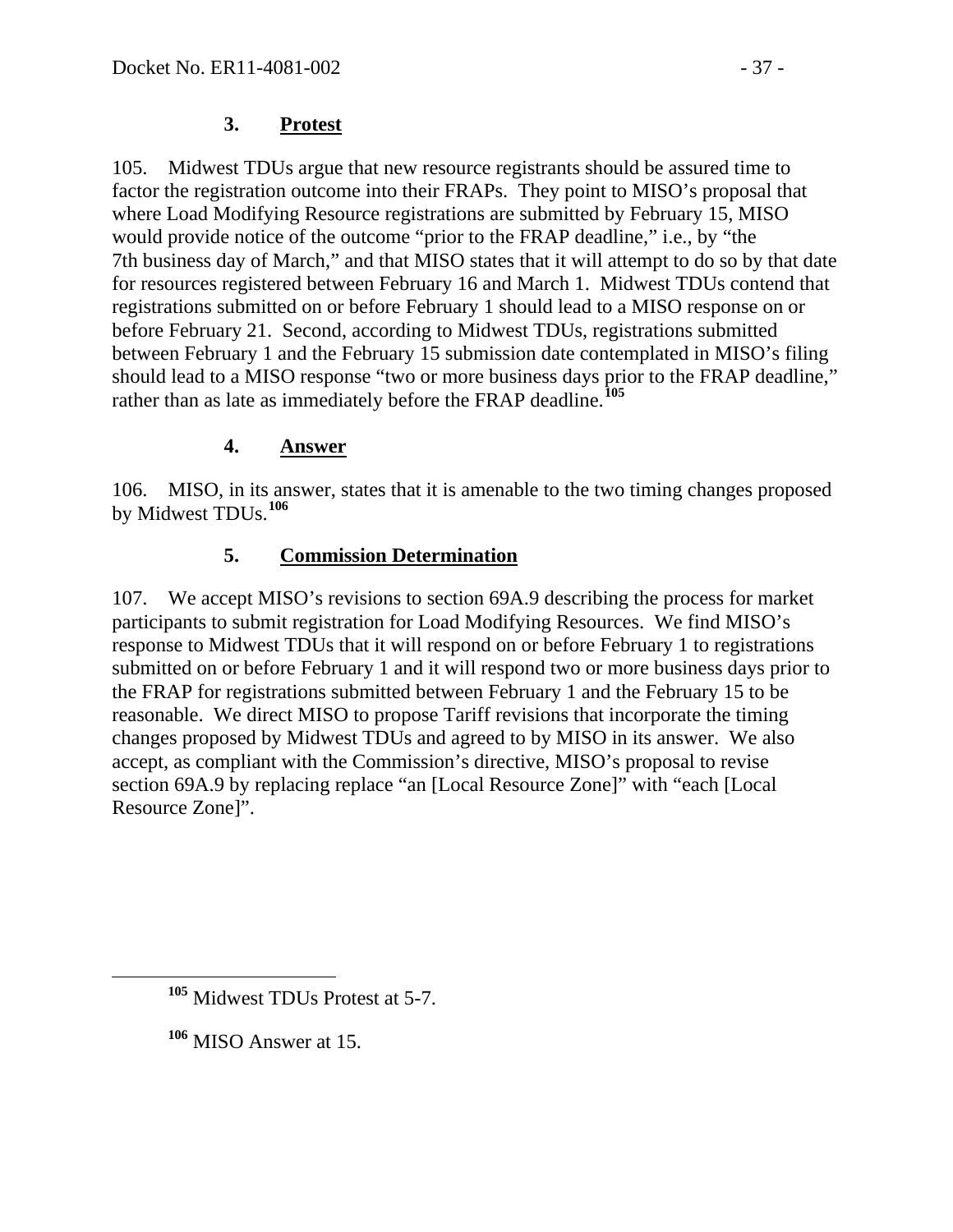### **K. Planning Resource Auction Mechanics**

## **1. June 11 Order**

108. The Commission noted Xcel's argument that MISO should clarify the mechanics of how the auction will work beyond what it has included in proposed section 69A.7.1.c. Specifically, the Commission directed MISO to clarify that if only a portion of the marginal unit is needed, then only that portion of the marginal unit will clear. Xcel also contended that it should be clear that when more than one marginal unit is offered at the same price, than all units offered at the same price are cleared *pro rata* up to the amount required to meet the reliability requirement. Additionally, Xcel argued that MISO should clarify that the auction clearing price will equal the offer of the last needed credit, and not the next-needed credit. The Commission agreed with Xcel that these clarifications are required and directed MISO to clarify the mechanics of its auction, as requested by Xcel, and revise its Tariff accordingly.**[107](#page-37-0)**

## **2. MISO July 11 Filing**

109. MISO states that if only a portion of a marginal Planning Resource is needed, then only a portion will clear in the auction and that if more than one resource is offered at the marginal price, then they will be all cleared on a *pro rata* basis. It offers no corresponding Tariff revisions however. In response to the question of whether the Auction Clearing Price will equal the offer of the last needed credit, or the next needed credit, MISO explains that the Auction Clearing Price is calculated by considering the next increment or decrement for each Local Resource Zone.**[108](#page-37-1)**

### **3. Commission Determination**

110. We find that MISO has not proposed Tariff revisions that correspond to its explanation that if only a portion of a marginal Planning Resource is needed, then only a portion will clear in the auction and that if more than one resource is offered at the marginal price, then they will be all cleared on a *pro rata* basis. We direct MISO to propose Tariff modifications to effectuate these clarifications in its compliance filing to be made within 30 days of this order.

<span id="page-37-0"></span>**<sup>107</sup>** June 11 Order, 139 FERC ¶ 61,199 at P 334.

<span id="page-37-1"></span>**<sup>108</sup>** July 11 Filing, Transmittal Letter at 38-39.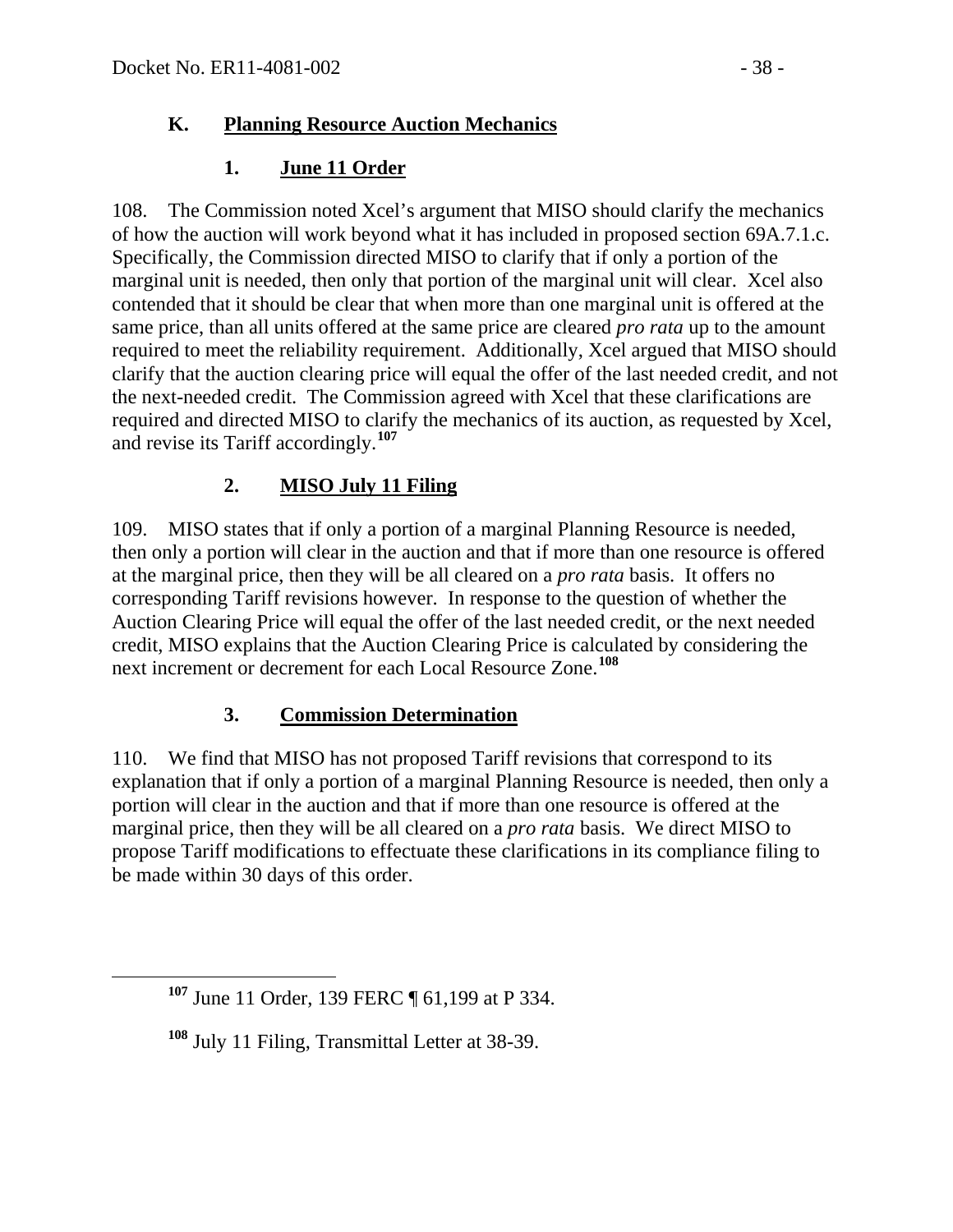### **L. Miscellaneous**

111. We accept MISO's proposed modifications to sections 1.705 and 69A.7.6.b(i) of the Tariff as meeting the Commission's directive that MISO clarify that the Zonal Deliverability Charge is only applied to the part of the LSE's capacity obligation that is satisfied as part of a FRAP.**[109](#page-38-0)**

112. We accept MISO's proposed revisions to Grandmother Agreements to be in compliance with the June 11 Order.**[110](#page-38-1)**

113. We find that MISO, through its proposed revisions to section 69A.7.7(c) of the Tariff, has complied with the Commission's directive that MISO modify its Tariff to ensure that 100 percent of the excess debits are allocated.**[111](#page-38-2)**

114. MISO has also satisfied the Commission's directive regarding Tariff modifications for the Zonal Deliverability Benefit stemming from the two-year Grandmother Agreement transition period.

115. We accept MISO's proposed revisions to specify the terms and conditions of service for Energy Efficiency Resources, and a new Attachment UU specifying the data and other informational requirements for Energy Efficiency Resources, to be in compliance with the June 11 Order.**[112](#page-38-3)**

116. We accept MISO's proposed revisions to specify that the proposed physical withholding threshold shall apply per market participant and not per corporation.**[113](#page-38-4)**

<span id="page-38-0"></span>117. We accept MISO's explanation of the transition from Module E to Module E-1 to be in compliance with the June 11 Order.**[114](#page-38-5)**

**<sup>109</sup>** June 11 Order, 139 FERC ¶ 61,199 at P 102.

<span id="page-38-1"></span>**<sup>110</sup>** *Id*. PP 113-115.

<span id="page-38-2"></span>**<sup>111</sup>** *Id.* PP 150-155.

<span id="page-38-3"></span>**<sup>112</sup>** *Id*. P 236.

<span id="page-38-4"></span>**<sup>113</sup>** *Id.* P 265.

<span id="page-38-5"></span>**<sup>114</sup>** *Id*. P 274.